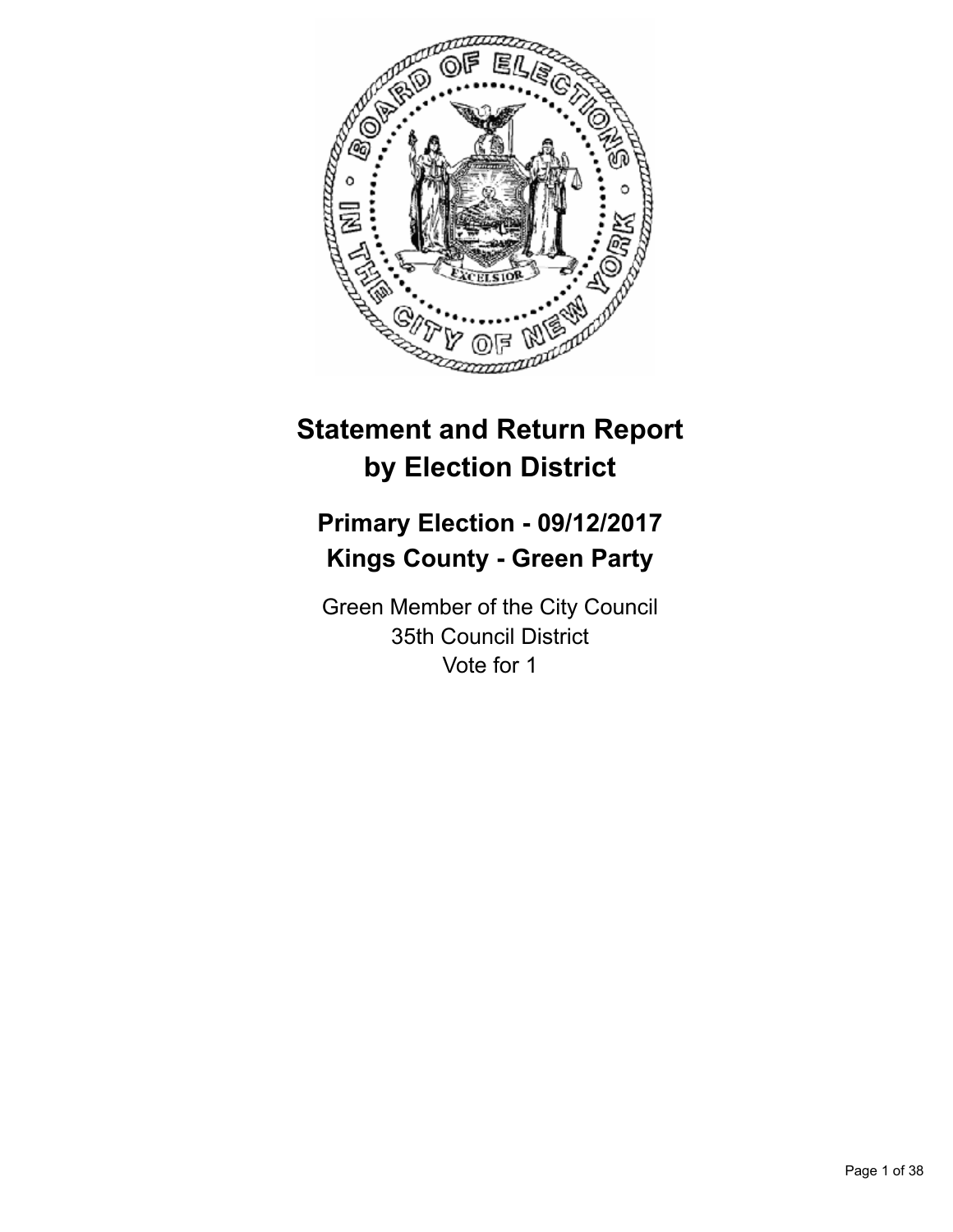

| <b>Total Votes</b>                                       | 0        |
|----------------------------------------------------------|----------|
| <b>SCOTT HUTCHINS</b>                                    | $\Omega$ |
| <b>JABARI BRISPORT</b>                                   | $\Omega$ |
| <b>Total Applicable Ballots</b>                          | 0        |
| Less - Inapplicable Federal/Special Presidential Ballots | $\Omega$ |
| <b>Total Ballots</b>                                     | 0        |
| <b>AFFIDAVIT</b>                                         | 0        |
| <b>ABSENTEE / MILITARY</b>                               | 0        |
| <b>MANUALLY COUNTED EMERGENCY</b>                        | 0        |
| PUBLIC COUNTER                                           | $\Omega$ |

## **035/43**

| <b>Total Votes</b>                                       | 0            |
|----------------------------------------------------------|--------------|
| SCOTT HUTCHINS                                           | $\mathbf{0}$ |
| JABARI BRISPORT                                          | 0            |
| <b>Total Applicable Ballots</b>                          | 0            |
| Less - Inapplicable Federal/Special Presidential Ballots | $\Omega$     |
| <b>Total Ballots</b>                                     | 0            |
| AFFIDAVIT                                                | $\Omega$     |
| ABSENTEE / MILITARY                                      | $\mathbf{0}$ |
| MANUALLY COUNTED EMERGENCY                               | $\Omega$     |
| PUBLIC COUNTER                                           | 0            |

# **036/43**

| <b>Total Votes</b>                                       | 0        |
|----------------------------------------------------------|----------|
| <b>SCOTT HUTCHINS</b>                                    | $\Omega$ |
| <b>JABARI BRISPORT</b>                                   | $\Omega$ |
| <b>Total Applicable Ballots</b>                          | 0        |
| Less - Inapplicable Federal/Special Presidential Ballots | 0        |
| <b>Total Ballots</b>                                     | 0        |
| AFFIDAVIT                                                | 0        |
| ABSENTEE / MILITARY                                      | 0        |
| MANUALLY COUNTED EMERGENCY                               | 0        |
| <b>PUBLIC COUNTER</b>                                    | 0        |

| <b>Total Votes</b>                                       | 0        |
|----------------------------------------------------------|----------|
| <b>SCOTT HUTCHINS</b>                                    | 0        |
| <b>JABARI BRISPORT</b>                                   | $\Omega$ |
| <b>Total Applicable Ballots</b>                          | 0        |
| Less - Inapplicable Federal/Special Presidential Ballots | 0        |
| <b>Total Ballots</b>                                     | 0        |
| AFFIDAVIT                                                | 0        |
| ABSENTEE / MILITARY                                      | 0        |
| MANUALLY COUNTED EMERGENCY                               | 0        |
| <b>PUBLIC COUNTER</b>                                    | 0        |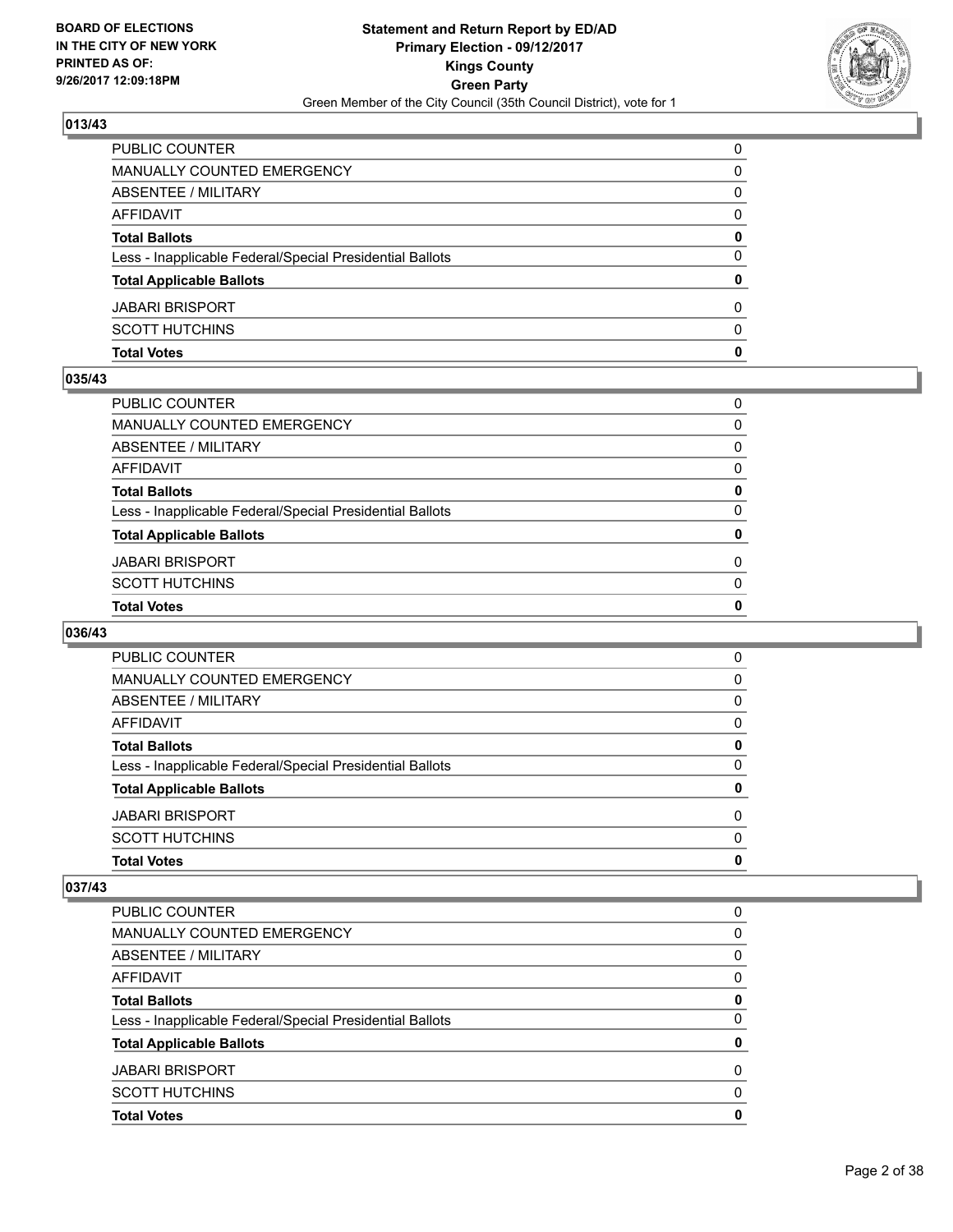

| PUBLIC COUNTER                                           |   |
|----------------------------------------------------------|---|
| MANUALLY COUNTED EMERGENCY                               | 0 |
| <b>ABSENTEE / MILITARY</b>                               | 0 |
| <b>AFFIDAVIT</b>                                         | 0 |
| <b>Total Ballots</b>                                     |   |
| Less - Inapplicable Federal/Special Presidential Ballots | 0 |
| <b>Total Applicable Ballots</b>                          |   |
| <b>JABARI BRISPORT</b>                                   | 0 |
| <b>SCOTT HUTCHINS</b>                                    |   |
| <b>Total Votes</b>                                       |   |

### **039/43**

| PUBLIC COUNTER                                           |                |
|----------------------------------------------------------|----------------|
| MANUALLY COUNTED EMERGENCY                               | 0              |
| ABSENTEE / MILITARY                                      |                |
| AFFIDAVIT                                                | 0              |
| <b>Total Ballots</b>                                     | $\overline{2}$ |
| Less - Inapplicable Federal/Special Presidential Ballots | $\mathbf{0}$   |
| <b>Total Applicable Ballots</b>                          | $\overline{2}$ |
| JABARI BRISPORT                                          | $\overline{2}$ |
| SCOTT HUTCHINS                                           | $\Omega$       |
| <b>Total Votes</b>                                       | $\mathbf{2}$   |
|                                                          |                |

# **040/43**

| <b>Total Votes</b>                                       | 0        |
|----------------------------------------------------------|----------|
| <b>SCOTT HUTCHINS</b>                                    | $\Omega$ |
| <b>JABARI BRISPORT</b>                                   | $\Omega$ |
| <b>Total Applicable Ballots</b>                          | 0        |
| Less - Inapplicable Federal/Special Presidential Ballots | 0        |
| <b>Total Ballots</b>                                     | 0        |
| AFFIDAVIT                                                | 0        |
| ABSENTEE / MILITARY                                      | 0        |
| MANUALLY COUNTED EMERGENCY                               | 0        |
| <b>PUBLIC COUNTER</b>                                    | 0        |

| <b>Total Votes</b>                                       | 0 |
|----------------------------------------------------------|---|
| <b>SCOTT HUTCHINS</b>                                    | 0 |
| <b>JABARI BRISPORT</b>                                   | 0 |
| <b>Total Applicable Ballots</b>                          | 0 |
| Less - Inapplicable Federal/Special Presidential Ballots | 0 |
| <b>Total Ballots</b>                                     | 0 |
| AFFIDAVIT                                                | 0 |
| ABSENTEE / MILITARY                                      | 0 |
| <b>MANUALLY COUNTED EMERGENCY</b>                        | 0 |
| <b>PUBLIC COUNTER</b>                                    | 0 |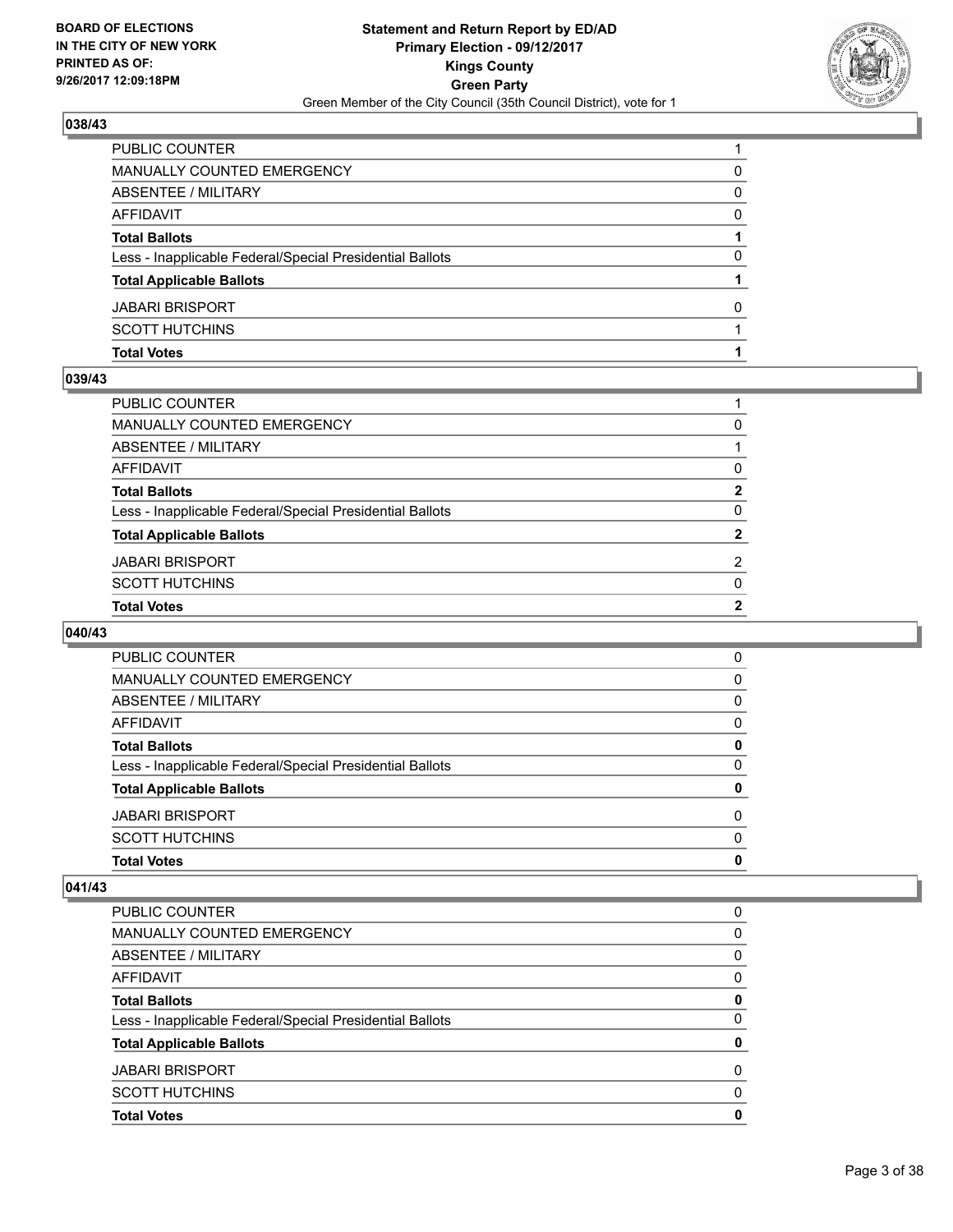

| MANUALLY COUNTED EMERGENCY<br><b>ABSENTEE / MILITARY</b><br><b>AFFIDAVIT</b> |   |
|------------------------------------------------------------------------------|---|
|                                                                              | 0 |
|                                                                              | 0 |
|                                                                              | 0 |
| <b>Total Ballots</b>                                                         |   |
| Less - Inapplicable Federal/Special Presidential Ballots                     | 0 |
| <b>Total Applicable Ballots</b>                                              |   |
| <b>JABARI BRISPORT</b>                                                       |   |
| <b>SCOTT HUTCHINS</b>                                                        | 0 |
| <b>Total Votes</b>                                                           |   |

## **043/43**

| PUBLIC COUNTER                                           | 0            |
|----------------------------------------------------------|--------------|
| MANUALLY COUNTED EMERGENCY                               | $\Omega$     |
| ABSENTEE / MILITARY                                      | $\mathbf{0}$ |
| AFFIDAVIT                                                | $\mathbf{0}$ |
| Total Ballots                                            | 0            |
| Less - Inapplicable Federal/Special Presidential Ballots | $\Omega$     |
| <b>Total Applicable Ballots</b>                          | 0            |
| JABARI BRISPORT                                          | $\Omega$     |
| SCOTT HUTCHINS                                           | $\mathbf{0}$ |
| <b>Total Votes</b>                                       | $\mathbf{0}$ |
|                                                          |              |

# **044/43**

| <b>Total Votes</b>                                       | 0        |
|----------------------------------------------------------|----------|
| <b>SCOTT HUTCHINS</b>                                    | $\Omega$ |
| <b>JABARI BRISPORT</b>                                   | $\Omega$ |
| <b>Total Applicable Ballots</b>                          | 0        |
| Less - Inapplicable Federal/Special Presidential Ballots | 0        |
| <b>Total Ballots</b>                                     | 0        |
| AFFIDAVIT                                                | 0        |
| ABSENTEE / MILITARY                                      | 0        |
| MANUALLY COUNTED EMERGENCY                               | 0        |
| <b>PUBLIC COUNTER</b>                                    | 0        |

| <b>Total Votes</b>                                       | 0        |
|----------------------------------------------------------|----------|
| <b>SCOTT HUTCHINS</b>                                    | 0        |
| <b>JABARI BRISPORT</b>                                   | $\Omega$ |
| <b>Total Applicable Ballots</b>                          | 0        |
| Less - Inapplicable Federal/Special Presidential Ballots | 0        |
| <b>Total Ballots</b>                                     | 0        |
| AFFIDAVIT                                                | 0        |
| ABSENTEE / MILITARY                                      | 0        |
| MANUALLY COUNTED EMERGENCY                               | 0        |
| <b>PUBLIC COUNTER</b>                                    | 0        |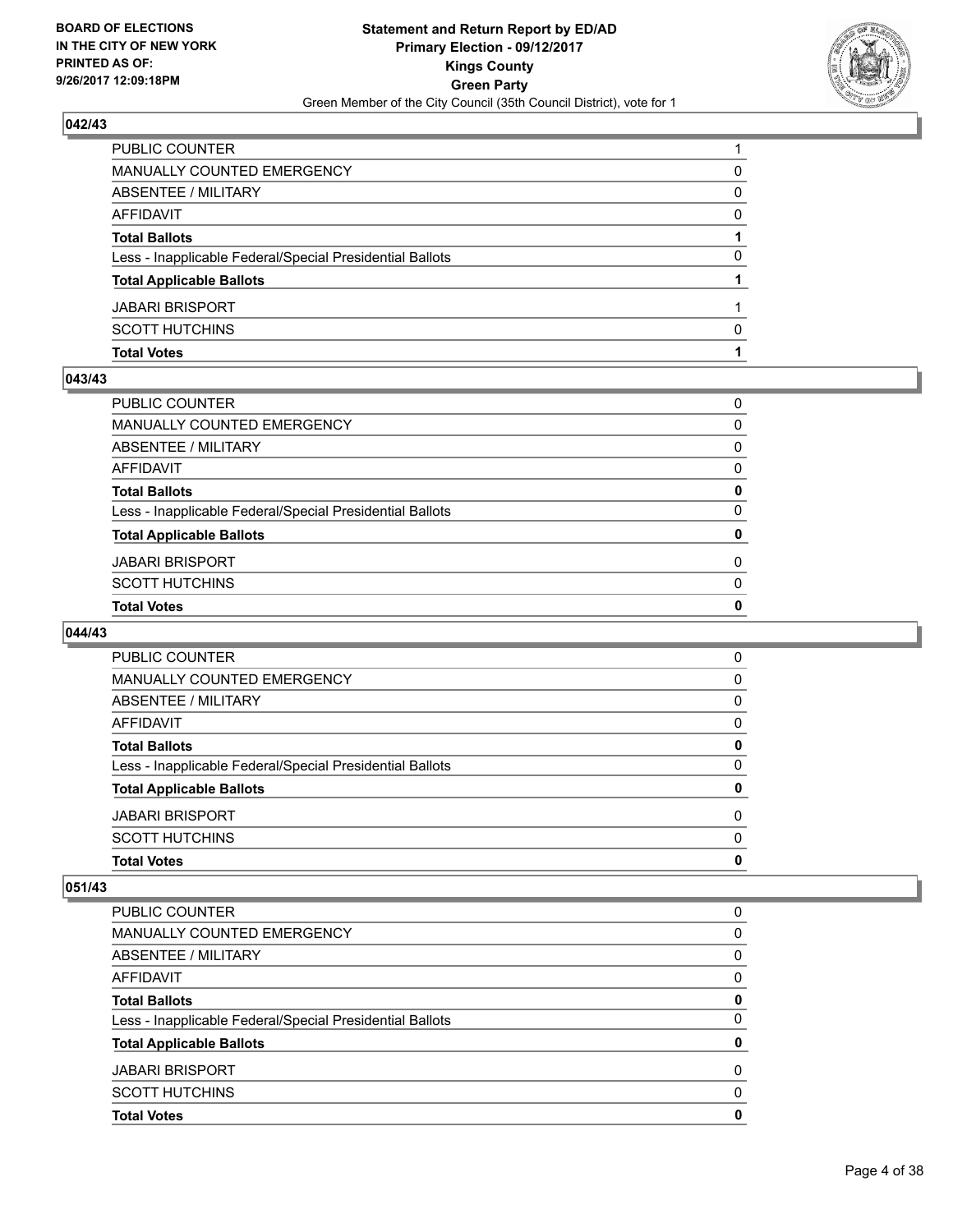

| <b>Total Votes</b>                                       | 0        |
|----------------------------------------------------------|----------|
| <b>SCOTT HUTCHINS</b>                                    | $\Omega$ |
| <b>JABARI BRISPORT</b>                                   | $\Omega$ |
| <b>Total Applicable Ballots</b>                          | 0        |
| Less - Inapplicable Federal/Special Presidential Ballots | $\Omega$ |
| <b>Total Ballots</b>                                     | 0        |
| <b>AFFIDAVIT</b>                                         | 0        |
| <b>ABSENTEE / MILITARY</b>                               | 0        |
| <b>MANUALLY COUNTED EMERGENCY</b>                        | 0        |
| PUBLIC COUNTER                                           | $\Omega$ |

## **058/43**

| PUBLIC COUNTER                                           | 0            |
|----------------------------------------------------------|--------------|
| MANUALLY COUNTED EMERGENCY                               | $\Omega$     |
| ABSENTEE / MILITARY                                      | $\mathbf{0}$ |
| AFFIDAVIT                                                | $\mathbf{0}$ |
| Total Ballots                                            | 0            |
| Less - Inapplicable Federal/Special Presidential Ballots | $\Omega$     |
| <b>Total Applicable Ballots</b>                          | 0            |
| JABARI BRISPORT                                          | $\Omega$     |
| SCOTT HUTCHINS                                           | $\mathbf{0}$ |
| <b>Total Votes</b>                                       | $\mathbf{0}$ |
|                                                          |              |

# **059/43**

| <b>Total Votes</b>                                       | 0        |
|----------------------------------------------------------|----------|
| <b>SCOTT HUTCHINS</b>                                    | $\Omega$ |
| <b>JABARI BRISPORT</b>                                   | $\Omega$ |
| <b>Total Applicable Ballots</b>                          | 0        |
| Less - Inapplicable Federal/Special Presidential Ballots | 0        |
| <b>Total Ballots</b>                                     | 0        |
| AFFIDAVIT                                                | 0        |
| ABSENTEE / MILITARY                                      | 0        |
| MANUALLY COUNTED EMERGENCY                               | 0        |
| <b>PUBLIC COUNTER</b>                                    | 0        |

| <b>Total Votes</b>                                       | 0        |
|----------------------------------------------------------|----------|
| <b>SCOTT HUTCHINS</b>                                    | 0        |
| <b>JABARI BRISPORT</b>                                   | $\Omega$ |
| <b>Total Applicable Ballots</b>                          | 0        |
| Less - Inapplicable Federal/Special Presidential Ballots | 0        |
| <b>Total Ballots</b>                                     | 0        |
| AFFIDAVIT                                                | 0        |
| ABSENTEE / MILITARY                                      | 0        |
| MANUALLY COUNTED EMERGENCY                               | 0        |
| <b>PUBLIC COUNTER</b>                                    | 0        |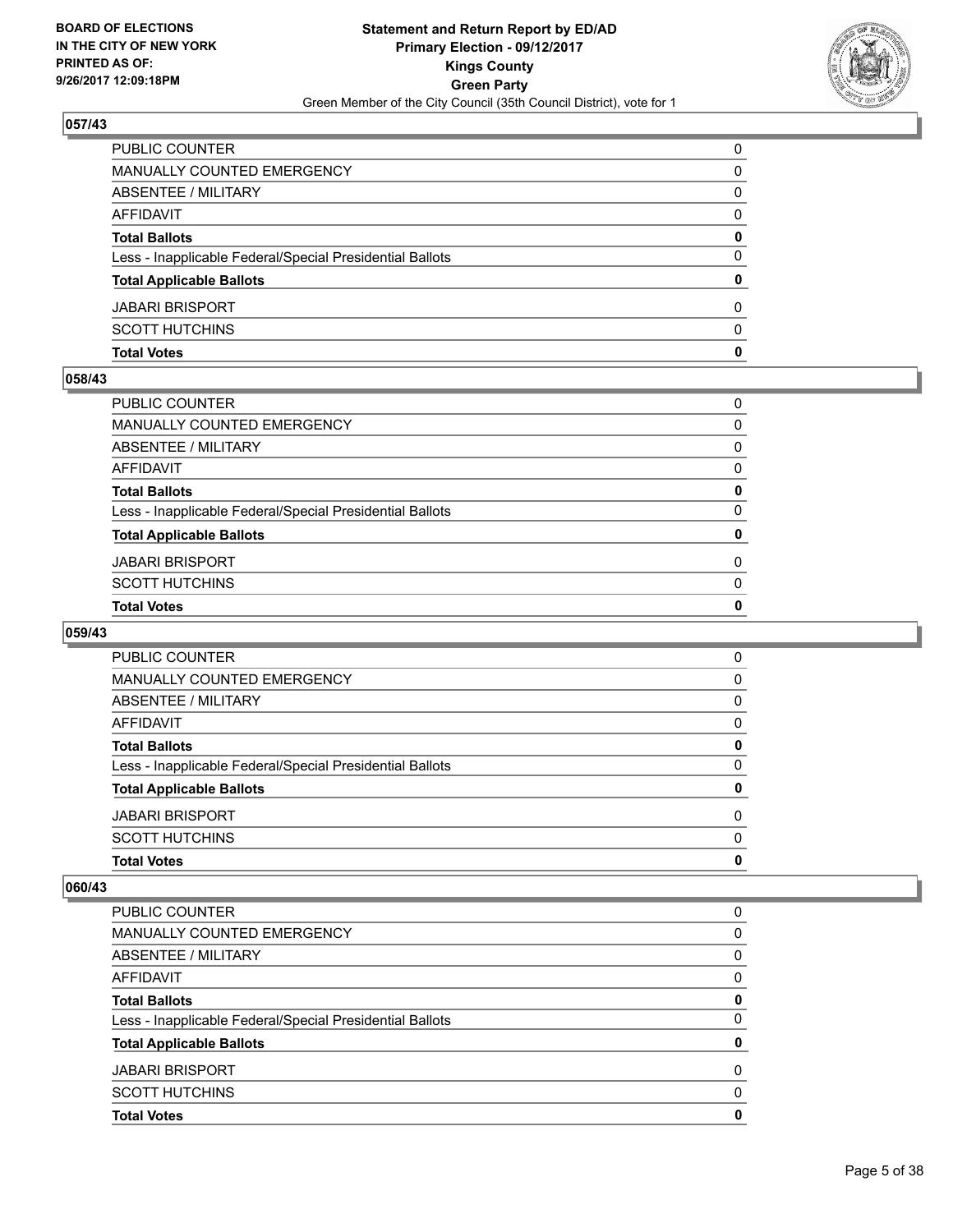

| <b>Total Votes</b>                                       | 0        |
|----------------------------------------------------------|----------|
| <b>SCOTT HUTCHINS</b>                                    | $\Omega$ |
| <b>JABARI BRISPORT</b>                                   | $\Omega$ |
| <b>Total Applicable Ballots</b>                          | 0        |
| Less - Inapplicable Federal/Special Presidential Ballots | $\Omega$ |
| <b>Total Ballots</b>                                     | 0        |
| <b>AFFIDAVIT</b>                                         | 0        |
| <b>ABSENTEE / MILITARY</b>                               | 0        |
| <b>MANUALLY COUNTED EMERGENCY</b>                        | 0        |
| PUBLIC COUNTER                                           | $\Omega$ |

## **062/43**

| <b>Total Votes</b>                                       | 0            |
|----------------------------------------------------------|--------------|
| SCOTT HUTCHINS                                           | $\mathbf{0}$ |
| JABARI BRISPORT                                          | 0            |
| <b>Total Applicable Ballots</b>                          | 0            |
| Less - Inapplicable Federal/Special Presidential Ballots | $\Omega$     |
| <b>Total Ballots</b>                                     | 0            |
| AFFIDAVIT                                                | $\Omega$     |
| ABSENTEE / MILITARY                                      | $\mathbf{0}$ |
| MANUALLY COUNTED EMERGENCY                               | $\Omega$     |
| PUBLIC COUNTER                                           | 0            |

# **063/43**

| <b>Total Votes</b>                                       | 0        |
|----------------------------------------------------------|----------|
| <b>SCOTT HUTCHINS</b>                                    | $\Omega$ |
| <b>JABARI BRISPORT</b>                                   | $\Omega$ |
| <b>Total Applicable Ballots</b>                          | 0        |
| Less - Inapplicable Federal/Special Presidential Ballots | 0        |
| <b>Total Ballots</b>                                     | 0        |
| AFFIDAVIT                                                | 0        |
| ABSENTEE / MILITARY                                      | 0        |
| MANUALLY COUNTED EMERGENCY                               | 0        |
| <b>PUBLIC COUNTER</b>                                    | 0        |

| <b>Total Votes</b>                                       | 0 |
|----------------------------------------------------------|---|
| <b>SCOTT HUTCHINS</b>                                    | 0 |
| <b>JABARI BRISPORT</b>                                   | 0 |
| <b>Total Applicable Ballots</b>                          | 0 |
| Less - Inapplicable Federal/Special Presidential Ballots | 0 |
| <b>Total Ballots</b>                                     | 0 |
| AFFIDAVIT                                                | 0 |
| ABSENTEE / MILITARY                                      | 0 |
| MANUALLY COUNTED EMERGENCY                               | 0 |
| PUBLIC COUNTER                                           | 0 |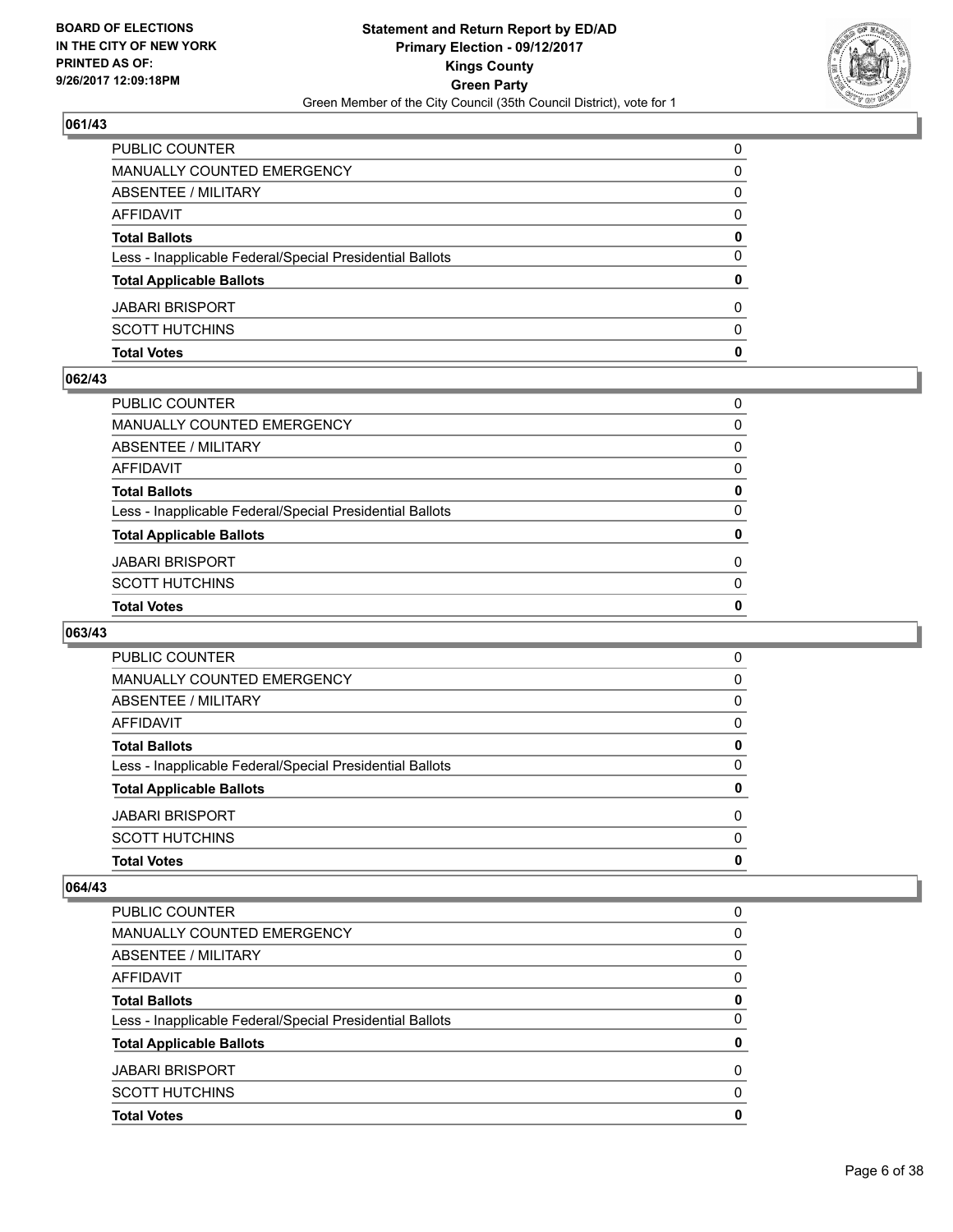

| <b>Total Votes</b>                                       | 0            |
|----------------------------------------------------------|--------------|
| <b>SCOTT HUTCHINS</b>                                    | $\Omega$     |
| <b>JABARI BRISPORT</b>                                   | $\Omega$     |
| <b>Total Applicable Ballots</b>                          | $\mathbf{0}$ |
| Less - Inapplicable Federal/Special Presidential Ballots | $\Omega$     |
| <b>Total Ballots</b>                                     | 0            |
| <b>AFFIDAVIT</b>                                         | 0            |
| <b>ABSENTEE / MILITARY</b>                               | 0            |
| <b>MANUALLY COUNTED EMERGENCY</b>                        | 0            |
| PUBLIC COUNTER                                           | $\Omega$     |

### **077/43**

| PUBLIC COUNTER                                           | 0            |
|----------------------------------------------------------|--------------|
| MANUALLY COUNTED EMERGENCY                               | $\Omega$     |
| ABSENTEE / MILITARY                                      | $\mathbf{0}$ |
| AFFIDAVIT                                                | $\mathbf{0}$ |
| Total Ballots                                            | 0            |
| Less - Inapplicable Federal/Special Presidential Ballots | $\Omega$     |
| <b>Total Applicable Ballots</b>                          | 0            |
| JABARI BRISPORT                                          | $\Omega$     |
| SCOTT HUTCHINS                                           | $\mathbf{0}$ |
| <b>Total Votes</b>                                       | $\mathbf{0}$ |
|                                                          |              |

## **084/43**

| <b>Total Votes</b>                                       | 0        |
|----------------------------------------------------------|----------|
| <b>SCOTT HUTCHINS</b>                                    | $\Omega$ |
| <b>JABARI BRISPORT</b>                                   | $\Omega$ |
| <b>Total Applicable Ballots</b>                          | 0        |
| Less - Inapplicable Federal/Special Presidential Ballots | 0        |
| <b>Total Ballots</b>                                     | 0        |
| AFFIDAVIT                                                | 0        |
| ABSENTEE / MILITARY                                      | 0        |
| MANUALLY COUNTED EMERGENCY                               | 0        |
| <b>PUBLIC COUNTER</b>                                    | 0        |

| <b>Total Votes</b>                                       | 0        |
|----------------------------------------------------------|----------|
| <b>SCOTT HUTCHINS</b>                                    | 0        |
| <b>JABARI BRISPORT</b>                                   | $\Omega$ |
| <b>Total Applicable Ballots</b>                          | 0        |
| Less - Inapplicable Federal/Special Presidential Ballots | 0        |
| <b>Total Ballots</b>                                     | 0        |
| AFFIDAVIT                                                | 0        |
| ABSENTEE / MILITARY                                      | 0        |
| MANUALLY COUNTED EMERGENCY                               | 0        |
| <b>PUBLIC COUNTER</b>                                    | 0        |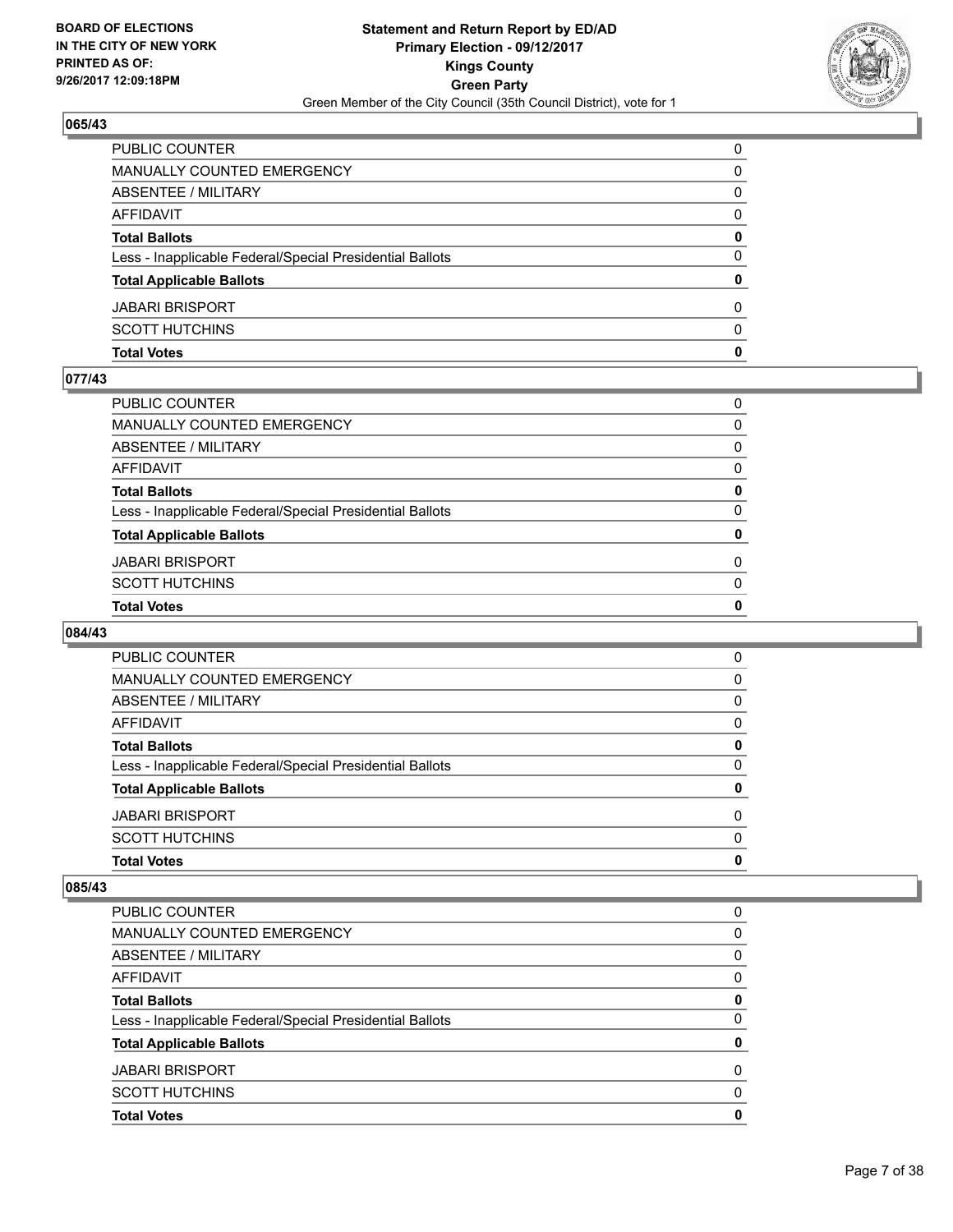

| <b>SCOTT HUTCHINS</b>                                    | 0        |
|----------------------------------------------------------|----------|
| <b>JABARI BRISPORT</b>                                   | 0        |
| <b>Total Applicable Ballots</b>                          | 0        |
| Less - Inapplicable Federal/Special Presidential Ballots | 0        |
| <b>Total Ballots</b>                                     | 0        |
| AFFIDAVIT                                                | $\Omega$ |
| ABSENTEE / MILITARY                                      | 0        |
| MANUALLY COUNTED EMERGENCY                               | 0        |
| PUBLIC COUNTER                                           | $\Omega$ |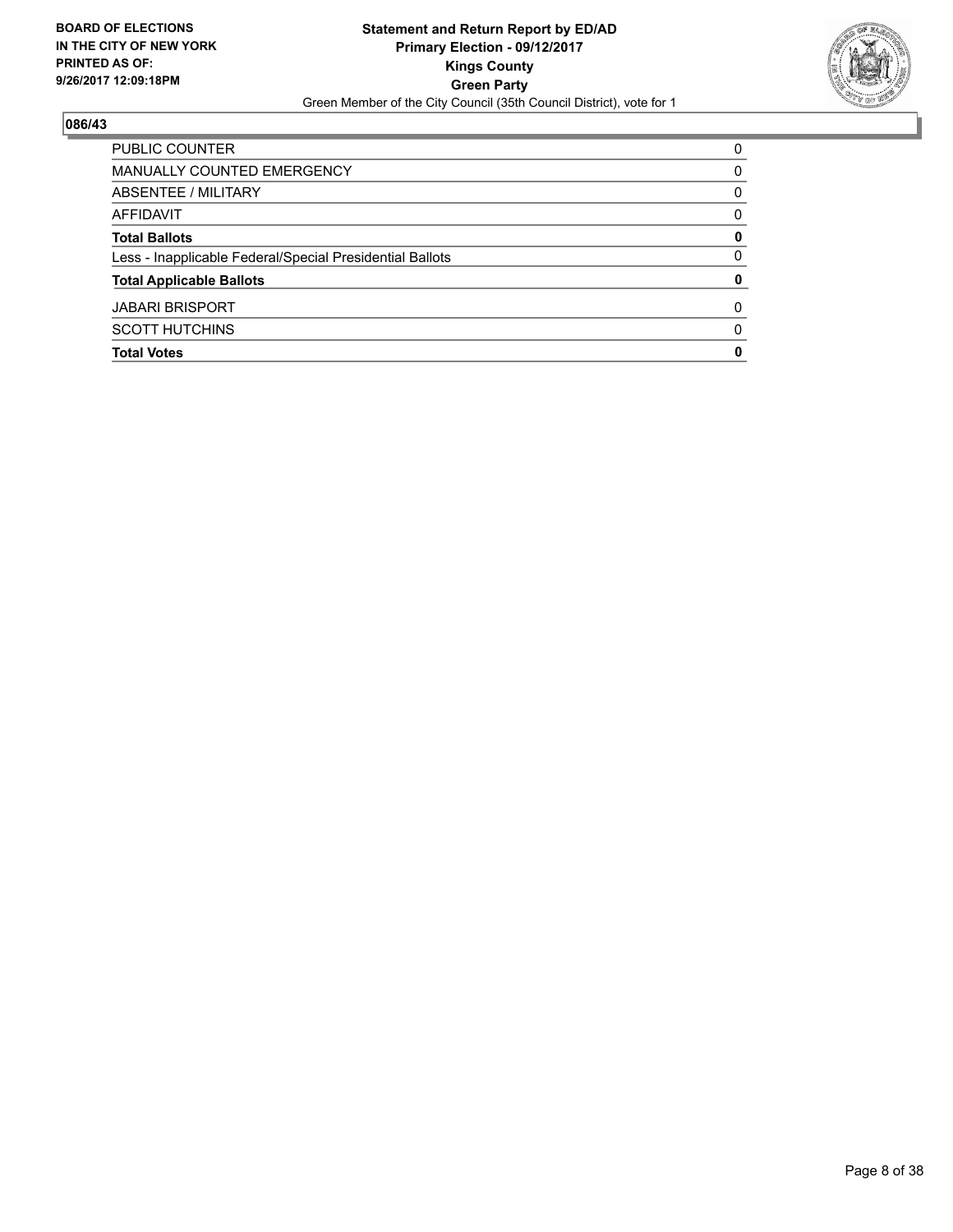

| <b>Total Votes</b>                                       | 0        |
|----------------------------------------------------------|----------|
| <b>SCOTT HUTCHINS</b>                                    | $\Omega$ |
| <b>JABARI BRISPORT</b>                                   | $\Omega$ |
| <b>Total Applicable Ballots</b>                          | 0        |
| Less - Inapplicable Federal/Special Presidential Ballots | $\Omega$ |
| <b>Total Ballots</b>                                     | 0        |
| <b>AFFIDAVIT</b>                                         | 0        |
| <b>ABSENTEE / MILITARY</b>                               | 0        |
| <b>MANUALLY COUNTED EMERGENCY</b>                        | 0        |
| PUBLIC COUNTER                                           | $\Omega$ |

### **087/50**

| <b>Total Votes</b>                                       | 0            |
|----------------------------------------------------------|--------------|
| SCOTT HUTCHINS                                           | $\mathbf{0}$ |
| JABARI BRISPORT                                          | 0            |
| <b>Total Applicable Ballots</b>                          | 0            |
| Less - Inapplicable Federal/Special Presidential Ballots | $\Omega$     |
| <b>Total Ballots</b>                                     | 0            |
| AFFIDAVIT                                                | $\Omega$     |
| ABSENTEE / MILITARY                                      | $\mathbf{0}$ |
| MANUALLY COUNTED EMERGENCY                               | $\Omega$     |
| PUBLIC COUNTER                                           | 0            |

## **088/50**

| <b>Total Votes</b>                                       |          |
|----------------------------------------------------------|----------|
| <b>SCOTT HUTCHINS</b>                                    | $\Omega$ |
| <b>JABARI BRISPORT</b>                                   |          |
| <b>Total Applicable Ballots</b>                          |          |
| Less - Inapplicable Federal/Special Presidential Ballots | 0        |
| <b>Total Ballots</b>                                     |          |
| AFFIDAVIT                                                | 0        |
| ABSENTEE / MILITARY                                      | 0        |
| MANUALLY COUNTED EMERGENCY                               | 0        |
| PUBLIC COUNTER                                           |          |

| PUBLIC COUNTER                                           | 0 |
|----------------------------------------------------------|---|
| MANUALLY COUNTED EMERGENCY                               | 0 |
| ABSENTEE / MILITARY                                      | 0 |
| AFFIDAVIT                                                | 0 |
| <b>Total Ballots</b>                                     | 0 |
| Less - Inapplicable Federal/Special Presidential Ballots | 0 |
| <b>Total Applicable Ballots</b>                          |   |
| <b>JABARI BRISPORT</b>                                   | 0 |
| <b>SCOTT HUTCHINS</b>                                    | 0 |
| <b>Total Votes</b>                                       | O |
|                                                          |   |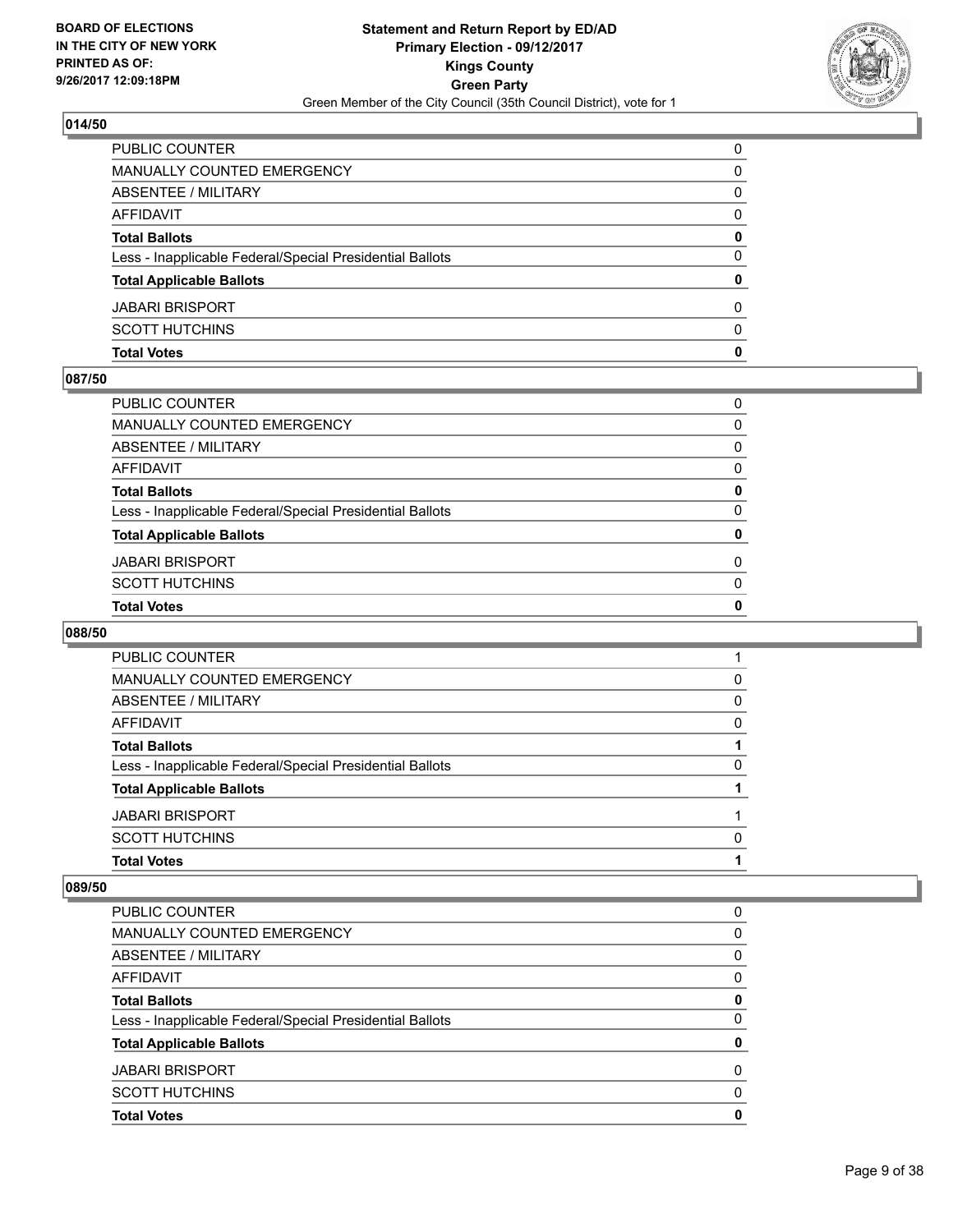

| <b>Total Votes</b>                                       |   |
|----------------------------------------------------------|---|
| <b>SCOTT HUTCHINS</b>                                    | O |
| <b>JABARI BRISPORT</b>                                   |   |
| <b>Total Applicable Ballots</b>                          |   |
| Less - Inapplicable Federal/Special Presidential Ballots | 0 |
| <b>Total Ballots</b>                                     |   |
| AFFIDAVIT                                                | 0 |
| <b>ABSENTEE / MILITARY</b>                               | 0 |
| MANUALLY COUNTED EMERGENCY                               | 0 |
| PUBLIC COUNTER                                           |   |

### **091/50**

| PUBLIC COUNTER                                           | 0            |
|----------------------------------------------------------|--------------|
| MANUALLY COUNTED EMERGENCY                               | $\Omega$     |
| ABSENTEE / MILITARY                                      | $\mathbf{0}$ |
| AFFIDAVIT                                                | $\mathbf{0}$ |
| Total Ballots                                            | 0            |
| Less - Inapplicable Federal/Special Presidential Ballots | $\Omega$     |
| <b>Total Applicable Ballots</b>                          | 0            |
| JABARI BRISPORT                                          | $\Omega$     |
| SCOTT HUTCHINS                                           | $\mathbf{0}$ |
| <b>Total Votes</b>                                       | $\mathbf{0}$ |
|                                                          |              |

## **092/50**

| <b>Total Votes</b>                                       | 0        |
|----------------------------------------------------------|----------|
| <b>SCOTT HUTCHINS</b>                                    | $\Omega$ |
| <b>JABARI BRISPORT</b>                                   | $\Omega$ |
| <b>Total Applicable Ballots</b>                          | 0        |
| Less - Inapplicable Federal/Special Presidential Ballots | 0        |
| <b>Total Ballots</b>                                     | 0        |
| AFFIDAVIT                                                | 0        |
| ABSENTEE / MILITARY                                      | 0        |
| MANUALLY COUNTED EMERGENCY                               | 0        |
| PUBLIC COUNTER                                           | 0        |

| <b>Total Applicable Ballots</b>                          |   |
|----------------------------------------------------------|---|
| Less - Inapplicable Federal/Special Presidential Ballots | 0 |
| <b>Total Ballots</b>                                     |   |
| AFFIDAVIT                                                | 0 |
| ABSENTEE / MILITARY                                      | 0 |
| MANUALLY COUNTED EMERGENCY                               | 0 |
| <b>PUBLIC COUNTER</b>                                    |   |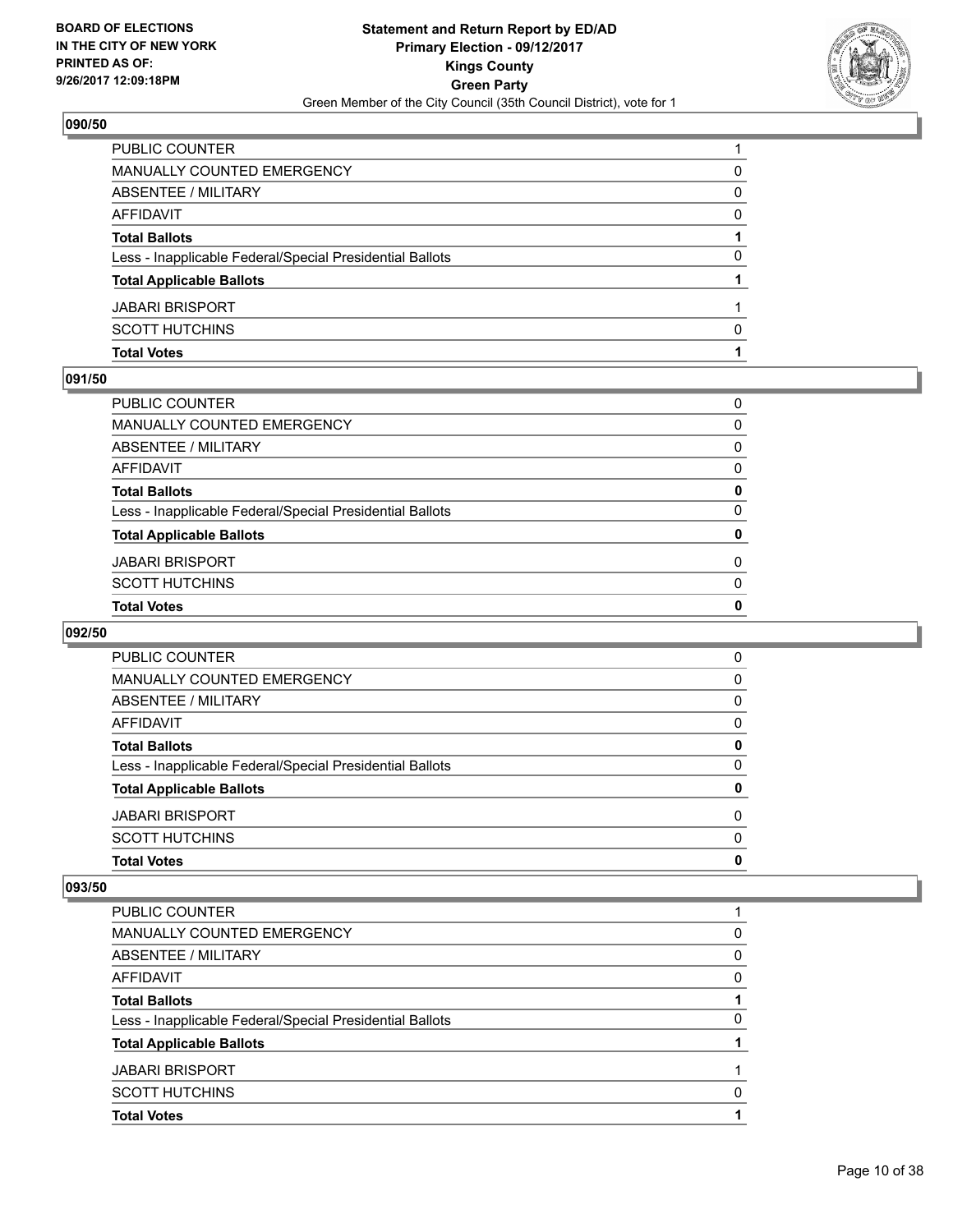

| <b>JABARI BRISPORT</b><br><b>SCOTT HUTCHINS</b>          | $\Omega$<br>$\Omega$ |
|----------------------------------------------------------|----------------------|
| <b>Total Applicable Ballots</b>                          | 0                    |
| Less - Inapplicable Federal/Special Presidential Ballots | $\Omega$             |
| <b>Total Ballots</b>                                     | 0                    |
| <b>AFFIDAVIT</b>                                         | 0                    |
| ABSENTEE / MILITARY                                      | 0                    |
| MANUALLY COUNTED EMERGENCY                               | 0                    |
| PUBLIC COUNTER                                           | $\Omega$             |

### **099/50**

| PUBLIC COUNTER                                           | 0 |
|----------------------------------------------------------|---|
| MANUALLY COUNTED EMERGENCY                               | 0 |
| ABSENTEE / MILITARY                                      | 0 |
| AFFIDAVIT                                                | 0 |
| <b>Total Ballots</b>                                     | 0 |
| Less - Inapplicable Federal/Special Presidential Ballots | 0 |
| <b>Total Applicable Ballots</b>                          | 0 |
| JABARI BRISPORT                                          | 0 |
| SCOTT HUTCHINS                                           | 0 |
| <b>Total Votes</b>                                       | 0 |
|                                                          |   |

| <b>PUBLIC COUNTER</b>                                    |  |
|----------------------------------------------------------|--|
| MANUALLY COUNTED EMERGENCY                               |  |
| ABSENTEE / MILITARY                                      |  |
| AFFIDAVIT                                                |  |
| <b>Total Ballots</b>                                     |  |
| Less - Inapplicable Federal/Special Presidential Ballots |  |
| <b>Total Applicable Ballots</b>                          |  |
| <b>JABARI BRISPORT</b>                                   |  |
| <b>SCOTT HUTCHINS</b>                                    |  |
| <b>Total Votes</b>                                       |  |
| 104/50 COMBINED into: 103/50                             |  |
| 107/50 COMBINED into: 103/50                             |  |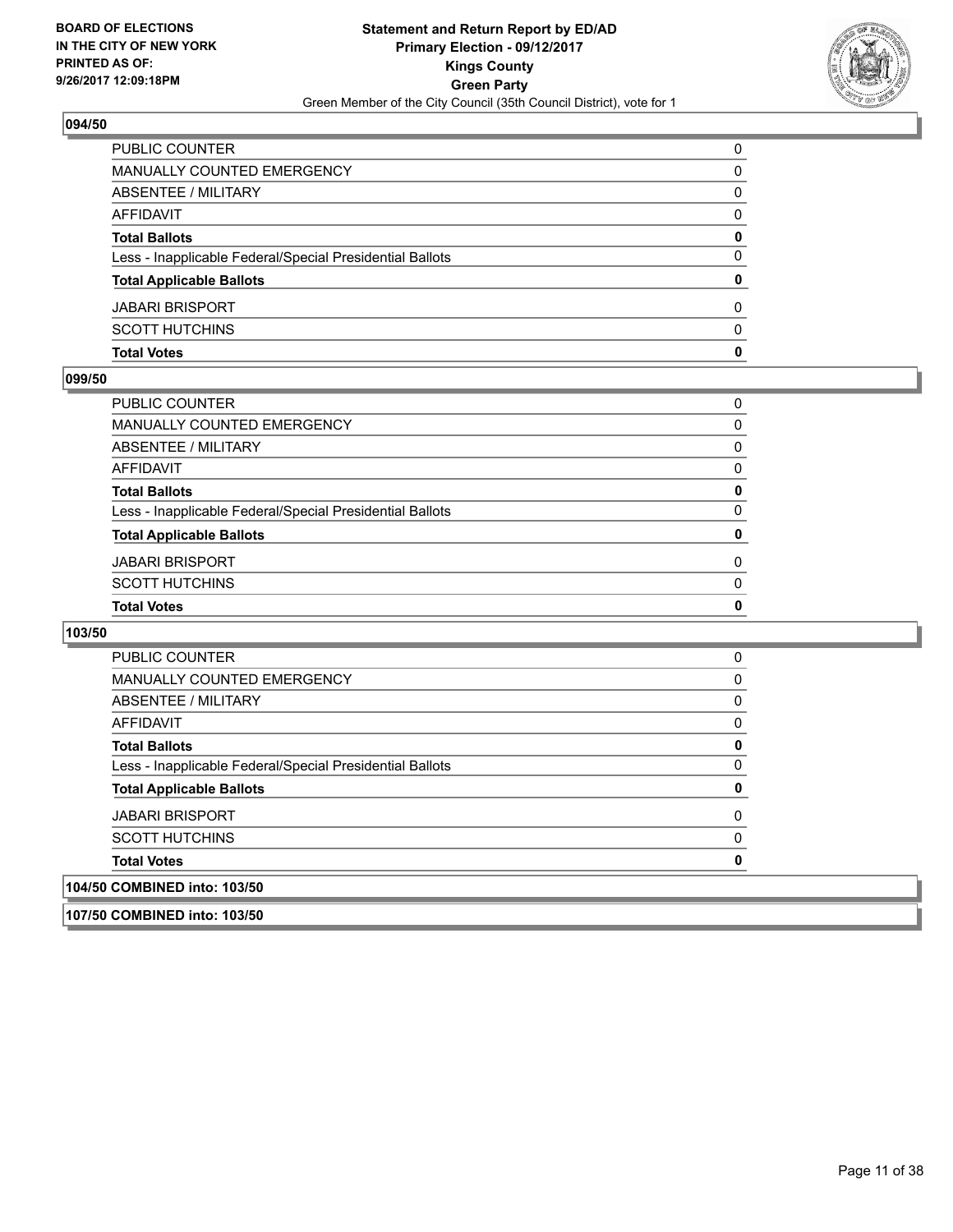

| PUBLIC COUNTER                                           |   |
|----------------------------------------------------------|---|
| MANUALLY COUNTED EMERGENCY                               | 0 |
| ABSENTEE / MILITARY                                      | 0 |
| AFFIDAVIT                                                | 0 |
| <b>Total Ballots</b>                                     |   |
| Less - Inapplicable Federal/Special Presidential Ballots | 0 |
| <b>Total Applicable Ballots</b>                          |   |
| <b>JABARI BRISPORT</b>                                   |   |
| <b>SCOTT HUTCHINS</b>                                    | 0 |
| <b>Total Votes</b>                                       |   |

### **063/52**

| <b>Total Votes</b>                                       | 0            |
|----------------------------------------------------------|--------------|
| SCOTT HUTCHINS                                           | $\mathbf{0}$ |
| JABARI BRISPORT                                          | 0            |
| <b>Total Applicable Ballots</b>                          | 0            |
| Less - Inapplicable Federal/Special Presidential Ballots | $\Omega$     |
| <b>Total Ballots</b>                                     | 0            |
| AFFIDAVIT                                                | $\Omega$     |
| ABSENTEE / MILITARY                                      | $\mathbf{0}$ |
| MANUALLY COUNTED EMERGENCY                               | $\Omega$     |
| PUBLIC COUNTER                                           | 0            |

# **073/52**

| <b>Total Votes</b>                                       |              |
|----------------------------------------------------------|--------------|
| <b>SCOTT HUTCHINS</b>                                    | <sup>0</sup> |
| <b>JABARI BRISPORT</b>                                   |              |
| <b>Total Applicable Ballots</b>                          |              |
| Less - Inapplicable Federal/Special Presidential Ballots | 0            |
| <b>Total Ballots</b>                                     |              |
| AFFIDAVIT                                                | 0            |
| ABSENTEE / MILITARY                                      | 0            |
| MANUALLY COUNTED EMERGENCY                               | 0            |
| <b>PUBLIC COUNTER</b>                                    |              |

| PUBLIC COUNTER                                           | 0 |
|----------------------------------------------------------|---|
| MANUALLY COUNTED EMERGENCY                               | 0 |
| ABSENTEE / MILITARY                                      | 0 |
| AFFIDAVIT                                                | 0 |
| <b>Total Ballots</b>                                     | 0 |
| Less - Inapplicable Federal/Special Presidential Ballots | 0 |
| <b>Total Applicable Ballots</b>                          |   |
| <b>JABARI BRISPORT</b>                                   | 0 |
| <b>SCOTT HUTCHINS</b>                                    | 0 |
| <b>Total Votes</b>                                       | O |
|                                                          |   |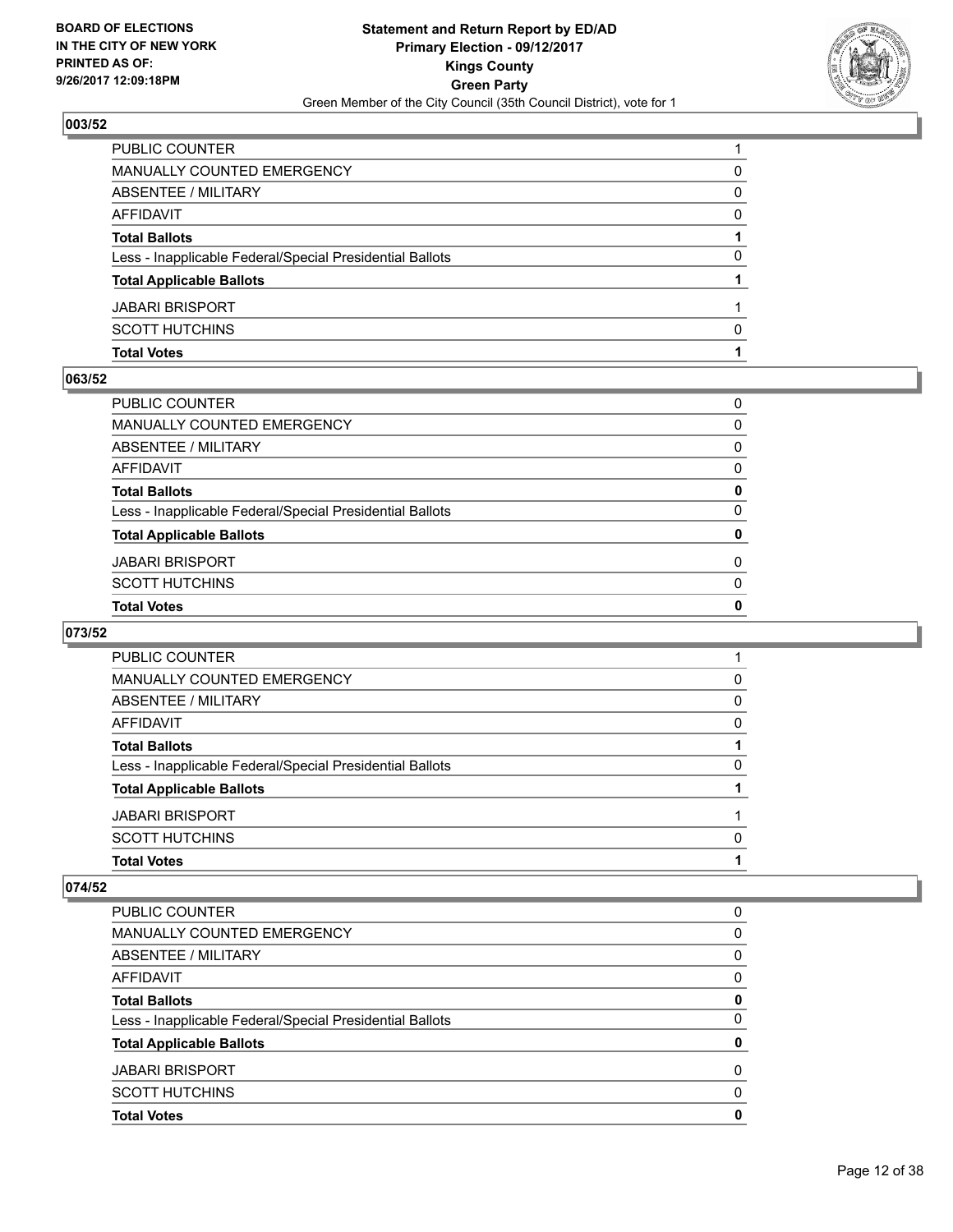

| 0        |
|----------|
| 0        |
| $\Omega$ |
|          |
| 0        |
|          |
|          |
| n        |
|          |
|          |

| <b>Total Votes</b>                                       | 0 |
|----------------------------------------------------------|---|
| <b>SCOTT HUTCHINS</b>                                    | 0 |
| <b>JABARI BRISPORT</b>                                   | 0 |
| <b>Total Applicable Ballots</b>                          | 0 |
| Less - Inapplicable Federal/Special Presidential Ballots | 0 |
| <b>Total Ballots</b>                                     | 0 |
| AFFIDAVIT                                                | 0 |
| ABSENTEE / MILITARY                                      | 0 |
| MANUALLY COUNTED EMERGENCY                               | 0 |
| <b>PUBLIC COUNTER</b>                                    | 0 |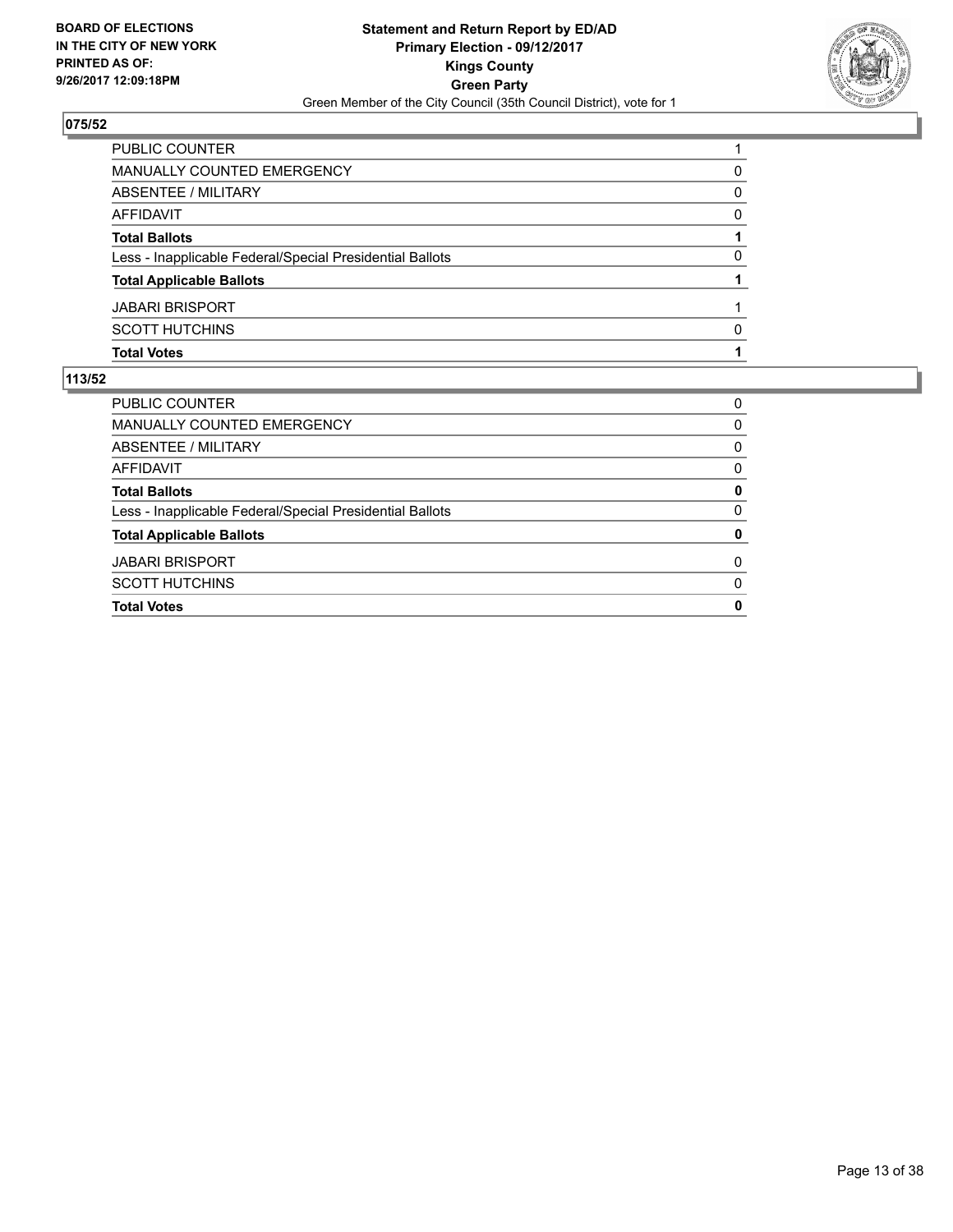

| <b>Total Votes</b>                                       | 0        |
|----------------------------------------------------------|----------|
| <b>SCOTT HUTCHINS</b>                                    | $\Omega$ |
| <b>JABARI BRISPORT</b>                                   | $\Omega$ |
| <b>Total Applicable Ballots</b>                          | 0        |
| Less - Inapplicable Federal/Special Presidential Ballots | $\Omega$ |
| <b>Total Ballots</b>                                     | 0        |
| <b>AFFIDAVIT</b>                                         | 0        |
| <b>ABSENTEE / MILITARY</b>                               | 0        |
| MANUALLY COUNTED EMERGENCY                               | 0        |
| PUBLIC COUNTER                                           | 0        |

### **073/56**

| <b>Total Votes</b>                                       | 0            |
|----------------------------------------------------------|--------------|
| SCOTT HUTCHINS                                           | $\mathbf{0}$ |
| JABARI BRISPORT                                          | 0            |
| <b>Total Applicable Ballots</b>                          | 0            |
| Less - Inapplicable Federal/Special Presidential Ballots | $\Omega$     |
| <b>Total Ballots</b>                                     | 0            |
| AFFIDAVIT                                                | $\Omega$     |
| ABSENTEE / MILITARY                                      | $\mathbf{0}$ |
| MANUALLY COUNTED EMERGENCY                               | $\Omega$     |
| PUBLIC COUNTER                                           | 0            |

# **076/56**

| <b>Total Votes</b>                                       | 0        |
|----------------------------------------------------------|----------|
| <b>SCOTT HUTCHINS</b>                                    | $\Omega$ |
| <b>JABARI BRISPORT</b>                                   | $\Omega$ |
| <b>Total Applicable Ballots</b>                          | 0        |
| Less - Inapplicable Federal/Special Presidential Ballots | 0        |
| <b>Total Ballots</b>                                     | 0        |
| AFFIDAVIT                                                | 0        |
| ABSENTEE / MILITARY                                      | 0        |
| MANUALLY COUNTED EMERGENCY                               | 0        |
| <b>PUBLIC COUNTER</b>                                    | 0        |

| <b>Total Votes</b>                                       | 0 |
|----------------------------------------------------------|---|
| <b>SCOTT HUTCHINS</b>                                    | 0 |
| <b>JABARI BRISPORT</b>                                   | 0 |
| <b>Total Applicable Ballots</b>                          | 0 |
| Less - Inapplicable Federal/Special Presidential Ballots | 0 |
| <b>Total Ballots</b>                                     | 0 |
| AFFIDAVIT                                                | 0 |
| ABSENTEE / MILITARY                                      | 0 |
| <b>MANUALLY COUNTED EMERGENCY</b>                        | 0 |
| <b>PUBLIC COUNTER</b>                                    | 0 |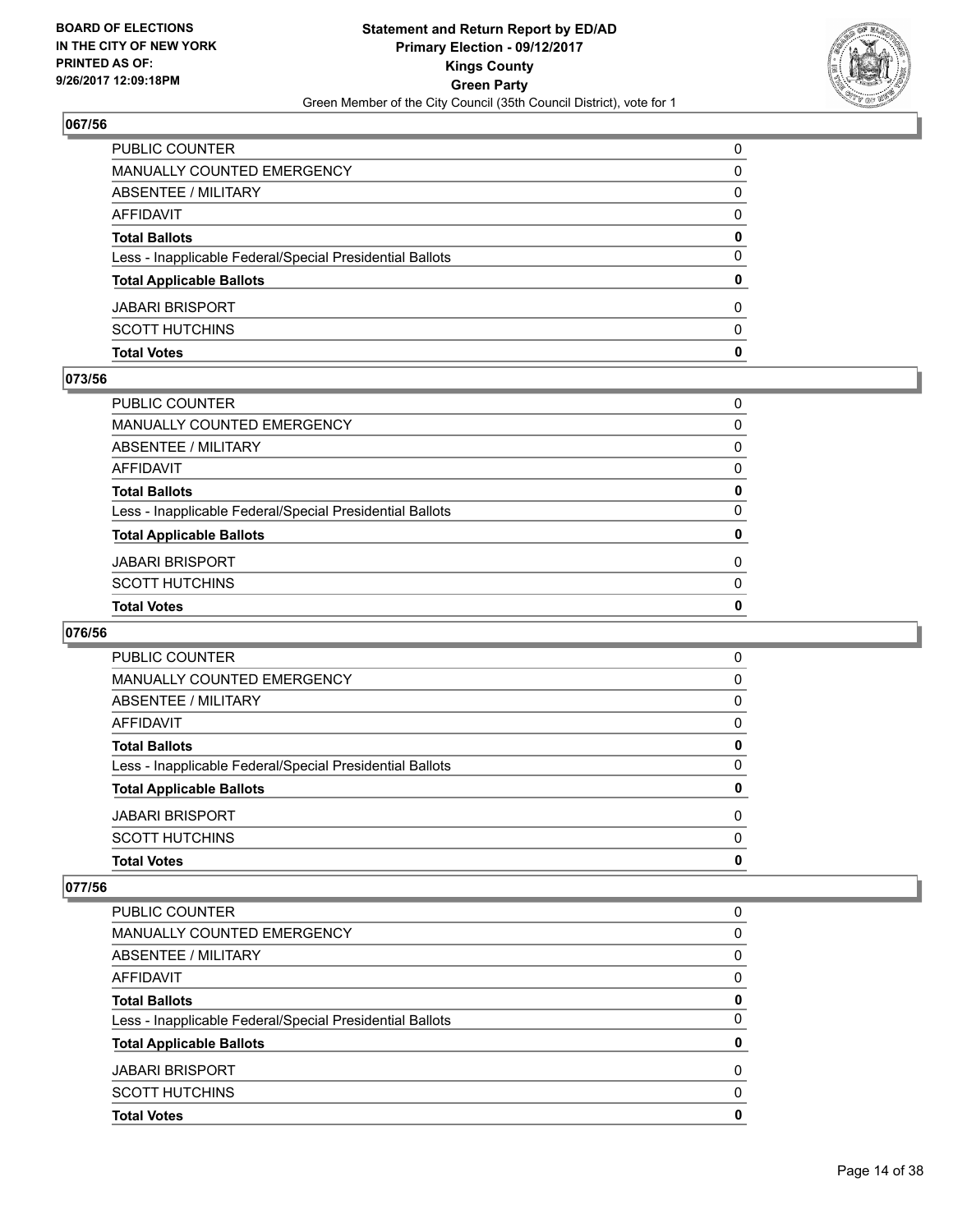

| <b>SCOTT HUTCHINS</b>                                    | 0        |
|----------------------------------------------------------|----------|
| <b>JABARI BRISPORT</b>                                   | 0        |
| <b>Total Applicable Ballots</b>                          | 0        |
| Less - Inapplicable Federal/Special Presidential Ballots | 0        |
| <b>Total Ballots</b>                                     | 0        |
| AFFIDAVIT                                                | $\Omega$ |
| ABSENTEE / MILITARY                                      | 0        |
| MANUALLY COUNTED EMERGENCY                               | 0        |
| PUBLIC COUNTER                                           | $\Omega$ |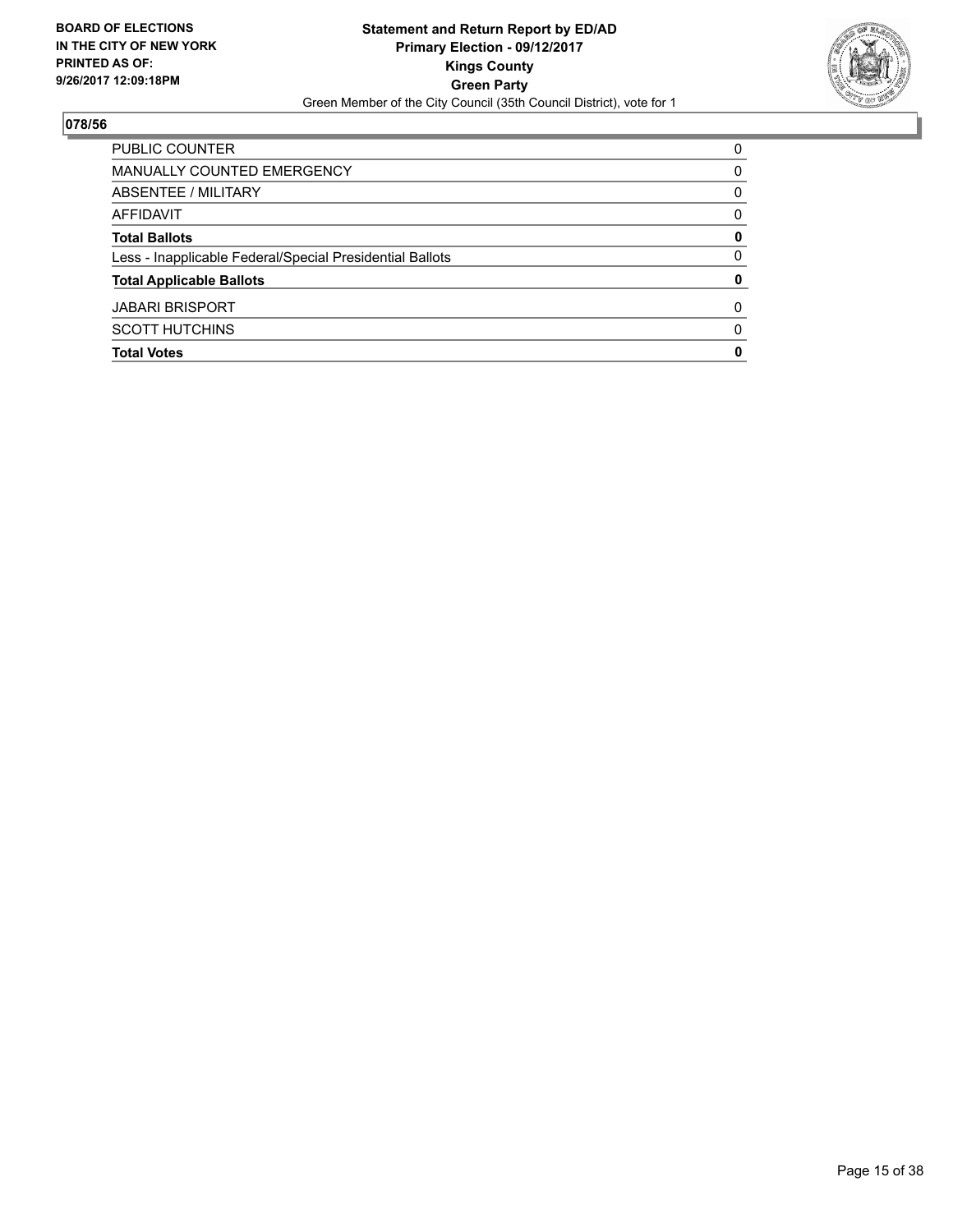

| <b>Total Votes</b>                                       | 0        |
|----------------------------------------------------------|----------|
| <b>SCOTT HUTCHINS</b>                                    | $\Omega$ |
| <b>JABARI BRISPORT</b>                                   | $\Omega$ |
| <b>Total Applicable Ballots</b>                          | 0        |
| Less - Inapplicable Federal/Special Presidential Ballots | $\Omega$ |
| <b>Total Ballots</b>                                     | 0        |
| <b>AFFIDAVIT</b>                                         | 0        |
| <b>ABSENTEE / MILITARY</b>                               | 0        |
| <b>MANUALLY COUNTED EMERGENCY</b>                        | 0        |
| PUBLIC COUNTER                                           | $\Omega$ |

#### **002/57**

| PUBLIC COUNTER                                           | 0            |
|----------------------------------------------------------|--------------|
| MANUALLY COUNTED EMERGENCY                               | 0            |
| ABSENTEE / MILITARY                                      | $\Omega$     |
| AFFIDAVIT                                                | 0            |
| <b>Total Ballots</b>                                     | 0            |
| Less - Inapplicable Federal/Special Presidential Ballots | $\Omega$     |
| <b>Total Applicable Ballots</b>                          | 0            |
| JABARI BRISPORT                                          | 0            |
| SCOTT HUTCHINS                                           | $\mathbf{0}$ |
| <b>Total Votes</b>                                       | $\mathbf{0}$ |
|                                                          |              |

# **003/57**

| <b>Total Votes</b>                                       | 0        |
|----------------------------------------------------------|----------|
| <b>SCOTT HUTCHINS</b>                                    | $\Omega$ |
| <b>JABARI BRISPORT</b>                                   | 0        |
| <b>Total Applicable Ballots</b>                          | 0        |
| Less - Inapplicable Federal/Special Presidential Ballots | 0        |
| <b>Total Ballots</b>                                     | 0        |
| AFFIDAVIT                                                | 0        |
| ABSENTEE / MILITARY                                      | 0        |
| MANUALLY COUNTED EMERGENCY                               | 0        |
| <b>PUBLIC COUNTER</b>                                    | 0        |

| <b>Total Votes</b>                                       | 0 |
|----------------------------------------------------------|---|
| <b>SCOTT HUTCHINS</b>                                    | O |
| <b>JABARI BRISPORT</b>                                   | 0 |
| <b>Total Applicable Ballots</b>                          | 0 |
| Less - Inapplicable Federal/Special Presidential Ballots | 0 |
| <b>Total Ballots</b>                                     | 0 |
| AFFIDAVIT                                                | 0 |
| ABSENTEE / MILITARY                                      | 0 |
| <b>MANUALLY COUNTED EMERGENCY</b>                        | 0 |
| <b>PUBLIC COUNTER</b>                                    | 0 |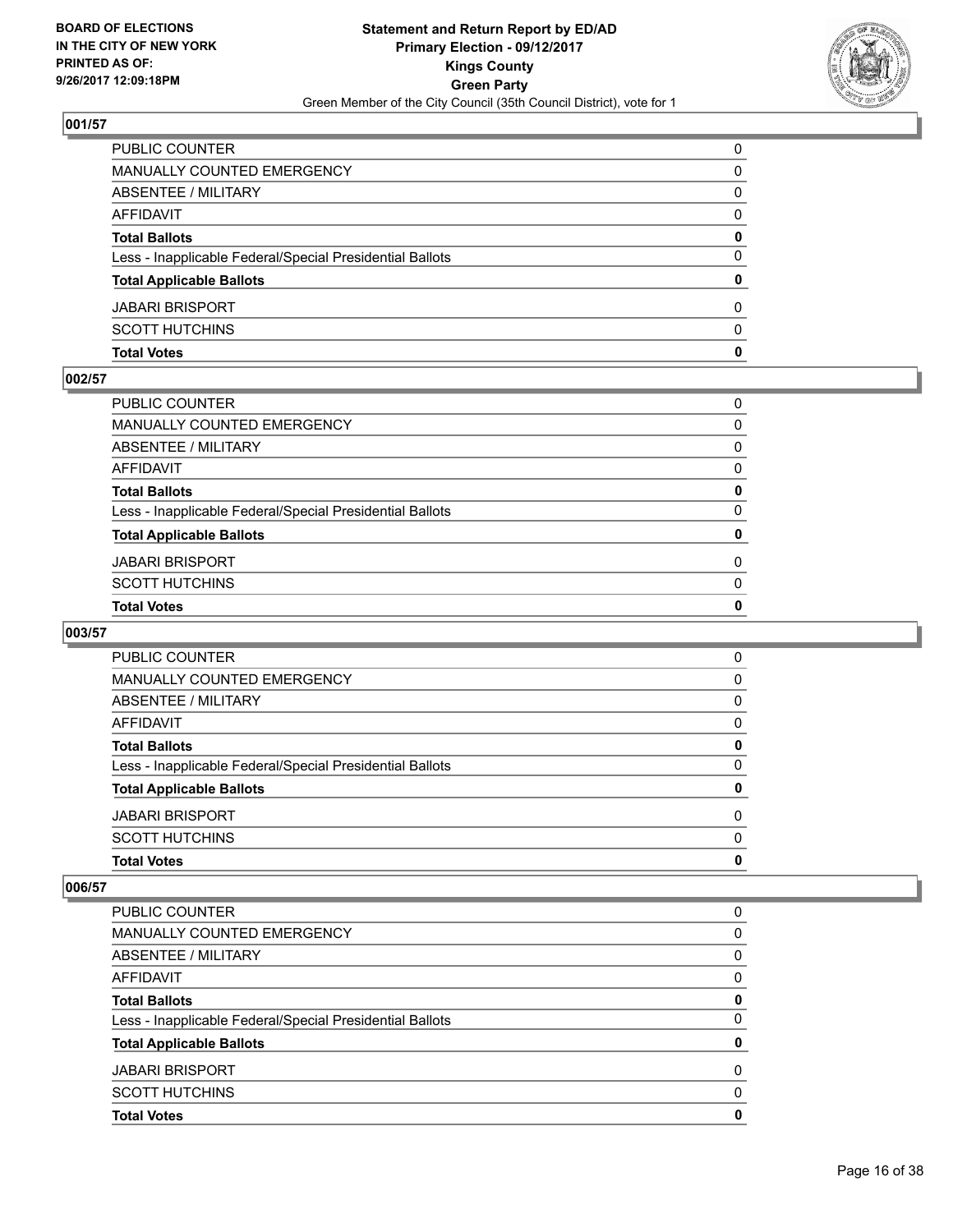

| <b>Total Votes</b>                                       | 0        |
|----------------------------------------------------------|----------|
| <b>SCOTT HUTCHINS</b>                                    | $\Omega$ |
| <b>JABARI BRISPORT</b>                                   | $\Omega$ |
| <b>Total Applicable Ballots</b>                          | 0        |
| Less - Inapplicable Federal/Special Presidential Ballots | $\Omega$ |
| <b>Total Ballots</b>                                     | 0        |
| <b>AFFIDAVIT</b>                                         | 0        |
| ABSENTEE / MILITARY                                      | 0        |
| <b>MANUALLY COUNTED EMERGENCY</b>                        | 0        |
| <b>PUBLIC COUNTER</b>                                    | 0        |

#### **008/57**

| PUBLIC COUNTER                                           |          |
|----------------------------------------------------------|----------|
| MANUALLY COUNTED EMERGENCY                               | 0        |
| ABSENTEE / MILITARY                                      | $\Omega$ |
| AFFIDAVIT                                                | 0        |
| Total Ballots                                            |          |
| Less - Inapplicable Federal/Special Presidential Ballots | 0        |
| <b>Total Applicable Ballots</b>                          |          |
| JABARI BRISPORT                                          | 0        |
| SCOTT HUTCHINS                                           |          |
| <b>Total Votes</b>                                       |          |
|                                                          |          |

# **009/57**

| <b>Total Votes</b>                                       | 0        |
|----------------------------------------------------------|----------|
| <b>SCOTT HUTCHINS</b>                                    | $\Omega$ |
| <b>JABARI BRISPORT</b>                                   | $\Omega$ |
| <b>Total Applicable Ballots</b>                          | 0        |
| Less - Inapplicable Federal/Special Presidential Ballots | 0        |
| <b>Total Ballots</b>                                     | 0        |
| AFFIDAVIT                                                | 0        |
| ABSENTEE / MILITARY                                      | 0        |
| MANUALLY COUNTED EMERGENCY                               | 0        |
| PUBLIC COUNTER                                           | 0        |

| <b>Total Votes</b>                                       | 0        |
|----------------------------------------------------------|----------|
| <b>SCOTT HUTCHINS</b>                                    | 0        |
| <b>JABARI BRISPORT</b>                                   | $\Omega$ |
| <b>Total Applicable Ballots</b>                          | 0        |
| Less - Inapplicable Federal/Special Presidential Ballots | 0        |
| <b>Total Ballots</b>                                     | 0        |
| AFFIDAVIT                                                | 0        |
| ABSENTEE / MILITARY                                      | 0        |
| MANUALLY COUNTED EMERGENCY                               | 0        |
| <b>PUBLIC COUNTER</b>                                    | 0        |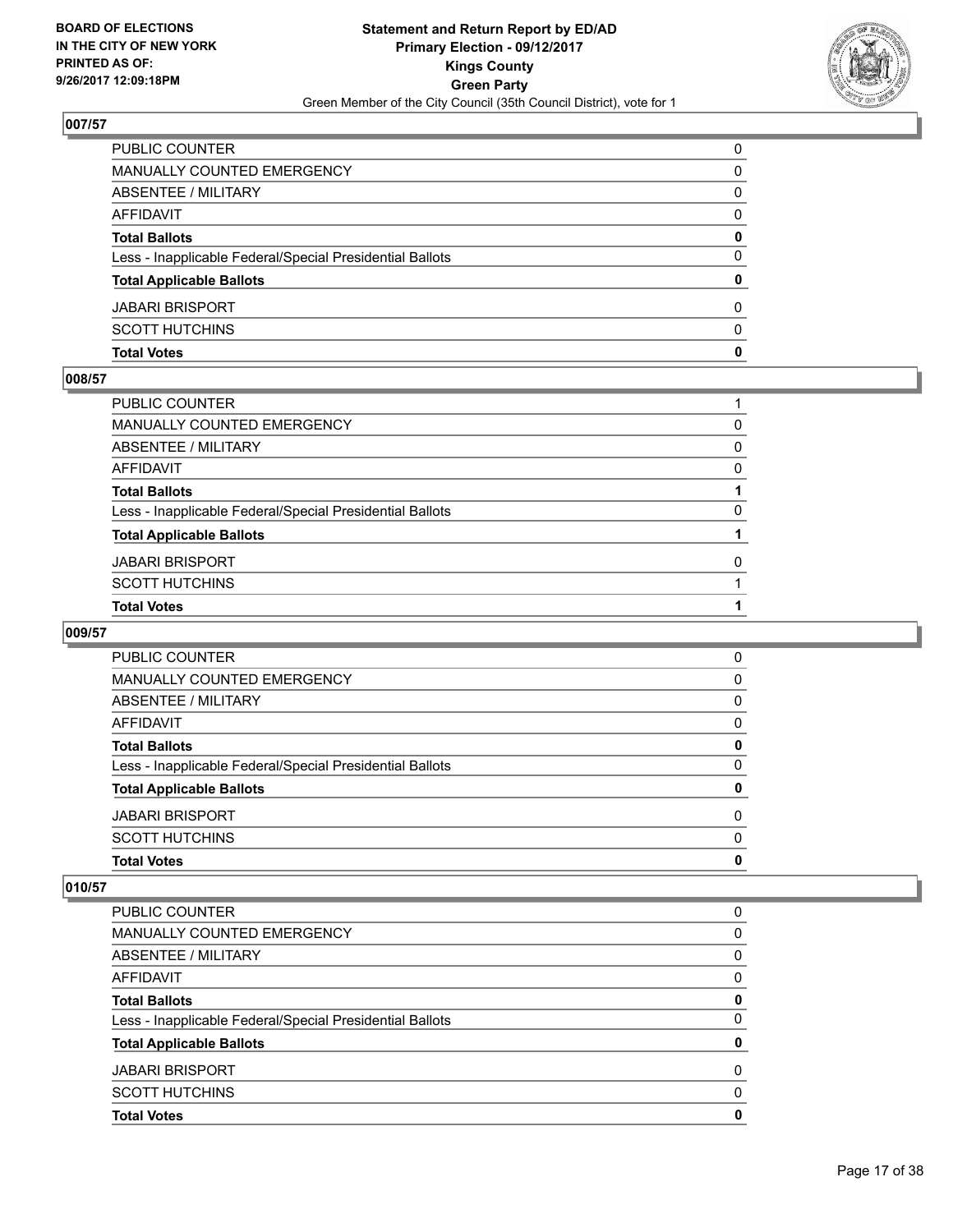

| <b>Total Votes</b>                                       | 2              |
|----------------------------------------------------------|----------------|
| <b>SCOTT HUTCHINS</b>                                    |                |
| <b>JABARI BRISPORT</b>                                   |                |
| <b>Total Applicable Ballots</b>                          | 2              |
| Less - Inapplicable Federal/Special Presidential Ballots | $\Omega$       |
| <b>Total Ballots</b>                                     | $\mathbf{2}$   |
| <b>AFFIDAVIT</b>                                         | 0              |
| <b>ABSENTEE / MILITARY</b>                               | 0              |
| MANUALLY COUNTED EMERGENCY                               | 0              |
| PUBLIC COUNTER                                           | $\overline{2}$ |

### **012/57**

| <b>Total Votes</b>                                       | 0            |
|----------------------------------------------------------|--------------|
| SCOTT HUTCHINS                                           | $\mathbf{0}$ |
| JABARI BRISPORT                                          | 0            |
| <b>Total Applicable Ballots</b>                          | 0            |
| Less - Inapplicable Federal/Special Presidential Ballots | $\Omega$     |
| <b>Total Ballots</b>                                     | 0            |
| AFFIDAVIT                                                | $\Omega$     |
| ABSENTEE / MILITARY                                      | $\mathbf{0}$ |
| MANUALLY COUNTED EMERGENCY                               | $\Omega$     |
| PUBLIC COUNTER                                           | 0            |

# **013/57**

| <b>Total Votes</b>                                       | 0        |
|----------------------------------------------------------|----------|
| <b>SCOTT HUTCHINS</b>                                    | $\Omega$ |
| <b>JABARI BRISPORT</b>                                   | $\Omega$ |
| <b>Total Applicable Ballots</b>                          | 0        |
| Less - Inapplicable Federal/Special Presidential Ballots | 0        |
| <b>Total Ballots</b>                                     | 0        |
| AFFIDAVIT                                                | 0        |
| ABSENTEE / MILITARY                                      | 0        |
| MANUALLY COUNTED EMERGENCY                               | 0        |
| PUBLIC COUNTER                                           | 0        |

| <b>Total Votes</b>                                       | 0        |
|----------------------------------------------------------|----------|
| <b>SCOTT HUTCHINS</b>                                    | 0        |
| <b>JABARI BRISPORT</b>                                   | $\Omega$ |
| <b>Total Applicable Ballots</b>                          | 0        |
| Less - Inapplicable Federal/Special Presidential Ballots | 0        |
| <b>Total Ballots</b>                                     | 0        |
| AFFIDAVIT                                                | 0        |
| ABSENTEE / MILITARY                                      | 0        |
| <b>MANUALLY COUNTED EMERGENCY</b>                        | 0        |
| <b>PUBLIC COUNTER</b>                                    | 0        |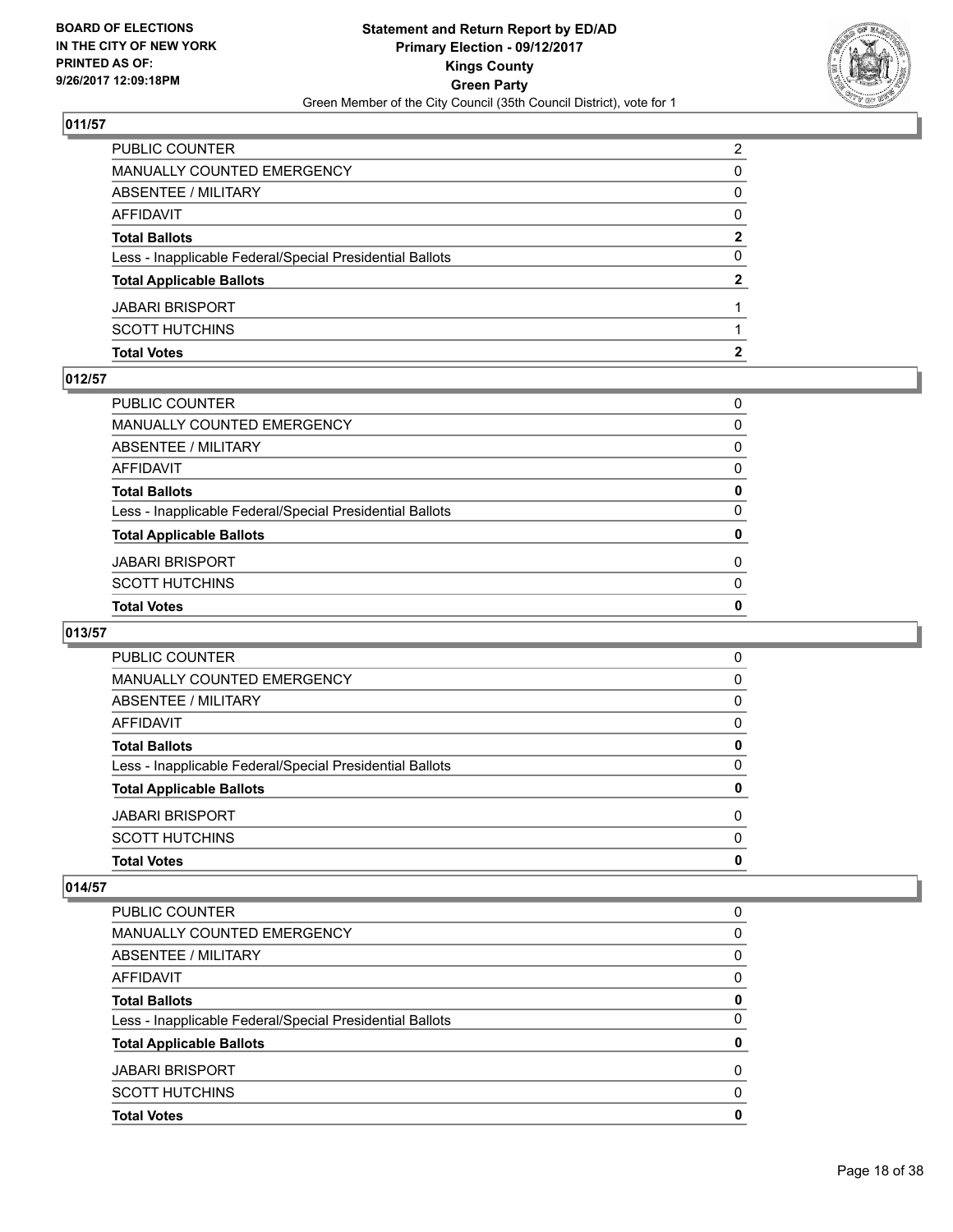

| <b>Total Votes</b>                                       | $\mathbf{2}$   |
|----------------------------------------------------------|----------------|
| <b>SCOTT HUTCHINS</b>                                    | $\Omega$       |
| <b>JABARI BRISPORT</b>                                   | 2              |
| <b>Total Applicable Ballots</b>                          | 2              |
| Less - Inapplicable Federal/Special Presidential Ballots | $\Omega$       |
| <b>Total Ballots</b>                                     | $\mathbf{2}$   |
| <b>AFFIDAVIT</b>                                         | 0              |
| <b>ABSENTEE / MILITARY</b>                               | 0              |
| MANUALLY COUNTED EMERGENCY                               | 0              |
| PUBLIC COUNTER                                           | $\overline{2}$ |

### **016/57**

| PUBLIC COUNTER                                           | 0            |
|----------------------------------------------------------|--------------|
| MANUALLY COUNTED EMERGENCY                               | 0            |
| ABSENTEE / MILITARY                                      | $\Omega$     |
| AFFIDAVIT                                                | 0            |
| Total Ballots                                            | 0            |
| Less - Inapplicable Federal/Special Presidential Ballots | $\mathbf{0}$ |
| <b>Total Applicable Ballots</b>                          | 0            |
| JABARI BRISPORT                                          | $\Omega$     |
| SCOTT HUTCHINS                                           | $\Omega$     |
| <b>Total Votes</b>                                       | 0            |
|                                                          |              |

# **017/57**

| PUBLIC COUNTER                                           |   |
|----------------------------------------------------------|---|
| MANUALLY COUNTED EMERGENCY                               | 0 |
| ABSENTEE / MILITARY                                      | 0 |
| AFFIDAVIT                                                | 0 |
| <b>Total Ballots</b>                                     |   |
| Less - Inapplicable Federal/Special Presidential Ballots | 0 |
| <b>Total Applicable Ballots</b>                          |   |
| <b>JABARI BRISPORT</b>                                   | 0 |
| <b>SCOTT HUTCHINS</b>                                    |   |
| <b>Total Votes</b>                                       |   |
|                                                          |   |

| <b>Total Votes</b>                                       | 0 |
|----------------------------------------------------------|---|
| <b>SCOTT HUTCHINS</b>                                    | 0 |
| <b>JABARI BRISPORT</b>                                   | 0 |
| <b>Total Applicable Ballots</b>                          | 0 |
| Less - Inapplicable Federal/Special Presidential Ballots | 0 |
| <b>Total Ballots</b>                                     | 0 |
| AFFIDAVIT                                                | 0 |
| ABSENTEE / MILITARY                                      | 0 |
| <b>MANUALLY COUNTED EMERGENCY</b>                        | 0 |
| <b>PUBLIC COUNTER</b>                                    | 0 |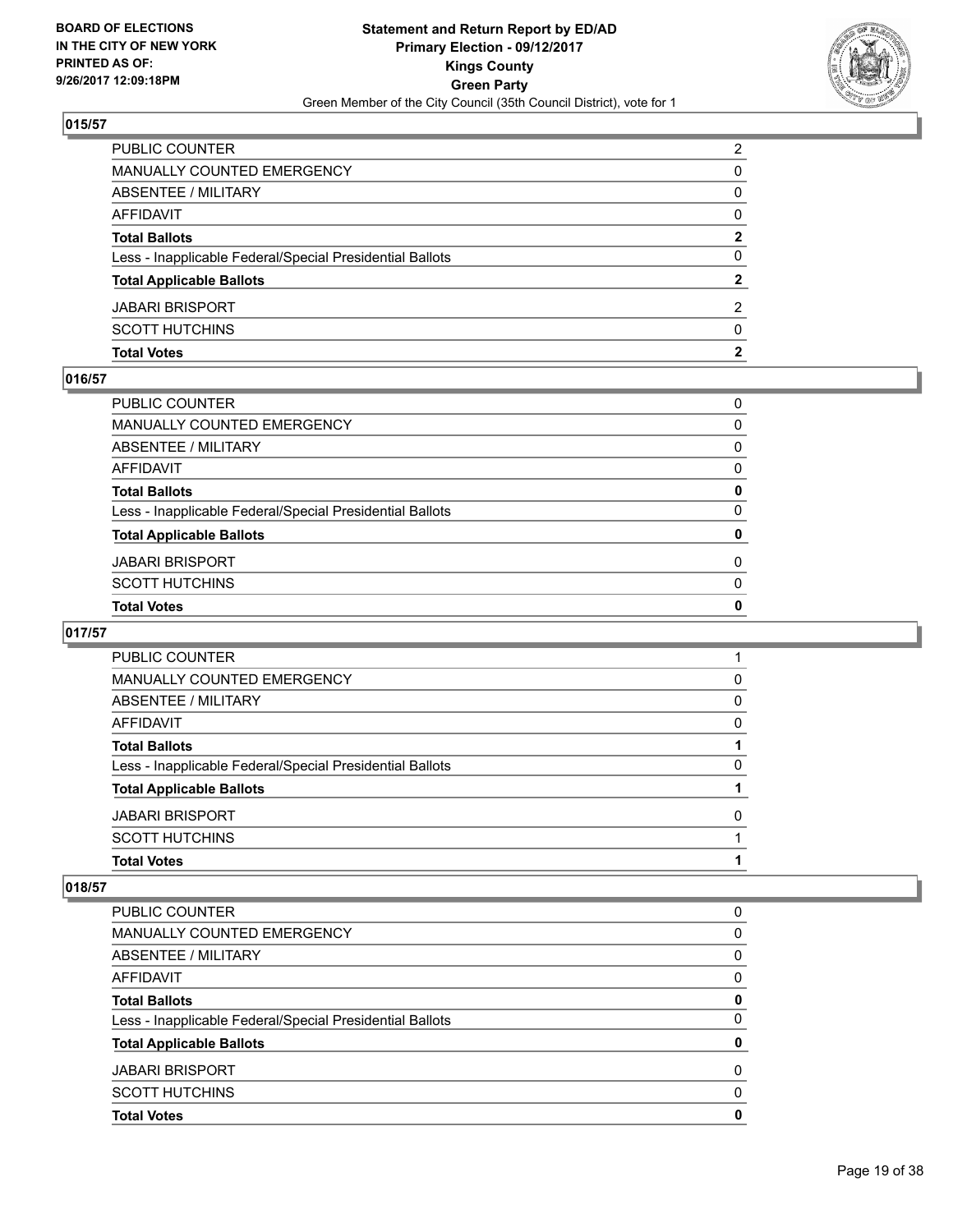

| <b>Total Votes</b>                                       | 0        |
|----------------------------------------------------------|----------|
| <b>SCOTT HUTCHINS</b>                                    | $\Omega$ |
| <b>JABARI BRISPORT</b>                                   | $\Omega$ |
| <b>Total Applicable Ballots</b>                          | 0        |
| Less - Inapplicable Federal/Special Presidential Ballots | $\Omega$ |
| <b>Total Ballots</b>                                     | 0        |
| <b>AFFIDAVIT</b>                                         | 0        |
| ABSENTEE / MILITARY                                      | 0        |
| <b>MANUALLY COUNTED EMERGENCY</b>                        | 0        |
| <b>PUBLIC COUNTER</b>                                    | 0        |

#### **024/57**

| PUBLIC COUNTER                                           |          |
|----------------------------------------------------------|----------|
| MANUALLY COUNTED EMERGENCY                               | 0        |
| ABSENTEE / MILITARY                                      | $\Omega$ |
| AFFIDAVIT                                                | 0        |
| <b>Total Ballots</b>                                     |          |
| Less - Inapplicable Federal/Special Presidential Ballots | 0        |
| <b>Total Applicable Ballots</b>                          |          |
| JABARI BRISPORT                                          |          |
| SCOTT HUTCHINS                                           | $\Omega$ |
| <b>Total Votes</b>                                       |          |
|                                                          |          |

# **025/57**

| <b>Total Votes</b>                                       | 2            |
|----------------------------------------------------------|--------------|
| <b>SCOTT HUTCHINS</b>                                    | $\Omega$     |
| <b>JABARI BRISPORT</b>                                   | 2            |
| <b>Total Applicable Ballots</b>                          | $\mathbf{2}$ |
| Less - Inapplicable Federal/Special Presidential Ballots | 0            |
| <b>Total Ballots</b>                                     | 2            |
| AFFIDAVIT                                                | 0            |
| ABSENTEE / MILITARY                                      | 0            |
| MANUALLY COUNTED EMERGENCY                               | 0            |
| PUBLIC COUNTER                                           | 2            |

| PUBLIC COUNTER                                           |   |
|----------------------------------------------------------|---|
| MANUALLY COUNTED EMERGENCY                               | 0 |
| ABSENTEE / MILITARY                                      | 0 |
| AFFIDAVIT                                                | 0 |
| <b>Total Ballots</b>                                     |   |
| Less - Inapplicable Federal/Special Presidential Ballots | 0 |
| <b>Total Applicable Ballots</b>                          |   |
| <b>JABARI BRISPORT</b>                                   |   |
| <b>SCOTT HUTCHINS</b>                                    | 0 |
| <b>Total Votes</b>                                       |   |
|                                                          |   |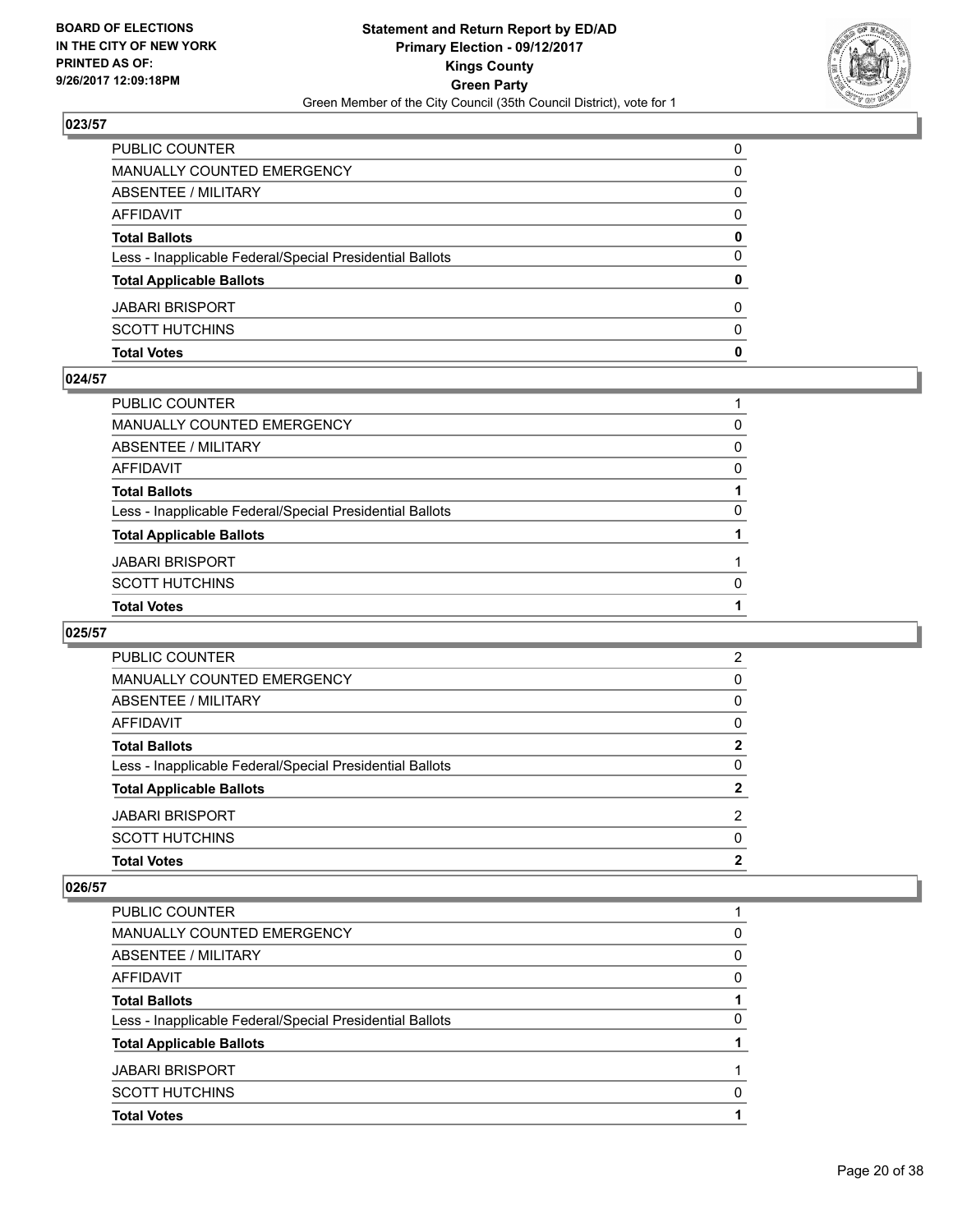

| <b>Total Votes</b>                                       |              |
|----------------------------------------------------------|--------------|
| <b>SCOTT HUTCHINS</b>                                    | <sup>0</sup> |
| <b>JABARI BRISPORT</b>                                   |              |
| <b>Total Applicable Ballots</b>                          |              |
| Less - Inapplicable Federal/Special Presidential Ballots | 0            |
| <b>Total Ballots</b>                                     |              |
| <b>AFFIDAVIT</b>                                         | 0            |
| <b>ABSENTEE / MILITARY</b>                               | 0            |
| MANUALLY COUNTED EMERGENCY                               | 0            |
| PUBLIC COUNTER                                           |              |

### **028/57**

| PUBLIC COUNTER                                           |          |
|----------------------------------------------------------|----------|
| MANUALLY COUNTED EMERGENCY                               | 0        |
| ABSENTEE / MILITARY                                      | $\Omega$ |
| AFFIDAVIT                                                | 0        |
| <b>Total Ballots</b>                                     |          |
| Less - Inapplicable Federal/Special Presidential Ballots | 0        |
| <b>Total Applicable Ballots</b>                          |          |
| JABARI BRISPORT                                          |          |
| SCOTT HUTCHINS                                           | $\Omega$ |
| <b>Total Votes</b>                                       |          |
|                                                          |          |

# **029/57**

| <b>Total Votes</b>                                       | 0        |
|----------------------------------------------------------|----------|
| <b>SCOTT HUTCHINS</b>                                    | $\Omega$ |
| <b>JABARI BRISPORT</b>                                   | 0        |
| <b>Total Applicable Ballots</b>                          | 0        |
| Less - Inapplicable Federal/Special Presidential Ballots | 0        |
| <b>Total Ballots</b>                                     | 0        |
| AFFIDAVIT                                                | 0        |
| ABSENTEE / MILITARY                                      | 0        |
| MANUALLY COUNTED EMERGENCY                               | 0        |
| <b>PUBLIC COUNTER</b>                                    | 0        |

| <b>Total Votes</b>                                       | 0        |
|----------------------------------------------------------|----------|
| <b>SCOTT HUTCHINS</b>                                    | $\Omega$ |
| <b>JABARI BRISPORT</b>                                   | 0        |
| <b>Total Applicable Ballots</b>                          | 0        |
| Less - Inapplicable Federal/Special Presidential Ballots | 0        |
| <b>Total Ballots</b>                                     | 0        |
| AFFIDAVIT                                                | 0        |
| ABSENTEE / MILITARY                                      | 0        |
| MANUALLY COUNTED EMERGENCY                               | 0        |
| <b>PUBLIC COUNTER</b>                                    | 0        |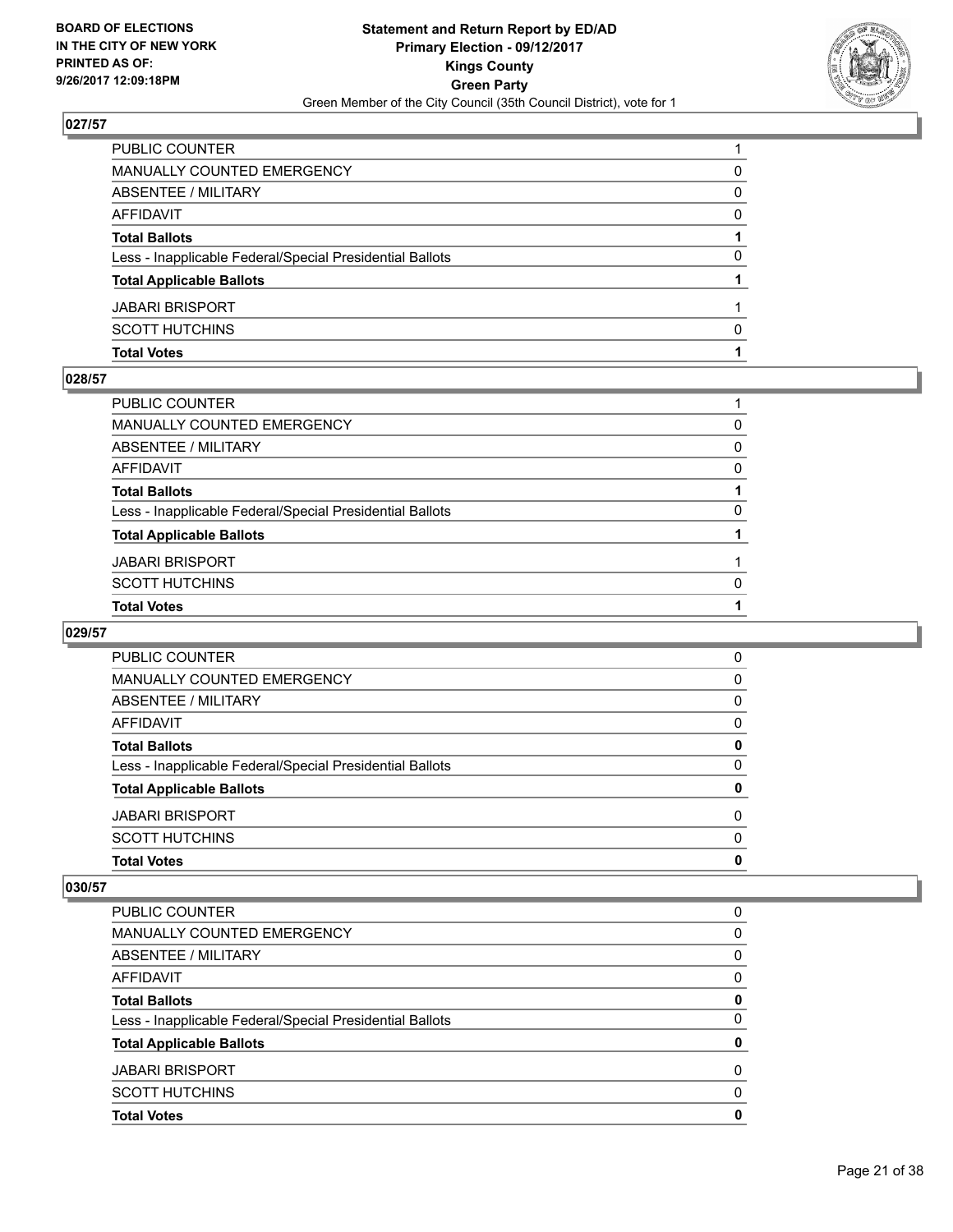

| <b>Total Votes</b>                                       | 0        |
|----------------------------------------------------------|----------|
| <b>SCOTT HUTCHINS</b>                                    | $\Omega$ |
| <b>JABARI BRISPORT</b>                                   | $\Omega$ |
| <b>Total Applicable Ballots</b>                          | 0        |
| Less - Inapplicable Federal/Special Presidential Ballots | $\Omega$ |
| <b>Total Ballots</b>                                     | 0        |
| <b>AFFIDAVIT</b>                                         | $\Omega$ |
| <b>ABSENTEE / MILITARY</b>                               | 0        |
| <b>MANUALLY COUNTED EMERGENCY</b>                        | 0        |
| PUBLIC COUNTER                                           | $\Omega$ |

## **032/57**

| <b>Total Votes</b>                                       | 0            |
|----------------------------------------------------------|--------------|
| SCOTT HUTCHINS                                           | $\mathbf{0}$ |
| JABARI BRISPORT                                          | 0            |
| <b>Total Applicable Ballots</b>                          | 0            |
| Less - Inapplicable Federal/Special Presidential Ballots | $\Omega$     |
| <b>Total Ballots</b>                                     | 0            |
| AFFIDAVIT                                                | $\Omega$     |
| ABSENTEE / MILITARY                                      | $\mathbf{0}$ |
| MANUALLY COUNTED EMERGENCY                               | $\Omega$     |
| PUBLIC COUNTER                                           | 0            |

# **033/57**

| <b>Total Votes</b>                                       | 0        |
|----------------------------------------------------------|----------|
| <b>SCOTT HUTCHINS</b>                                    | $\Omega$ |
| <b>JABARI BRISPORT</b>                                   | $\Omega$ |
| <b>Total Applicable Ballots</b>                          | 0        |
| Less - Inapplicable Federal/Special Presidential Ballots | 0        |
| <b>Total Ballots</b>                                     | 0        |
| AFFIDAVIT                                                | 0        |
| ABSENTEE / MILITARY                                      | 0        |
| MANUALLY COUNTED EMERGENCY                               | 0        |
| PUBLIC COUNTER                                           | 0        |

| <b>Total Votes</b>                                       | 0        |
|----------------------------------------------------------|----------|
| <b>SCOTT HUTCHINS</b>                                    | 0        |
| <b>JABARI BRISPORT</b>                                   | $\Omega$ |
| <b>Total Applicable Ballots</b>                          | 0        |
| Less - Inapplicable Federal/Special Presidential Ballots | 0        |
| <b>Total Ballots</b>                                     | 0        |
| AFFIDAVIT                                                | 0        |
| ABSENTEE / MILITARY                                      | 0        |
| MANUALLY COUNTED EMERGENCY                               | 0        |
| <b>PUBLIC COUNTER</b>                                    | 0        |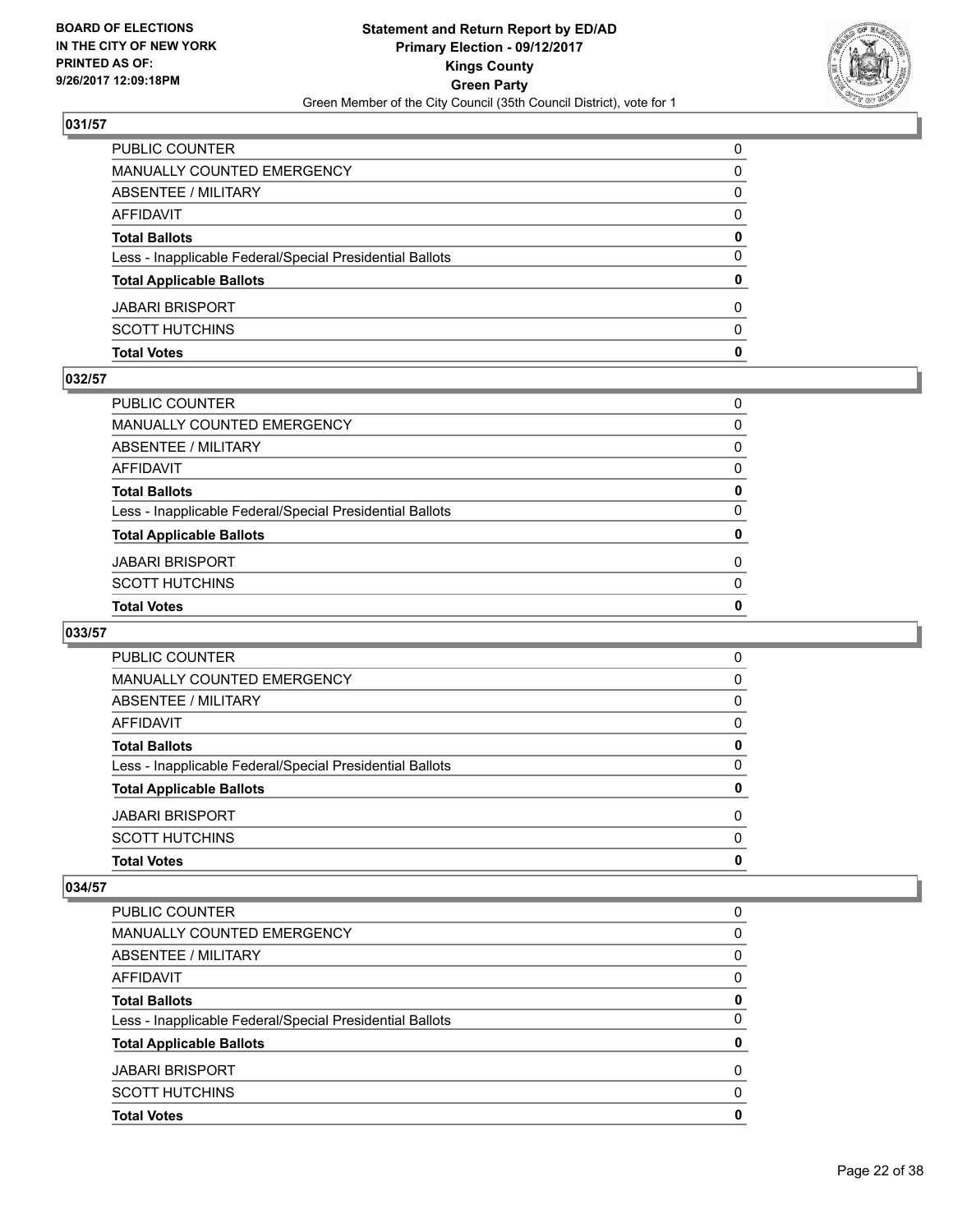

| <b>Total Votes</b>                                       |   |
|----------------------------------------------------------|---|
| <b>SCOTT HUTCHINS</b>                                    | n |
| <b>JABARI BRISPORT</b>                                   |   |
| <b>Total Applicable Ballots</b>                          |   |
| Less - Inapplicable Federal/Special Presidential Ballots | 0 |
| <b>Total Ballots</b>                                     |   |
| <b>AFFIDAVIT</b>                                         | 0 |
| ABSENTEE / MILITARY                                      | 0 |
| MANUALLY COUNTED EMERGENCY                               | 0 |
| PUBLIC COUNTER                                           |   |

### **038/57**

| <b>Total Votes</b>                                       | 0            |
|----------------------------------------------------------|--------------|
| SCOTT HUTCHINS                                           | $\mathbf{0}$ |
| JABARI BRISPORT                                          | 0            |
| <b>Total Applicable Ballots</b>                          | 0            |
| Less - Inapplicable Federal/Special Presidential Ballots | $\Omega$     |
| <b>Total Ballots</b>                                     | 0            |
| AFFIDAVIT                                                | $\Omega$     |
| ABSENTEE / MILITARY                                      | $\mathbf{0}$ |
| MANUALLY COUNTED EMERGENCY                               | $\Omega$     |
| PUBLIC COUNTER                                           | 0            |

# **039/57**

| PUBLIC COUNTER                                           |   |
|----------------------------------------------------------|---|
| MANUALLY COUNTED EMERGENCY                               | 0 |
| ABSENTEE / MILITARY                                      | 0 |
| <b>AFFIDAVIT</b>                                         | 0 |
| <b>Total Ballots</b>                                     |   |
| Less - Inapplicable Federal/Special Presidential Ballots | 0 |
| <b>Total Applicable Ballots</b>                          |   |
| <b>JABARI BRISPORT</b>                                   |   |
| <b>SCOTT HUTCHINS</b>                                    | 0 |
| <b>Total Votes</b>                                       |   |
|                                                          |   |

| <b>Total Votes</b>                                       | O |
|----------------------------------------------------------|---|
| <b>SCOTT HUTCHINS</b>                                    | 0 |
| <b>JABARI BRISPORT</b>                                   | 0 |
| <b>Total Applicable Ballots</b>                          |   |
| Less - Inapplicable Federal/Special Presidential Ballots | 0 |
| <b>Total Ballots</b>                                     | 0 |
| AFFIDAVIT                                                | 0 |
| ABSENTEE / MILITARY                                      | 0 |
| <b>MANUALLY COUNTED EMERGENCY</b>                        | 0 |
| <b>PUBLIC COUNTER</b>                                    | 0 |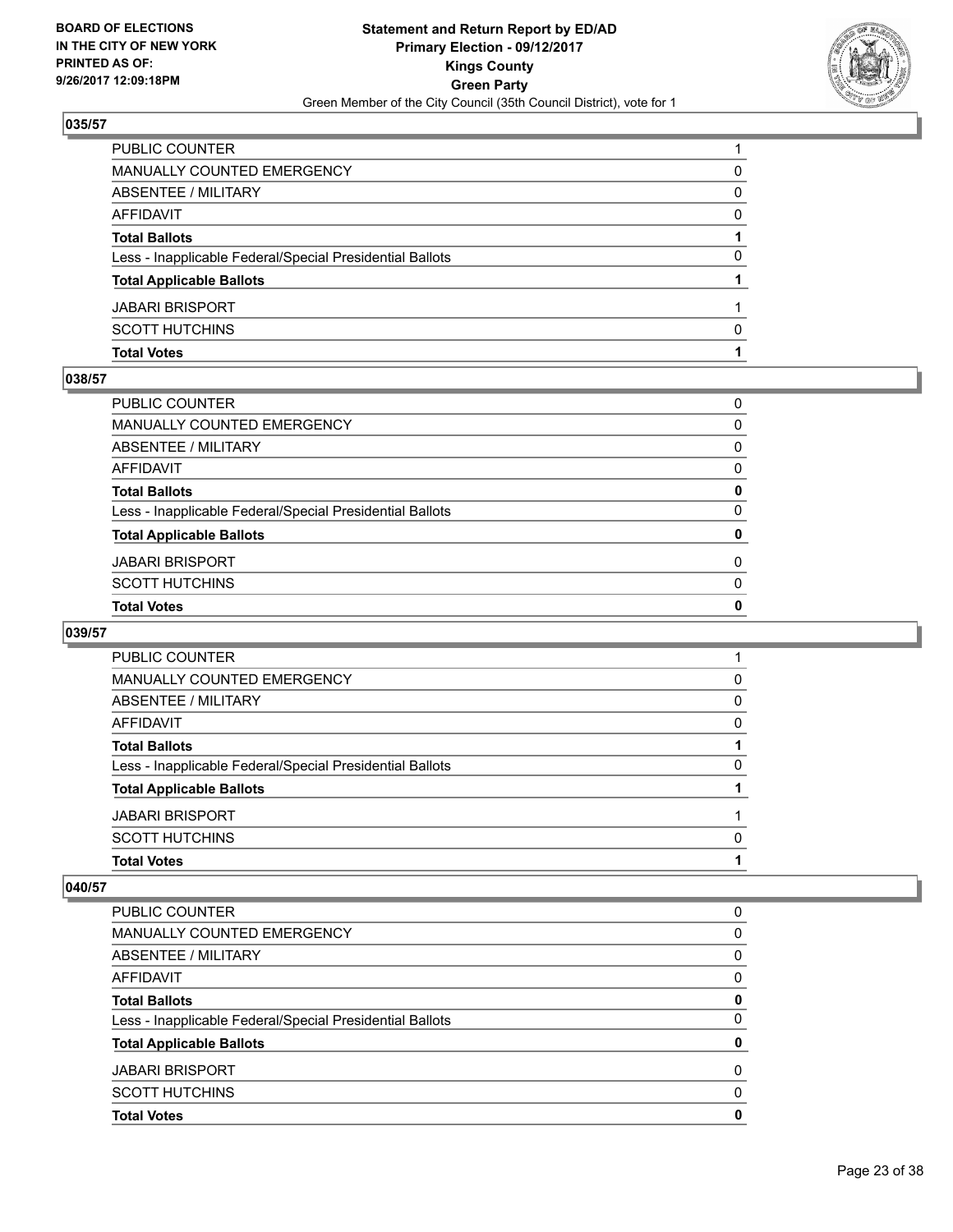

| <b>Total Votes</b>                                       | 0        |
|----------------------------------------------------------|----------|
| <b>SCOTT HUTCHINS</b>                                    | $\Omega$ |
| <b>JABARI BRISPORT</b>                                   | $\Omega$ |
| <b>Total Applicable Ballots</b>                          | 0        |
| Less - Inapplicable Federal/Special Presidential Ballots | $\Omega$ |
| <b>Total Ballots</b>                                     | 0        |
| <b>AFFIDAVIT</b>                                         | $\Omega$ |
| <b>ABSENTEE / MILITARY</b>                               | 0        |
| <b>MANUALLY COUNTED EMERGENCY</b>                        | 0        |
| PUBLIC COUNTER                                           | $\Omega$ |

## **042/57**

| <b>Total Votes</b>                                       | 0            |
|----------------------------------------------------------|--------------|
| SCOTT HUTCHINS                                           | $\mathbf{0}$ |
| JABARI BRISPORT                                          | 0            |
| <b>Total Applicable Ballots</b>                          | 0            |
| Less - Inapplicable Federal/Special Presidential Ballots | $\Omega$     |
| <b>Total Ballots</b>                                     | 0            |
| AFFIDAVIT                                                | $\Omega$     |
| ABSENTEE / MILITARY                                      | $\mathbf{0}$ |
| MANUALLY COUNTED EMERGENCY                               | $\Omega$     |
| PUBLIC COUNTER                                           | 0            |

## **043/57**

| PUBLIC COUNTER                                           |   |
|----------------------------------------------------------|---|
| MANUALLY COUNTED EMERGENCY                               | 0 |
| ABSENTEE / MILITARY                                      | 0 |
| <b>AFFIDAVIT</b>                                         | 0 |
| <b>Total Ballots</b>                                     |   |
| Less - Inapplicable Federal/Special Presidential Ballots | 0 |
| <b>Total Applicable Ballots</b>                          |   |
| <b>JABARI BRISPORT</b>                                   |   |
| <b>SCOTT HUTCHINS</b>                                    | 0 |
| <b>Total Votes</b>                                       |   |
|                                                          |   |

| <b>Total Votes</b>                                       | 0 |
|----------------------------------------------------------|---|
| <b>SCOTT HUTCHINS</b>                                    | 0 |
| <b>JABARI BRISPORT</b>                                   | 0 |
| <b>Total Applicable Ballots</b>                          | 0 |
| Less - Inapplicable Federal/Special Presidential Ballots | 0 |
| <b>Total Ballots</b>                                     | 0 |
| AFFIDAVIT                                                | 0 |
| ABSENTEE / MILITARY                                      | 0 |
| <b>MANUALLY COUNTED EMERGENCY</b>                        | 0 |
| <b>PUBLIC COUNTER</b>                                    | 0 |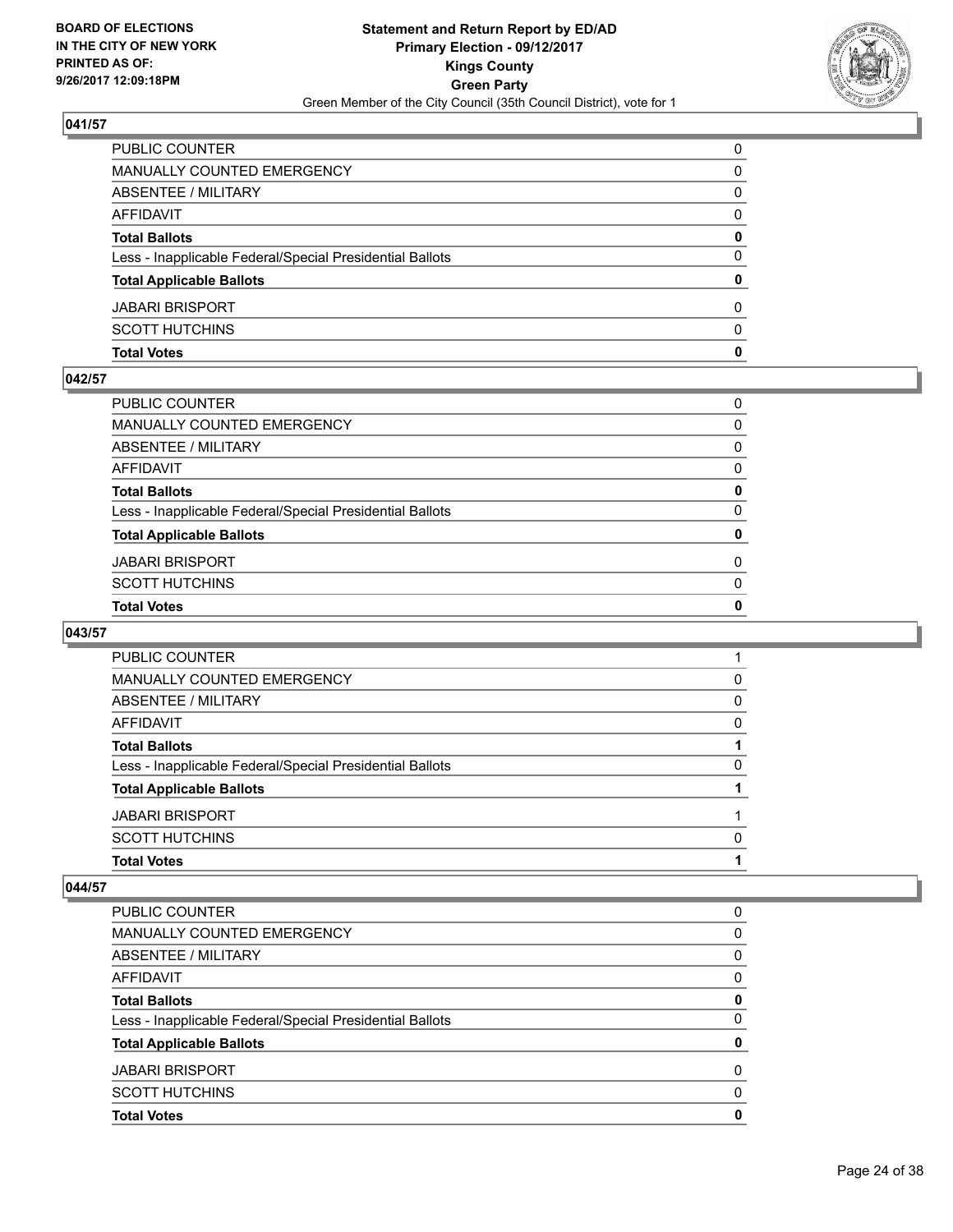

| <b>Total Votes</b>                                       | 0        |
|----------------------------------------------------------|----------|
| <b>SCOTT HUTCHINS</b>                                    | $\Omega$ |
| <b>JABARI BRISPORT</b>                                   | $\Omega$ |
| <b>Total Applicable Ballots</b>                          | 0        |
| Less - Inapplicable Federal/Special Presidential Ballots | $\Omega$ |
| <b>Total Ballots</b>                                     | 0        |
| <b>AFFIDAVIT</b>                                         | 0        |
| ABSENTEE / MILITARY                                      | 0        |
| <b>MANUALLY COUNTED EMERGENCY</b>                        | 0        |
| <b>PUBLIC COUNTER</b>                                    | 0        |

### **046/57**

| <b>Total Votes</b>                                       | 0            |
|----------------------------------------------------------|--------------|
| SCOTT HUTCHINS                                           | $\mathbf{0}$ |
| JABARI BRISPORT                                          | 0            |
| <b>Total Applicable Ballots</b>                          | 0            |
| Less - Inapplicable Federal/Special Presidential Ballots | $\Omega$     |
| <b>Total Ballots</b>                                     | 0            |
| AFFIDAVIT                                                | $\Omega$     |
| ABSENTEE / MILITARY                                      | $\mathbf{0}$ |
| MANUALLY COUNTED EMERGENCY                               | $\Omega$     |
| PUBLIC COUNTER                                           | 0            |

# **047/57**

| <b>Total Votes</b>                                       | 0        |
|----------------------------------------------------------|----------|
| <b>SCOTT HUTCHINS</b>                                    | $\Omega$ |
| <b>JABARI BRISPORT</b>                                   | 0        |
| <b>Total Applicable Ballots</b>                          | 0        |
| Less - Inapplicable Federal/Special Presidential Ballots | 0        |
| <b>Total Ballots</b>                                     | 0        |
| AFFIDAVIT                                                | 0        |
| ABSENTEE / MILITARY                                      | 0        |
| MANUALLY COUNTED EMERGENCY                               | 0        |
| <b>PUBLIC COUNTER</b>                                    | 0        |

| <b>Total Applicable Ballots</b>                          |   |
|----------------------------------------------------------|---|
| Less - Inapplicable Federal/Special Presidential Ballots | 0 |
| <b>Total Ballots</b>                                     |   |
| AFFIDAVIT                                                | 0 |
| ABSENTEE / MILITARY                                      | 0 |
| MANUALLY COUNTED EMERGENCY                               | 0 |
| <b>PUBLIC COUNTER</b>                                    |   |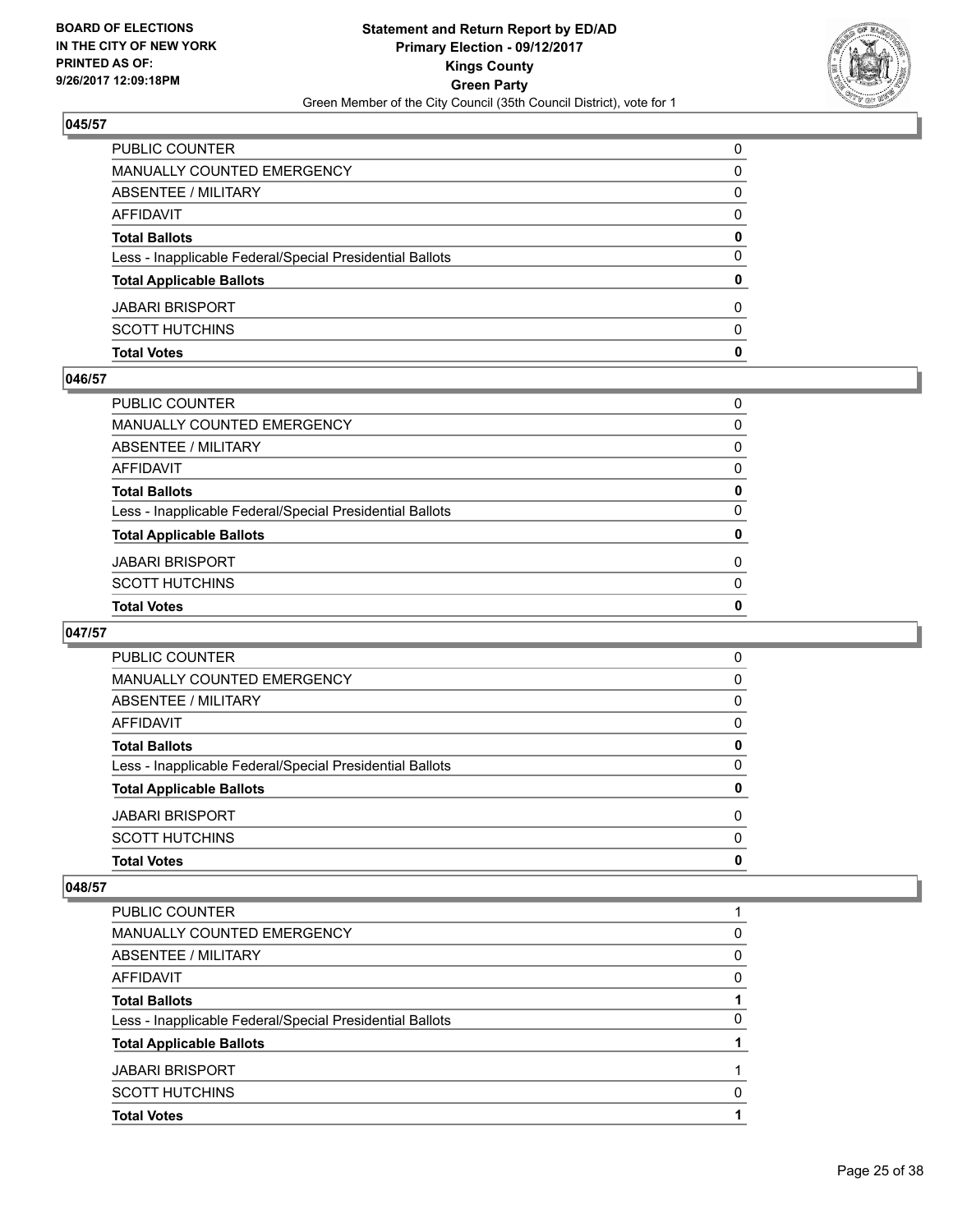

| <b>Total Votes</b>                                       | 0        |
|----------------------------------------------------------|----------|
| <b>SCOTT HUTCHINS</b>                                    | $\Omega$ |
| <b>JABARI BRISPORT</b>                                   | $\Omega$ |
| <b>Total Applicable Ballots</b>                          | 0        |
| Less - Inapplicable Federal/Special Presidential Ballots | $\Omega$ |
| <b>Total Ballots</b>                                     | 0        |
| <b>AFFIDAVIT</b>                                         | 0        |
| ABSENTEE / MILITARY                                      | 0        |
| <b>MANUALLY COUNTED EMERGENCY</b>                        | 0        |
| <b>PUBLIC COUNTER</b>                                    | 0        |

## **050/57**

| <b>Total Votes</b>                                       | 0            |
|----------------------------------------------------------|--------------|
| SCOTT HUTCHINS                                           | $\mathbf{0}$ |
| JABARI BRISPORT                                          | 0            |
| <b>Total Applicable Ballots</b>                          | 0            |
| Less - Inapplicable Federal/Special Presidential Ballots | $\Omega$     |
| <b>Total Ballots</b>                                     | 0            |
| AFFIDAVIT                                                | $\Omega$     |
| ABSENTEE / MILITARY                                      | $\mathbf{0}$ |
| MANUALLY COUNTED EMERGENCY                               | $\Omega$     |
| PUBLIC COUNTER                                           | 0            |

# **054/57**

| <b>Total Votes</b>                                       | 0        |
|----------------------------------------------------------|----------|
| <b>SCOTT HUTCHINS</b>                                    | $\Omega$ |
| <b>JABARI BRISPORT</b>                                   | 0        |
| <b>Total Applicable Ballots</b>                          | 0        |
| Less - Inapplicable Federal/Special Presidential Ballots | 0        |
| <b>Total Ballots</b>                                     | 0        |
| AFFIDAVIT                                                | 0        |
| ABSENTEE / MILITARY                                      | 0        |
| MANUALLY COUNTED EMERGENCY                               | 0        |
| <b>PUBLIC COUNTER</b>                                    | 0        |

| <b>Total Votes</b>                                       | 0 |
|----------------------------------------------------------|---|
| <b>SCOTT HUTCHINS</b>                                    | 0 |
| <b>JABARI BRISPORT</b>                                   | 0 |
| <b>Total Applicable Ballots</b>                          | 0 |
| Less - Inapplicable Federal/Special Presidential Ballots | 0 |
| <b>Total Ballots</b>                                     | 0 |
| AFFIDAVIT                                                | 0 |
| ABSENTEE / MILITARY                                      | 0 |
| MANUALLY COUNTED EMERGENCY                               | 0 |
| <b>PUBLIC COUNTER</b>                                    | 0 |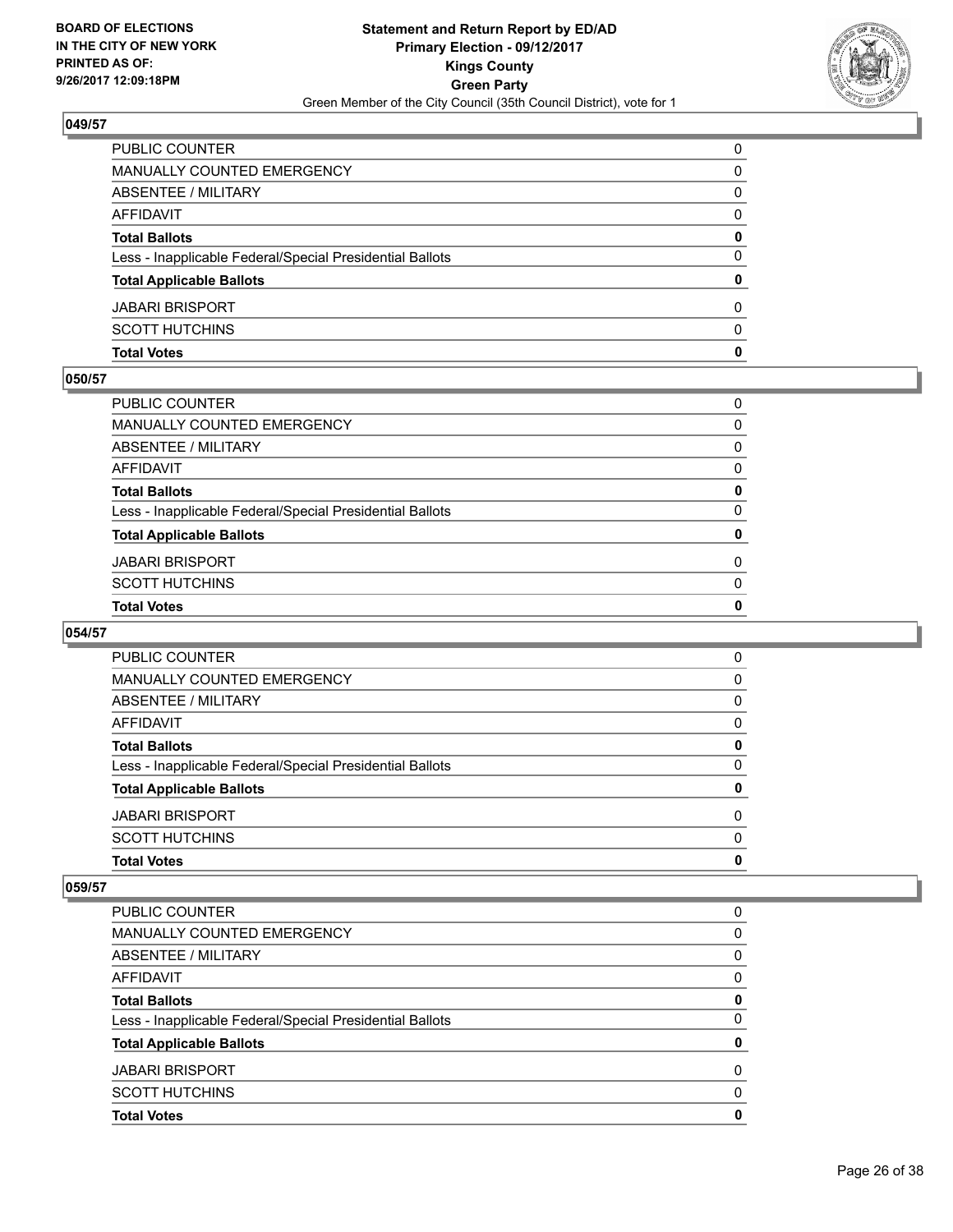

| <b>Total Votes</b>                                       | 0        |
|----------------------------------------------------------|----------|
| <b>SCOTT HUTCHINS</b>                                    | $\Omega$ |
| <b>JABARI BRISPORT</b>                                   | $\Omega$ |
| <b>Total Applicable Ballots</b>                          | 0        |
| Less - Inapplicable Federal/Special Presidential Ballots | $\Omega$ |
| <b>Total Ballots</b>                                     | 0        |
| <b>AFFIDAVIT</b>                                         | 0        |
| ABSENTEE / MILITARY                                      | 0        |
| <b>MANUALLY COUNTED EMERGENCY</b>                        | 0        |
| <b>PUBLIC COUNTER</b>                                    | 0        |

### **061/57**

| PUBLIC COUNTER                                           | 0            |
|----------------------------------------------------------|--------------|
| MANUALLY COUNTED EMERGENCY                               | $\Omega$     |
| ABSENTEE / MILITARY                                      | $\mathbf{0}$ |
| AFFIDAVIT                                                | $\mathbf{0}$ |
| Total Ballots                                            | 0            |
| Less - Inapplicable Federal/Special Presidential Ballots | $\Omega$     |
| <b>Total Applicable Ballots</b>                          | 0            |
| JABARI BRISPORT                                          | $\Omega$     |
| SCOTT HUTCHINS                                           | $\mathbf{0}$ |
| <b>Total Votes</b>                                       | $\mathbf{0}$ |
|                                                          |              |

# **062/57**

| <b>Total Votes</b>                                       | 0        |
|----------------------------------------------------------|----------|
| <b>SCOTT HUTCHINS</b>                                    | $\Omega$ |
| <b>JABARI BRISPORT</b>                                   | $\Omega$ |
| <b>Total Applicable Ballots</b>                          | 0        |
| Less - Inapplicable Federal/Special Presidential Ballots | 0        |
| <b>Total Ballots</b>                                     | 0        |
| AFFIDAVIT                                                | 0        |
| ABSENTEE / MILITARY                                      | 0        |
| MANUALLY COUNTED EMERGENCY                               | 0        |
| PUBLIC COUNTER                                           | 0        |

| <b>Total Votes</b>                                       | O |
|----------------------------------------------------------|---|
| <b>SCOTT HUTCHINS</b>                                    | 0 |
| <b>JABARI BRISPORT</b>                                   | 0 |
| <b>Total Applicable Ballots</b>                          |   |
| Less - Inapplicable Federal/Special Presidential Ballots | 0 |
| <b>Total Ballots</b>                                     | 0 |
| AFFIDAVIT                                                | 0 |
| ABSENTEE / MILITARY                                      | 0 |
| MANUALLY COUNTED EMERGENCY                               | 0 |
| <b>PUBLIC COUNTER</b>                                    | 0 |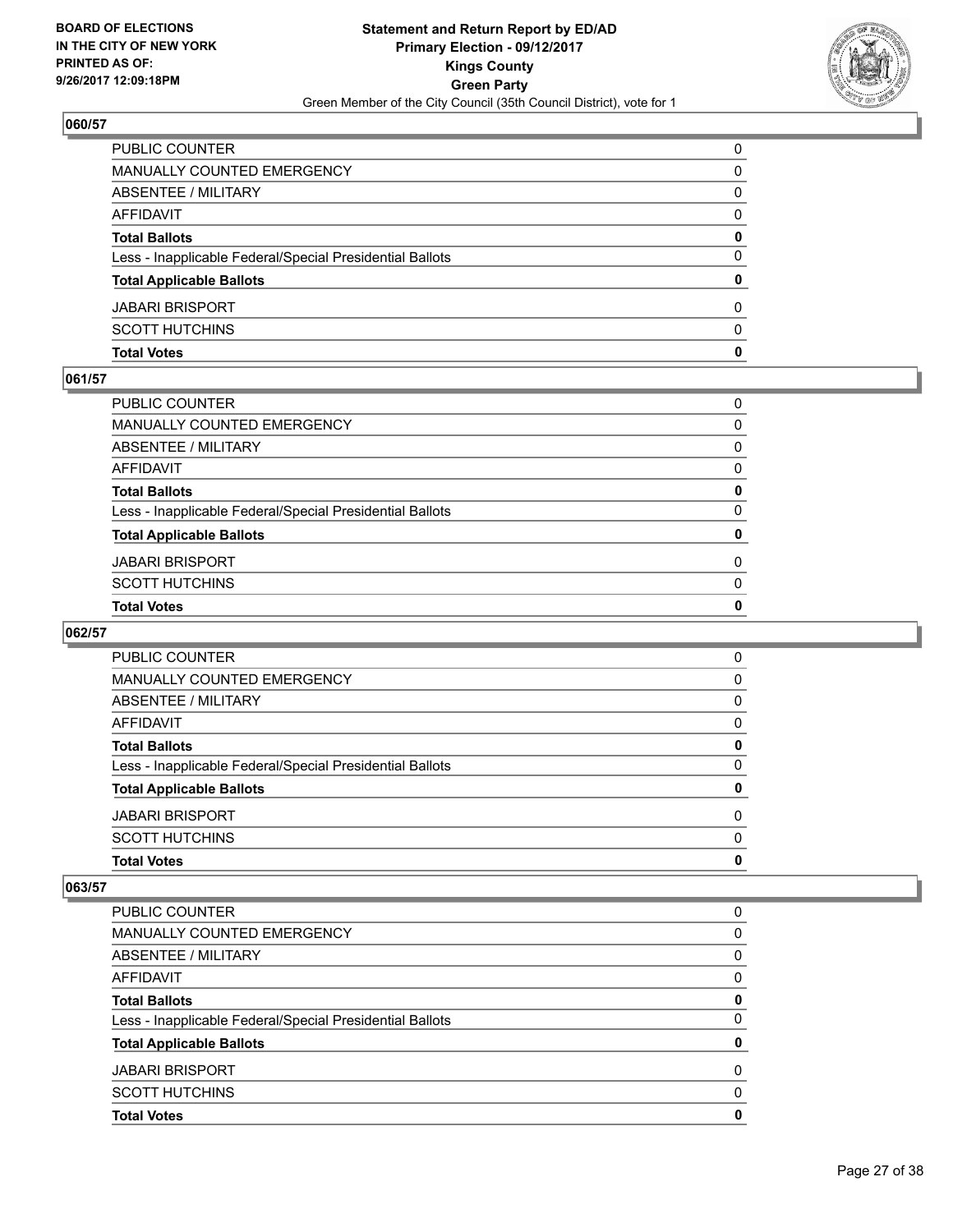

| <b>Total Votes</b>                                       | 0        |
|----------------------------------------------------------|----------|
| <b>SCOTT HUTCHINS</b>                                    | $\Omega$ |
| <b>JABARI BRISPORT</b>                                   | $\Omega$ |
| <b>Total Applicable Ballots</b>                          | 0        |
| Less - Inapplicable Federal/Special Presidential Ballots | $\Omega$ |
| <b>Total Ballots</b>                                     | 0        |
| <b>AFFIDAVIT</b>                                         | 0        |
| ABSENTEE / MILITARY                                      | 0        |
| <b>MANUALLY COUNTED EMERGENCY</b>                        | 0        |
| <b>PUBLIC COUNTER</b>                                    | 0        |

#### **065/57**

| PUBLIC COUNTER                                           |          |
|----------------------------------------------------------|----------|
| MANUALLY COUNTED EMERGENCY                               | 0        |
| ABSENTEE / MILITARY                                      | $\Omega$ |
| AFFIDAVIT                                                | 0        |
| <b>Total Ballots</b>                                     |          |
| Less - Inapplicable Federal/Special Presidential Ballots | 0        |
| <b>Total Applicable Ballots</b>                          |          |
| JABARI BRISPORT                                          |          |
| SCOTT HUTCHINS                                           | $\Omega$ |
| <b>Total Votes</b>                                       |          |
|                                                          |          |

# **066/57**

| <b>Total Votes</b>                                       | 0        |
|----------------------------------------------------------|----------|
| <b>SCOTT HUTCHINS</b>                                    | $\Omega$ |
| <b>JABARI BRISPORT</b>                                   | $\Omega$ |
| <b>Total Applicable Ballots</b>                          | 0        |
| Less - Inapplicable Federal/Special Presidential Ballots | 0        |
| <b>Total Ballots</b>                                     | 0        |
| AFFIDAVIT                                                | 0        |
| ABSENTEE / MILITARY                                      | 0        |
| MANUALLY COUNTED EMERGENCY                               | 0        |
| PUBLIC COUNTER                                           | 0        |

| <b>Total Votes</b>                                       | 0 |
|----------------------------------------------------------|---|
| <b>SCOTT HUTCHINS</b>                                    | 0 |
| <b>JABARI BRISPORT</b>                                   | 0 |
| <b>Total Applicable Ballots</b>                          | 0 |
| Less - Inapplicable Federal/Special Presidential Ballots | 0 |
| <b>Total Ballots</b>                                     | 0 |
| AFFIDAVIT                                                | 0 |
| ABSENTEE / MILITARY                                      | 0 |
| MANUALLY COUNTED EMERGENCY                               | 0 |
| PUBLIC COUNTER                                           | 0 |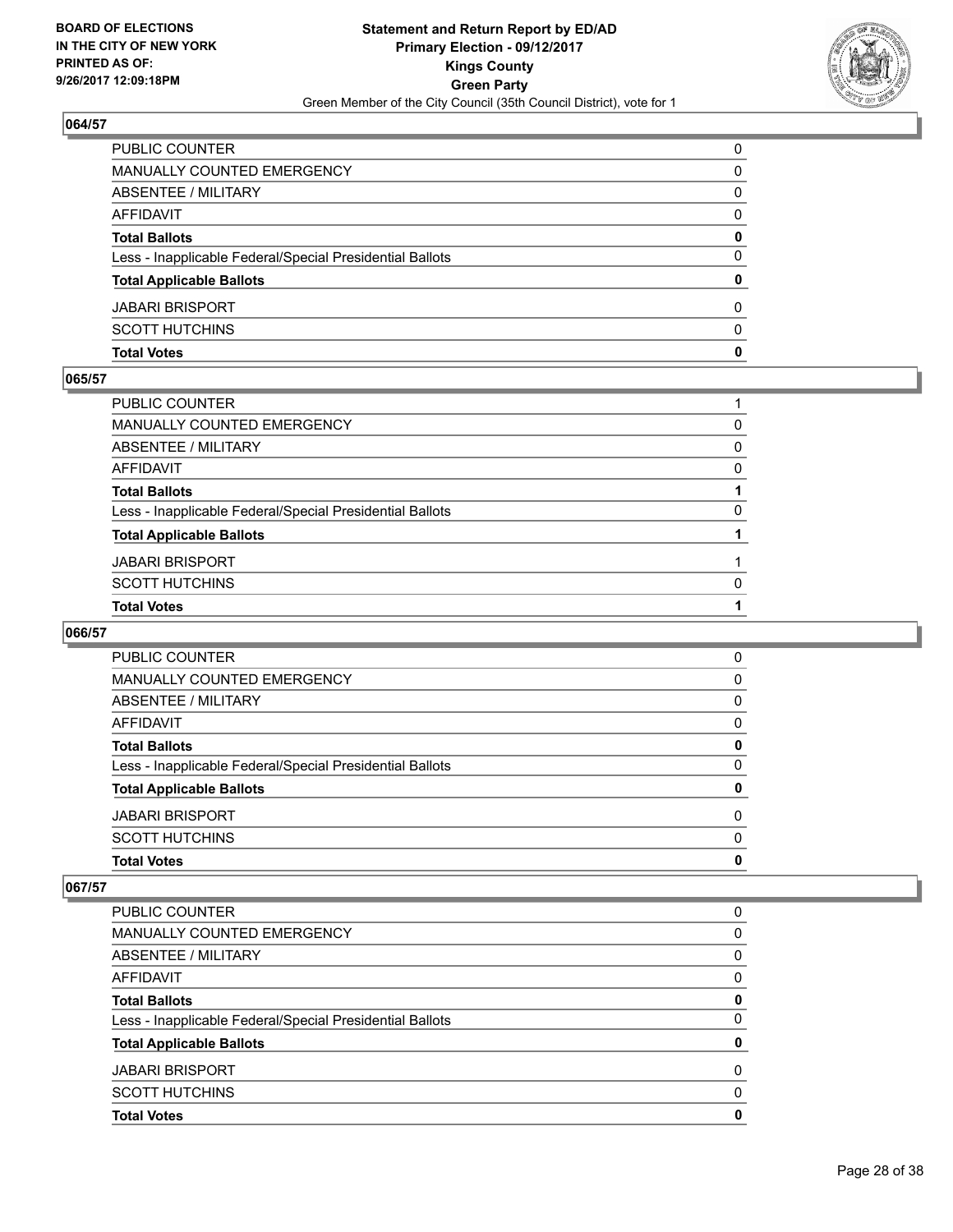

| <b>Total Votes</b>                                       | 0        |
|----------------------------------------------------------|----------|
| <b>SCOTT HUTCHINS</b>                                    | $\Omega$ |
| <b>JABARI BRISPORT</b>                                   | $\Omega$ |
| <b>Total Applicable Ballots</b>                          | 0        |
| Less - Inapplicable Federal/Special Presidential Ballots | $\Omega$ |
| <b>Total Ballots</b>                                     | 0        |
| <b>AFFIDAVIT</b>                                         | 0        |
| ABSENTEE / MILITARY                                      | 0        |
| <b>MANUALLY COUNTED EMERGENCY</b>                        | 0        |
| <b>PUBLIC COUNTER</b>                                    | 0        |

#### **069/57**

| PUBLIC COUNTER                                           | 0            |
|----------------------------------------------------------|--------------|
| MANUALLY COUNTED EMERGENCY                               | $\Omega$     |
| ABSENTEE / MILITARY                                      | $\mathbf{0}$ |
| AFFIDAVIT                                                | $\mathbf{0}$ |
| Total Ballots                                            | 0            |
| Less - Inapplicable Federal/Special Presidential Ballots | $\Omega$     |
| <b>Total Applicable Ballots</b>                          | 0            |
| JABARI BRISPORT                                          | $\Omega$     |
| SCOTT HUTCHINS                                           | $\mathbf{0}$ |
| <b>Total Votes</b>                                       | $\mathbf{0}$ |
|                                                          |              |

# **070/57**

| <b>Total Votes</b>                                       | 0        |
|----------------------------------------------------------|----------|
| <b>SCOTT HUTCHINS</b>                                    | $\Omega$ |
| <b>JABARI BRISPORT</b>                                   | $\Omega$ |
| <b>Total Applicable Ballots</b>                          | 0        |
| Less - Inapplicable Federal/Special Presidential Ballots | 0        |
| <b>Total Ballots</b>                                     | 0        |
| AFFIDAVIT                                                | 0        |
| ABSENTEE / MILITARY                                      | 0        |
| MANUALLY COUNTED EMERGENCY                               | 0        |
| PUBLIC COUNTER                                           | 0        |

| <b>Total Votes</b>                                       | 0        |
|----------------------------------------------------------|----------|
| <b>SCOTT HUTCHINS</b>                                    | 0        |
| <b>JABARI BRISPORT</b>                                   | $\Omega$ |
| <b>Total Applicable Ballots</b>                          | 0        |
| Less - Inapplicable Federal/Special Presidential Ballots | 0        |
| <b>Total Ballots</b>                                     | 0        |
| AFFIDAVIT                                                | 0        |
| ABSENTEE / MILITARY                                      | 0        |
| MANUALLY COUNTED EMERGENCY                               | 0        |
| <b>PUBLIC COUNTER</b>                                    | 0        |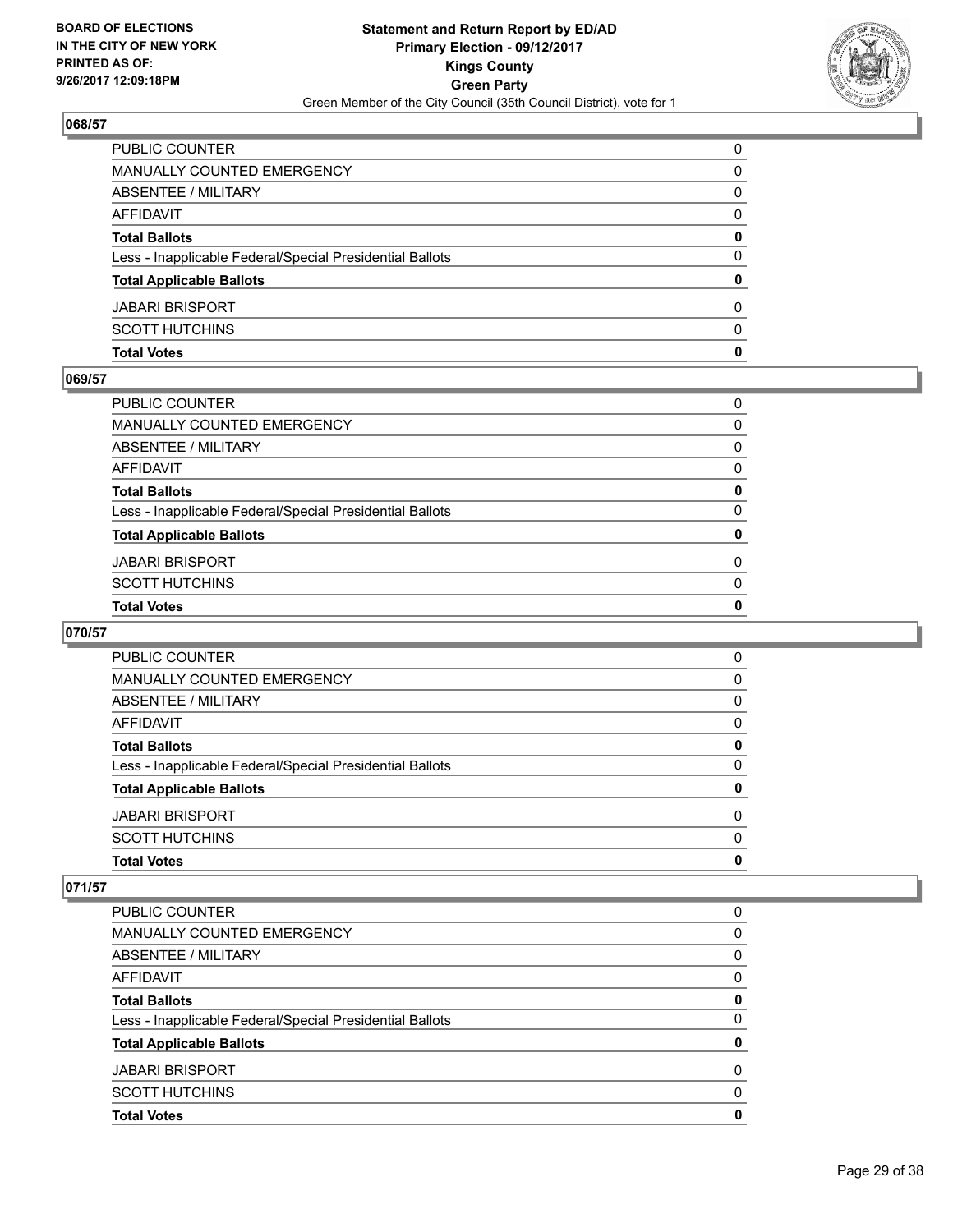

| <b>Total Votes</b>                                       | 0            |
|----------------------------------------------------------|--------------|
| <b>SCOTT HUTCHINS</b>                                    | $\Omega$     |
| <b>JABARI BRISPORT</b>                                   | $\Omega$     |
| <b>Total Applicable Ballots</b>                          | $\mathbf{0}$ |
| Less - Inapplicable Federal/Special Presidential Ballots | $\Omega$     |
| <b>Total Ballots</b>                                     | 0            |
| <b>AFFIDAVIT</b>                                         | $\Omega$     |
| <b>ABSENTEE / MILITARY</b>                               | 0            |
| MANUALLY COUNTED EMERGENCY                               | 0            |
| PUBLIC COUNTER                                           | 0            |

### **073/57**

| <b>Total Votes</b>                                       | 0            |
|----------------------------------------------------------|--------------|
| SCOTT HUTCHINS                                           | $\mathbf{0}$ |
| JABARI BRISPORT                                          | 0            |
| <b>Total Applicable Ballots</b>                          | 0            |
| Less - Inapplicable Federal/Special Presidential Ballots | $\Omega$     |
| <b>Total Ballots</b>                                     | 0            |
| AFFIDAVIT                                                | $\Omega$     |
| ABSENTEE / MILITARY                                      | $\mathbf{0}$ |
| MANUALLY COUNTED EMERGENCY                               | $\Omega$     |
| PUBLIC COUNTER                                           | 0            |

## **074/57**

| <b>Total Votes</b>                                       | 0        |
|----------------------------------------------------------|----------|
| <b>SCOTT HUTCHINS</b>                                    | $\Omega$ |
| <b>JABARI BRISPORT</b>                                   | $\Omega$ |
| <b>Total Applicable Ballots</b>                          | 0        |
| Less - Inapplicable Federal/Special Presidential Ballots | 0        |
| <b>Total Ballots</b>                                     | 0        |
| AFFIDAVIT                                                | 0        |
| ABSENTEE / MILITARY                                      | 0        |
| MANUALLY COUNTED EMERGENCY                               | 0        |
| PUBLIC COUNTER                                           | 0        |

| <b>Total Applicable Ballots</b>                          |   |
|----------------------------------------------------------|---|
| Less - Inapplicable Federal/Special Presidential Ballots | 0 |
| <b>Total Ballots</b>                                     |   |
| AFFIDAVIT                                                | 0 |
| ABSENTEE / MILITARY                                      | 0 |
| MANUALLY COUNTED EMERGENCY                               | 0 |
| <b>PUBLIC COUNTER</b>                                    |   |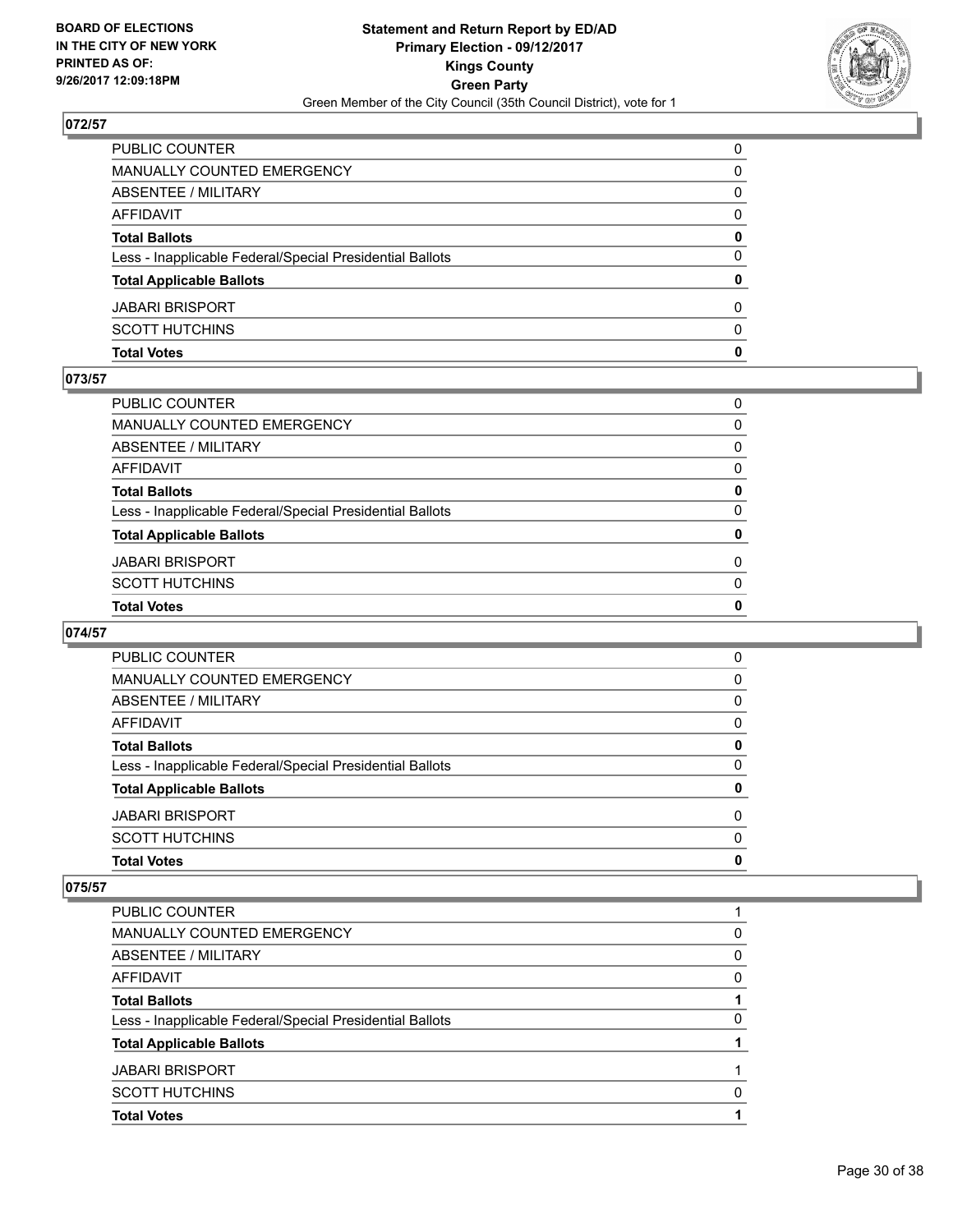

| <b>Total Votes</b>                                       | 0        |
|----------------------------------------------------------|----------|
| <b>SCOTT HUTCHINS</b>                                    | $\Omega$ |
| <b>JABARI BRISPORT</b>                                   | $\Omega$ |
| <b>Total Applicable Ballots</b>                          | 0        |
| Less - Inapplicable Federal/Special Presidential Ballots | $\Omega$ |
| <b>Total Ballots</b>                                     | 0        |
| <b>AFFIDAVIT</b>                                         | 0        |
| ABSENTEE / MILITARY                                      | 0        |
| <b>MANUALLY COUNTED EMERGENCY</b>                        | 0        |
| <b>PUBLIC COUNTER</b>                                    | 0        |

#### **077/57**

| <b>Total Votes</b>                                       | 0            |
|----------------------------------------------------------|--------------|
| SCOTT HUTCHINS                                           | $\mathbf{0}$ |
| JABARI BRISPORT                                          | 0            |
| <b>Total Applicable Ballots</b>                          | 0            |
| Less - Inapplicable Federal/Special Presidential Ballots | $\Omega$     |
| <b>Total Ballots</b>                                     | 0            |
| AFFIDAVIT                                                | $\Omega$     |
| ABSENTEE / MILITARY                                      | $\mathbf{0}$ |
| MANUALLY COUNTED EMERGENCY                               | $\Omega$     |
| PUBLIC COUNTER                                           | 0            |

# **078/57**

| <b>Total Votes</b>                                       | 0        |
|----------------------------------------------------------|----------|
| <b>SCOTT HUTCHINS</b>                                    | $\Omega$ |
| <b>JABARI BRISPORT</b>                                   | $\Omega$ |
| <b>Total Applicable Ballots</b>                          | 0        |
| Less - Inapplicable Federal/Special Presidential Ballots | 0        |
| <b>Total Ballots</b>                                     | 0        |
| AFFIDAVIT                                                | 0        |
| ABSENTEE / MILITARY                                      | 0        |
| MANUALLY COUNTED EMERGENCY                               | 0        |
| PUBLIC COUNTER                                           | 0        |

| <b>Total Votes</b>                                       | 0 |
|----------------------------------------------------------|---|
| <b>SCOTT HUTCHINS</b>                                    | 0 |
| <b>JABARI BRISPORT</b>                                   | 0 |
| <b>Total Applicable Ballots</b>                          | 0 |
| Less - Inapplicable Federal/Special Presidential Ballots | 0 |
| <b>Total Ballots</b>                                     | 0 |
| AFFIDAVIT                                                | 0 |
| ABSENTEE / MILITARY                                      | 0 |
| MANUALLY COUNTED EMERGENCY                               | 0 |
| PUBLIC COUNTER                                           | 0 |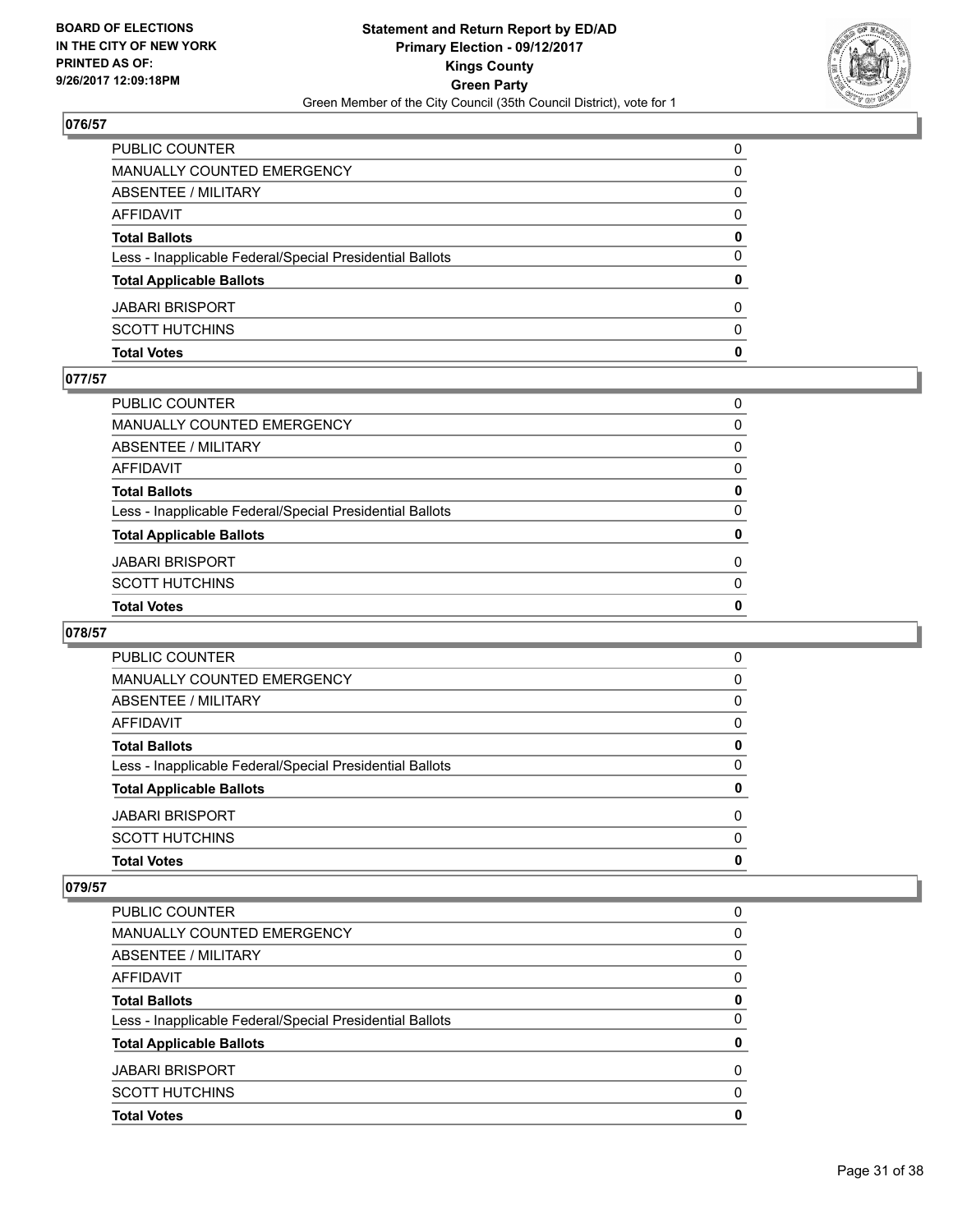

| <b>Total Votes</b>                                       |              |
|----------------------------------------------------------|--------------|
| <b>SCOTT HUTCHINS</b>                                    | <sup>0</sup> |
| <b>JABARI BRISPORT</b>                                   |              |
| <b>Total Applicable Ballots</b>                          |              |
| Less - Inapplicable Federal/Special Presidential Ballots | 0            |
| <b>Total Ballots</b>                                     |              |
| <b>AFFIDAVIT</b>                                         | 0            |
| <b>ABSENTEE / MILITARY</b>                               | 0            |
| MANUALLY COUNTED EMERGENCY                               | 0            |
| PUBLIC COUNTER                                           |              |

## **081/57**

| PUBLIC COUNTER                                           |          |
|----------------------------------------------------------|----------|
| MANUALLY COUNTED EMERGENCY                               | 0        |
| ABSENTEE / MILITARY                                      | $\Omega$ |
| AFFIDAVIT                                                | 0        |
| <b>Total Ballots</b>                                     |          |
| Less - Inapplicable Federal/Special Presidential Ballots | 0        |
| <b>Total Applicable Ballots</b>                          |          |
| JABARI BRISPORT                                          |          |
| SCOTT HUTCHINS                                           | $\Omega$ |
| <b>Total Votes</b>                                       |          |
|                                                          |          |

# **082/57**

| <b>Total Votes</b>                                       | 0        |
|----------------------------------------------------------|----------|
| <b>SCOTT HUTCHINS</b>                                    | $\Omega$ |
| <b>JABARI BRISPORT</b>                                   | $\Omega$ |
| <b>Total Applicable Ballots</b>                          | 0        |
| Less - Inapplicable Federal/Special Presidential Ballots | 0        |
| <b>Total Ballots</b>                                     | 0        |
| AFFIDAVIT                                                | 0        |
| ABSENTEE / MILITARY                                      | 0        |
| MANUALLY COUNTED EMERGENCY                               | 0        |
| PUBLIC COUNTER                                           | 0        |

| <b>Total Votes</b>                                       | 0 |
|----------------------------------------------------------|---|
| <b>SCOTT HUTCHINS</b>                                    | 0 |
| <b>JABARI BRISPORT</b>                                   | 0 |
| <b>Total Applicable Ballots</b>                          | 0 |
| Less - Inapplicable Federal/Special Presidential Ballots | 0 |
| <b>Total Ballots</b>                                     | 0 |
| AFFIDAVIT                                                | 0 |
| ABSENTEE / MILITARY                                      | 0 |
| MANUALLY COUNTED EMERGENCY                               | 0 |
| PUBLIC COUNTER                                           | 0 |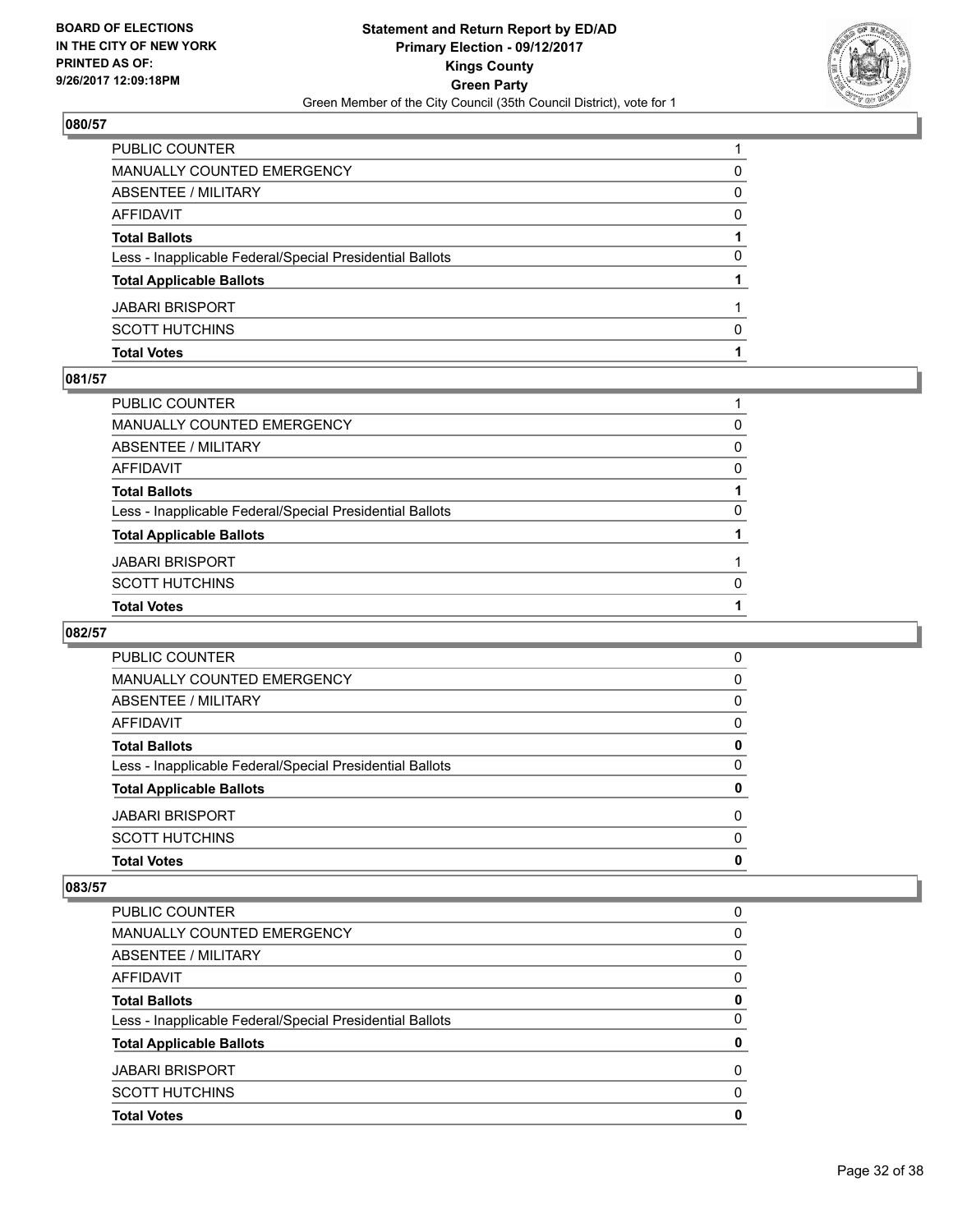

| <b>Total Votes</b>                                       |              |
|----------------------------------------------------------|--------------|
| <b>SCOTT HUTCHINS</b>                                    | <sup>0</sup> |
| <b>JABARI BRISPORT</b>                                   |              |
| <b>Total Applicable Ballots</b>                          |              |
| Less - Inapplicable Federal/Special Presidential Ballots | 0            |
| <b>Total Ballots</b>                                     |              |
| <b>AFFIDAVIT</b>                                         | 0            |
| ABSENTEE / MILITARY                                      | 0            |
| MANUALLY COUNTED EMERGENCY                               | 0            |
| PUBLIC COUNTER                                           |              |

#### **085/57**

| <b>Total Votes</b>                                       | 0            |
|----------------------------------------------------------|--------------|
| SCOTT HUTCHINS                                           | $\mathbf{0}$ |
| JABARI BRISPORT                                          | 0            |
| <b>Total Applicable Ballots</b>                          | 0            |
| Less - Inapplicable Federal/Special Presidential Ballots | $\Omega$     |
| <b>Total Ballots</b>                                     | 0            |
| AFFIDAVIT                                                | $\Omega$     |
| ABSENTEE / MILITARY                                      | $\mathbf{0}$ |
| MANUALLY COUNTED EMERGENCY                               | $\Omega$     |
| PUBLIC COUNTER                                           | 0            |

# **086/57**

| <b>Total Votes</b>                                       | 0        |
|----------------------------------------------------------|----------|
| <b>SCOTT HUTCHINS</b>                                    | $\Omega$ |
| <b>JABARI BRISPORT</b>                                   | $\Omega$ |
| <b>Total Applicable Ballots</b>                          | 0        |
| Less - Inapplicable Federal/Special Presidential Ballots | 0        |
| <b>Total Ballots</b>                                     | 0        |
| AFFIDAVIT                                                | 0        |
| ABSENTEE / MILITARY                                      | 0        |
| MANUALLY COUNTED EMERGENCY                               | 0        |
| PUBLIC COUNTER                                           | 0        |

| PUBLIC COUNTER                                           |   |
|----------------------------------------------------------|---|
| MANUALLY COUNTED EMERGENCY                               | 0 |
| ABSENTEE / MILITARY                                      | 0 |
| AFFIDAVIT                                                | 0 |
| <b>Total Ballots</b>                                     |   |
| Less - Inapplicable Federal/Special Presidential Ballots | 0 |
| <b>Total Applicable Ballots</b>                          |   |
| <b>JABARI BRISPORT</b>                                   |   |
| <b>SCOTT HUTCHINS</b>                                    | 0 |
| <b>Total Votes</b>                                       |   |
|                                                          |   |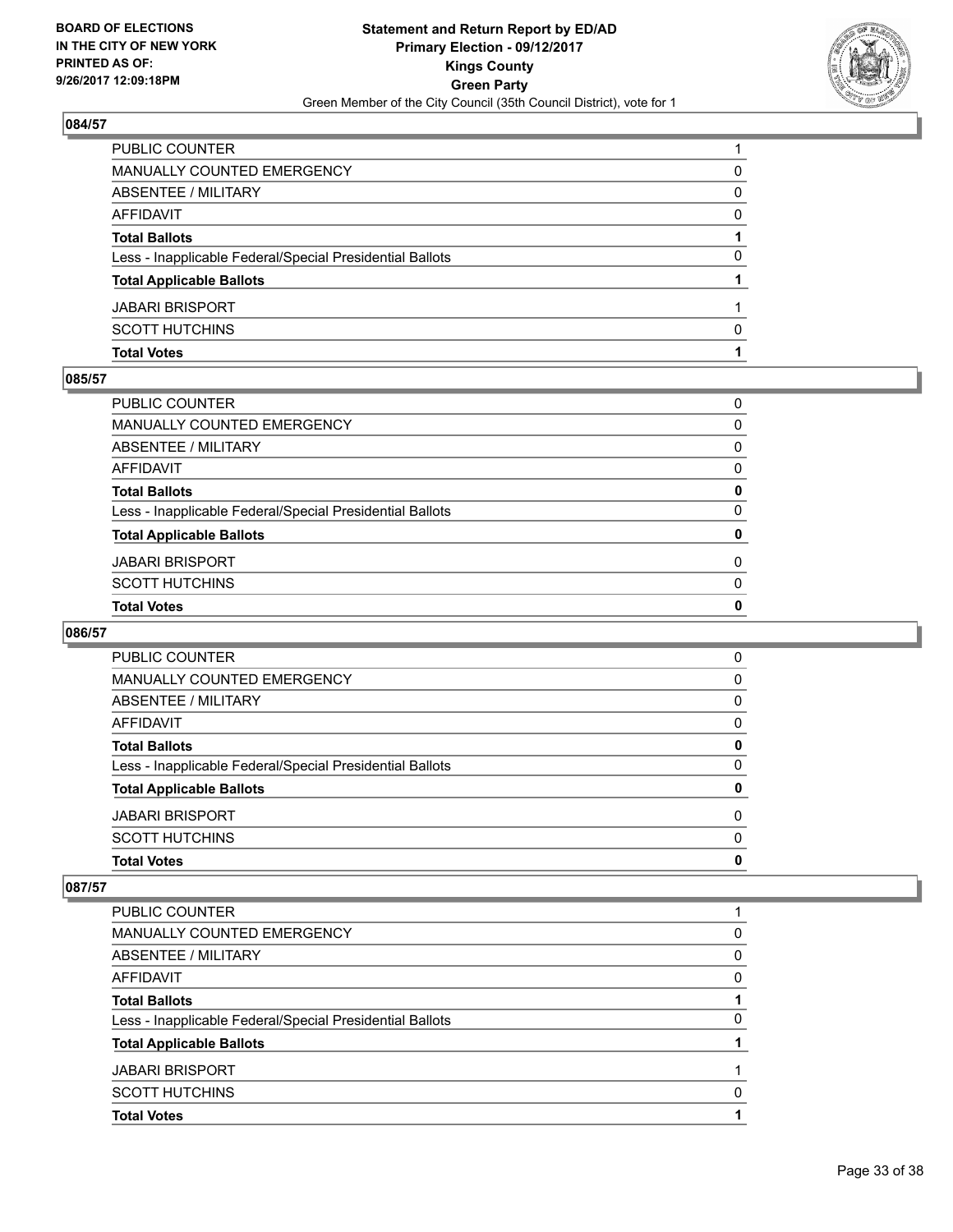

| <b>Total Votes</b>                                       | 0        |
|----------------------------------------------------------|----------|
| <b>SCOTT HUTCHINS</b>                                    | $\Omega$ |
| <b>JABARI BRISPORT</b>                                   | $\Omega$ |
| <b>Total Applicable Ballots</b>                          | 0        |
| Less - Inapplicable Federal/Special Presidential Ballots | $\Omega$ |
| <b>Total Ballots</b>                                     | 0        |
| <b>AFFIDAVIT</b>                                         | 0        |
| ABSENTEE / MILITARY                                      | 0        |
| <b>MANUALLY COUNTED EMERGENCY</b>                        | 0        |
| <b>PUBLIC COUNTER</b>                                    | 0        |

### **089/57**

| <b>Total Votes</b>                                       | 0            |
|----------------------------------------------------------|--------------|
| SCOTT HUTCHINS                                           | $\mathbf{0}$ |
| JABARI BRISPORT                                          | 0            |
| <b>Total Applicable Ballots</b>                          | 0            |
| Less - Inapplicable Federal/Special Presidential Ballots | $\Omega$     |
| <b>Total Ballots</b>                                     | 0            |
| AFFIDAVIT                                                | $\Omega$     |
| ABSENTEE / MILITARY                                      | $\mathbf{0}$ |
| MANUALLY COUNTED EMERGENCY                               | $\Omega$     |
| PUBLIC COUNTER                                           | 0            |

# **090/57**

| <b>Total Votes</b>                                       | 0        |
|----------------------------------------------------------|----------|
| <b>SCOTT HUTCHINS</b>                                    | $\Omega$ |
| <b>JABARI BRISPORT</b>                                   | 0        |
| <b>Total Applicable Ballots</b>                          | 0        |
| Less - Inapplicable Federal/Special Presidential Ballots | 0        |
| <b>Total Ballots</b>                                     | 0        |
| AFFIDAVIT                                                | 0        |
| ABSENTEE / MILITARY                                      | 0        |
| MANUALLY COUNTED EMERGENCY                               | 0        |
| <b>PUBLIC COUNTER</b>                                    | 0        |

| <b>Total Votes</b>                                       | 0        |
|----------------------------------------------------------|----------|
| <b>SCOTT HUTCHINS</b>                                    | 0        |
| <b>JABARI BRISPORT</b>                                   | $\Omega$ |
| <b>Total Applicable Ballots</b>                          | 0        |
| Less - Inapplicable Federal/Special Presidential Ballots | 0        |
| <b>Total Ballots</b>                                     | 0        |
| AFFIDAVIT                                                | 0        |
| ABSENTEE / MILITARY                                      | 0        |
| MANUALLY COUNTED EMERGENCY                               | 0        |
| <b>PUBLIC COUNTER</b>                                    | 0        |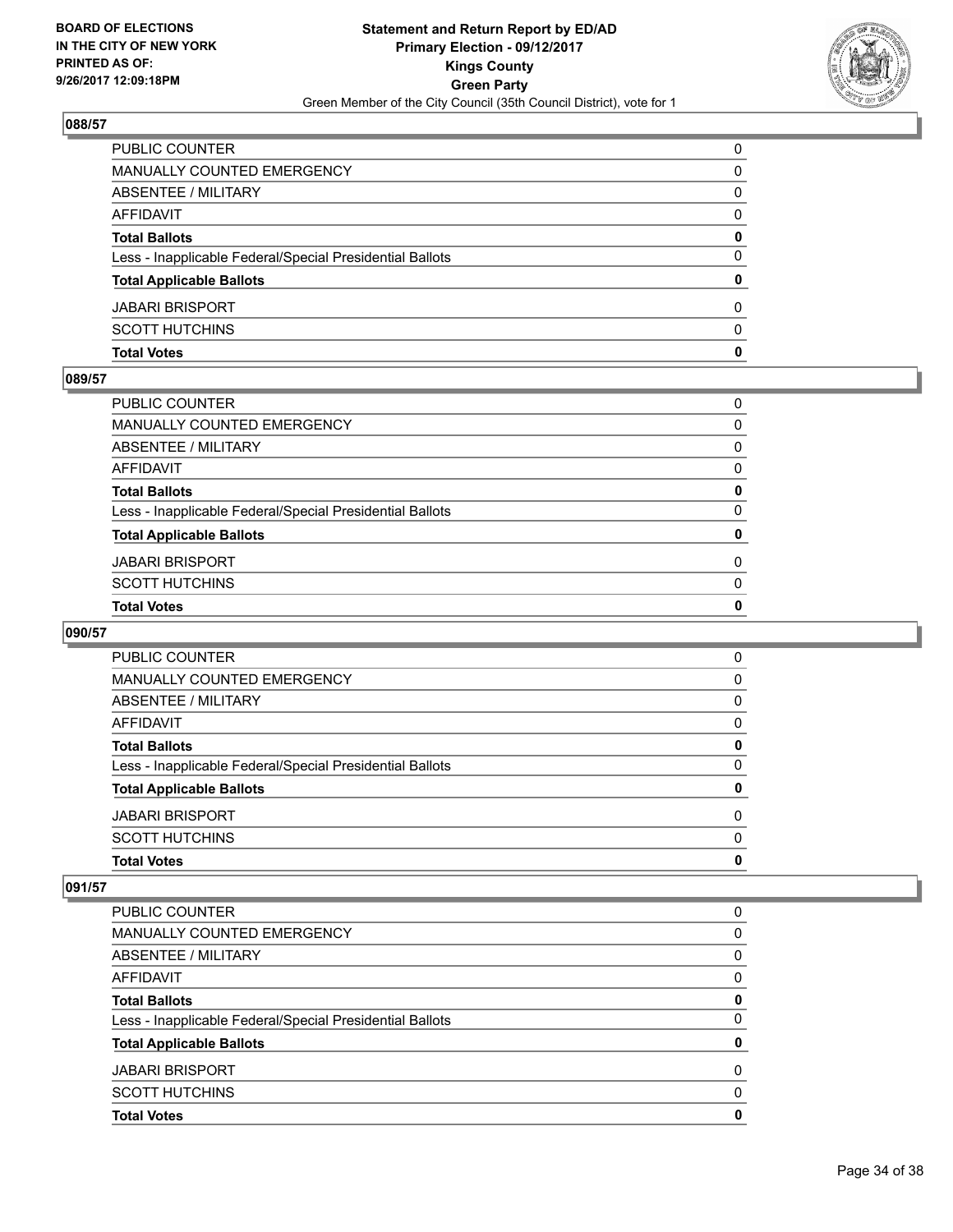

| <b>Total Votes</b>                                       | 0        |
|----------------------------------------------------------|----------|
| <b>SCOTT HUTCHINS</b>                                    | $\Omega$ |
| <b>JABARI BRISPORT</b>                                   | $\Omega$ |
| <b>Total Applicable Ballots</b>                          | 0        |
| Less - Inapplicable Federal/Special Presidential Ballots | $\Omega$ |
| <b>Total Ballots</b>                                     | 0        |
| <b>AFFIDAVIT</b>                                         | 0        |
| ABSENTEE / MILITARY                                      | 0        |
| MANUALLY COUNTED EMERGENCY                               | 0        |
| PUBLIC COUNTER                                           | $\Omega$ |

### **093/57**

| <b>SCOTT HUTCHINS</b>                                    | $\Omega$     |
|----------------------------------------------------------|--------------|
| <b>JABARI BRISPORT</b>                                   | $\Omega$     |
| <b>Total Applicable Ballots</b>                          | $\mathbf{0}$ |
| Less - Inapplicable Federal/Special Presidential Ballots | $\Omega$     |
| <b>Total Ballots</b>                                     | 0            |
| AFFIDAVIT                                                | 0            |
| ABSENTEE / MILITARY                                      | 0            |
| <b>MANUALLY COUNTED EMERGENCY</b>                        | 0            |
| PUBLIC COUNTER                                           | 0            |

# **095/57**

| PUBLIC COUNTER                                           |   |
|----------------------------------------------------------|---|
| MANUALLY COUNTED EMERGENCY                               | 0 |
| ABSENTEE / MILITARY                                      | 0 |
| AFFIDAVIT                                                | 0 |
| <b>Total Ballots</b>                                     |   |
| Less - Inapplicable Federal/Special Presidential Ballots | 0 |
| <b>Total Applicable Ballots</b>                          |   |
| <b>JABARI BRISPORT</b>                                   |   |
| <b>SCOTT HUTCHINS</b>                                    | 0 |
| <b>Total Votes</b>                                       |   |
|                                                          |   |

| <b>Total Votes</b>                                       | O |
|----------------------------------------------------------|---|
| <b>SCOTT HUTCHINS</b>                                    | 0 |
| <b>JABARI BRISPORT</b>                                   | 0 |
| <b>Total Applicable Ballots</b>                          | 0 |
| Less - Inapplicable Federal/Special Presidential Ballots | 0 |
| <b>Total Ballots</b>                                     | 0 |
| AFFIDAVIT                                                | 0 |
| <b>ABSENTEE / MILITARY</b>                               | 0 |
| <b>MANUALLY COUNTED EMERGENCY</b>                        | 0 |
| PUBLIC COUNTER                                           | O |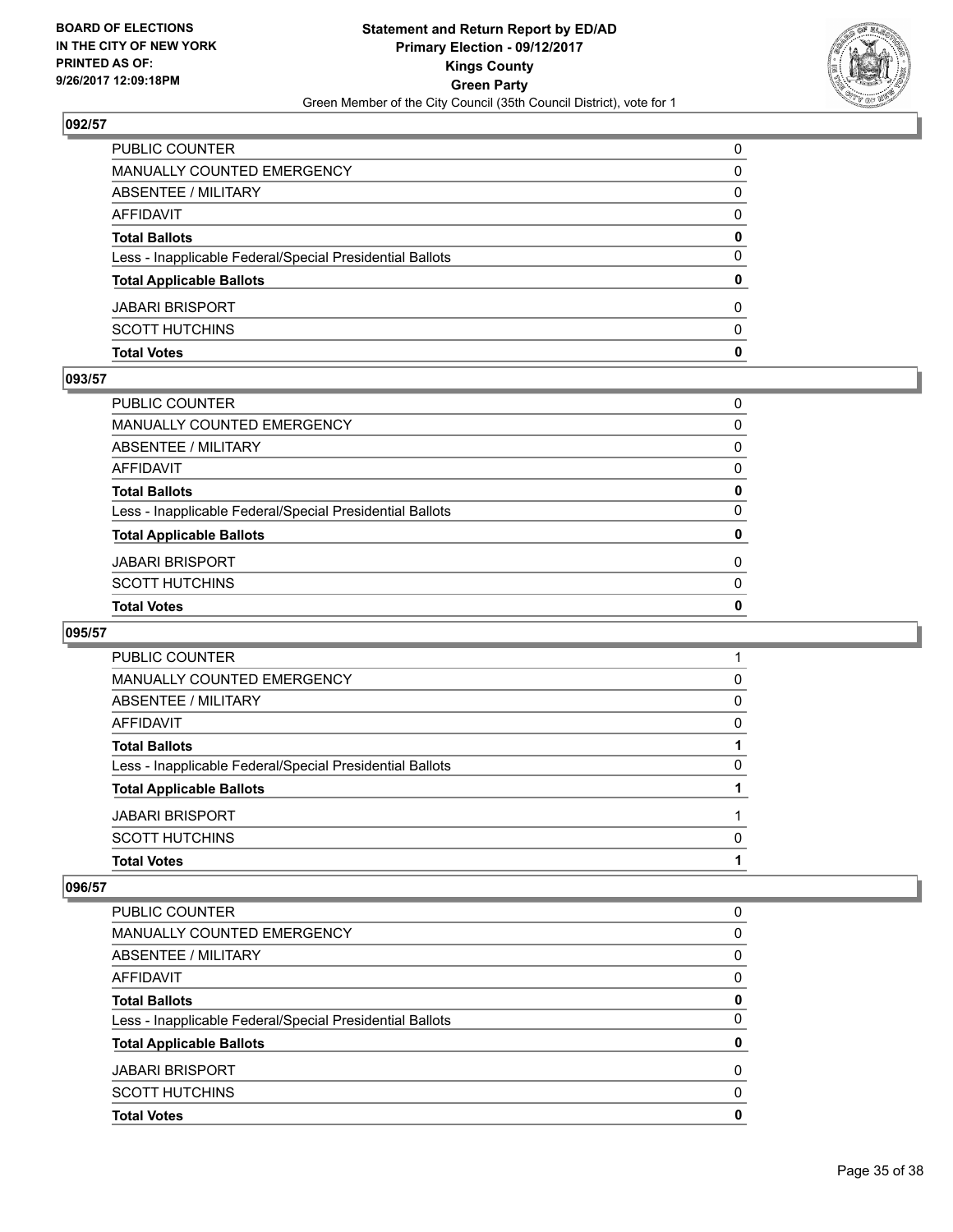

| <b>Total Votes</b>                                       | 0        |
|----------------------------------------------------------|----------|
| <b>SCOTT HUTCHINS</b>                                    | $\Omega$ |
| <b>JABARI BRISPORT</b>                                   | $\Omega$ |
| <b>Total Applicable Ballots</b>                          | 0        |
| Less - Inapplicable Federal/Special Presidential Ballots | $\Omega$ |
| <b>Total Ballots</b>                                     | 0        |
| <b>AFFIDAVIT</b>                                         | 0        |
| ABSENTEE / MILITARY                                      | 0        |
| <b>MANUALLY COUNTED EMERGENCY</b>                        | 0        |
| <b>PUBLIC COUNTER</b>                                    | 0        |

#### **098/57**

| PUBLIC COUNTER                                           | 0            |
|----------------------------------------------------------|--------------|
| MANUALLY COUNTED EMERGENCY                               | 0            |
| ABSENTEE / MILITARY                                      | $\Omega$     |
| AFFIDAVIT                                                | 0            |
| <b>Total Ballots</b>                                     | 0            |
| Less - Inapplicable Federal/Special Presidential Ballots | $\Omega$     |
| <b>Total Applicable Ballots</b>                          | 0            |
| JABARI BRISPORT                                          | 0            |
| SCOTT HUTCHINS                                           | $\mathbf{0}$ |
| <b>Total Votes</b>                                       | $\mathbf{0}$ |
|                                                          |              |

# **103/57**

| <b>Total Votes</b>                                       | 0        |
|----------------------------------------------------------|----------|
| <b>SCOTT HUTCHINS</b>                                    | $\Omega$ |
| <b>JABARI BRISPORT</b>                                   | $\Omega$ |
| <b>Total Applicable Ballots</b>                          | 0        |
| Less - Inapplicable Federal/Special Presidential Ballots | 0        |
| <b>Total Ballots</b>                                     | 0        |
| AFFIDAVIT                                                | 0        |
| ABSENTEE / MILITARY                                      | 0        |
| MANUALLY COUNTED EMERGENCY                               | 0        |
| PUBLIC COUNTER                                           | 0        |

| <b>Total Votes</b>                                       | 3 |
|----------------------------------------------------------|---|
| <b>SCOTT HUTCHINS</b>                                    | 0 |
| <b>JABARI BRISPORT</b>                                   | 3 |
| <b>Total Applicable Ballots</b>                          | 3 |
| Less - Inapplicable Federal/Special Presidential Ballots | 0 |
| <b>Total Ballots</b>                                     | 3 |
| AFFIDAVIT                                                | 0 |
| ABSENTEE / MILITARY                                      | 0 |
| <b>MANUALLY COUNTED EMERGENCY</b>                        | 0 |
| PUBLIC COUNTER                                           | 3 |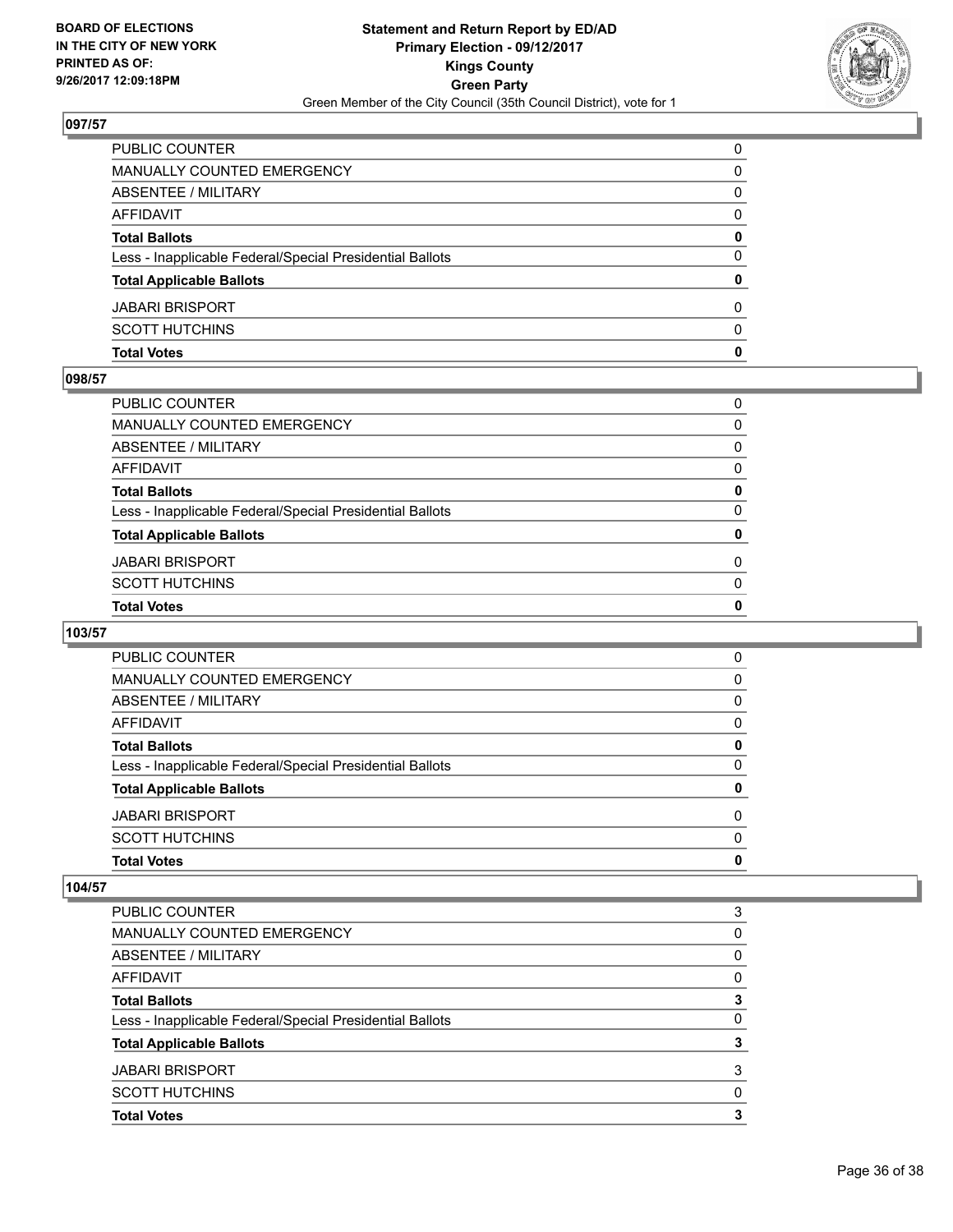

| <b>Total Votes</b>                                       | 0            |
|----------------------------------------------------------|--------------|
| <b>SCOTT HUTCHINS</b>                                    | $\Omega$     |
| <b>JABARI BRISPORT</b>                                   | 0            |
| <b>Total Applicable Ballots</b>                          | $\mathbf{0}$ |
| Less - Inapplicable Federal/Special Presidential Ballots | 0            |
| <b>Total Ballots</b>                                     | 0            |
| <b>AFFIDAVIT</b>                                         | 0            |
| <b>ABSENTEE / MILITARY</b>                               | 0            |
| MANUALLY COUNTED EMERGENCY                               | 0            |
| PUBLIC COUNTER                                           | 0            |

| <b>Total Votes</b>                                       | 0        |
|----------------------------------------------------------|----------|
| <b>SCOTT HUTCHINS</b>                                    | $\Omega$ |
| <b>JABARI BRISPORT</b>                                   | 0        |
| <b>Total Applicable Ballots</b>                          | 0        |
| Less - Inapplicable Federal/Special Presidential Ballots | 0        |
| <b>Total Ballots</b>                                     | 0        |
| AFFIDAVIT                                                | 0        |
| ABSENTEE / MILITARY                                      | 0        |
| MANUALLY COUNTED EMERGENCY                               | 0        |
| <b>PUBLIC COUNTER</b>                                    | 0        |